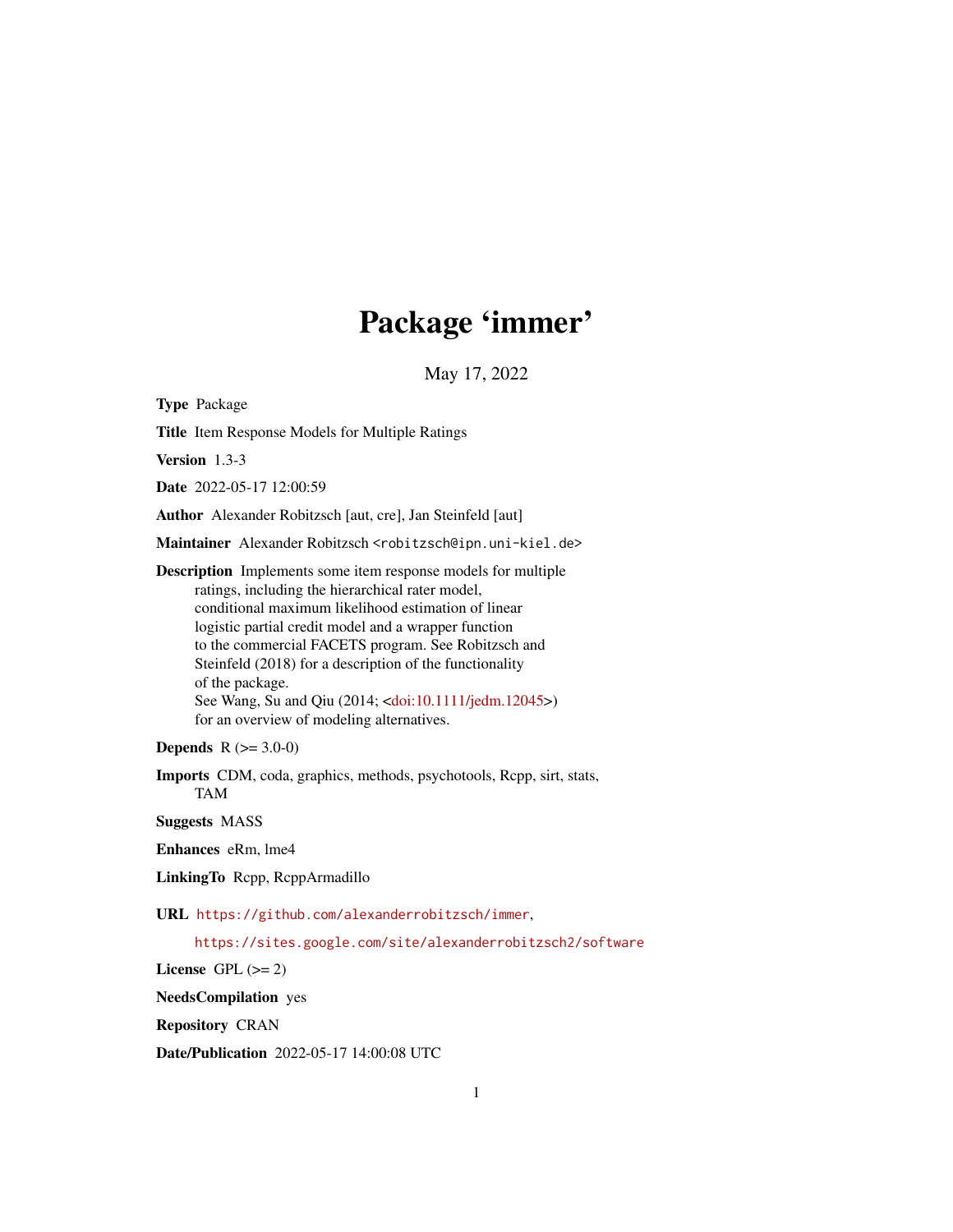## <span id="page-1-0"></span>R topics documented:

| Index | 46 |
|-------|----|

immer-package *Item Response Models for Multiple Ratings*

## **Description**

Implements some item response models for multiple ratings, including the hierarchical rater model, conditional maximum likelihood estimation of linear logistic partial credit model and a wrapper function to the commercial FACETS program. See Robitzsch and Steinfeld (2018) for a description of the functionality of the package. See Wang, Su and Qiu (2014; <doi:10.1111/jedm.12045>) for an overview of modeling alternatives.

## Details

The immer package has following features:

- Estimation of the hierarchical rater model (Patz et al., 2002) with [immer\\_hrm](#page-23-1) and simulation of it with [immer\\_hrm\\_simulate](#page-28-1).
- The linear logistic partial credit model as an extension to the linear logistic test model (LLTM) for dichotomous data can be estimated with conditional maximum likelihood (Andersen, 1995) using [immer\\_cml](#page-13-1).
- The linear logistic partial credit model can be estimated with composite conditional maximum likelihood (Varin, Reid & Firth, 2011) using the [immer\\_ccml](#page-10-1) function.
- The linear logistic partial credit model can be estimated with a bias-corrected joint maximum likelihood method (Bertoli-Barsotti, Lando & Punzo, 2014) using the [immer\\_jml](#page-30-1) function.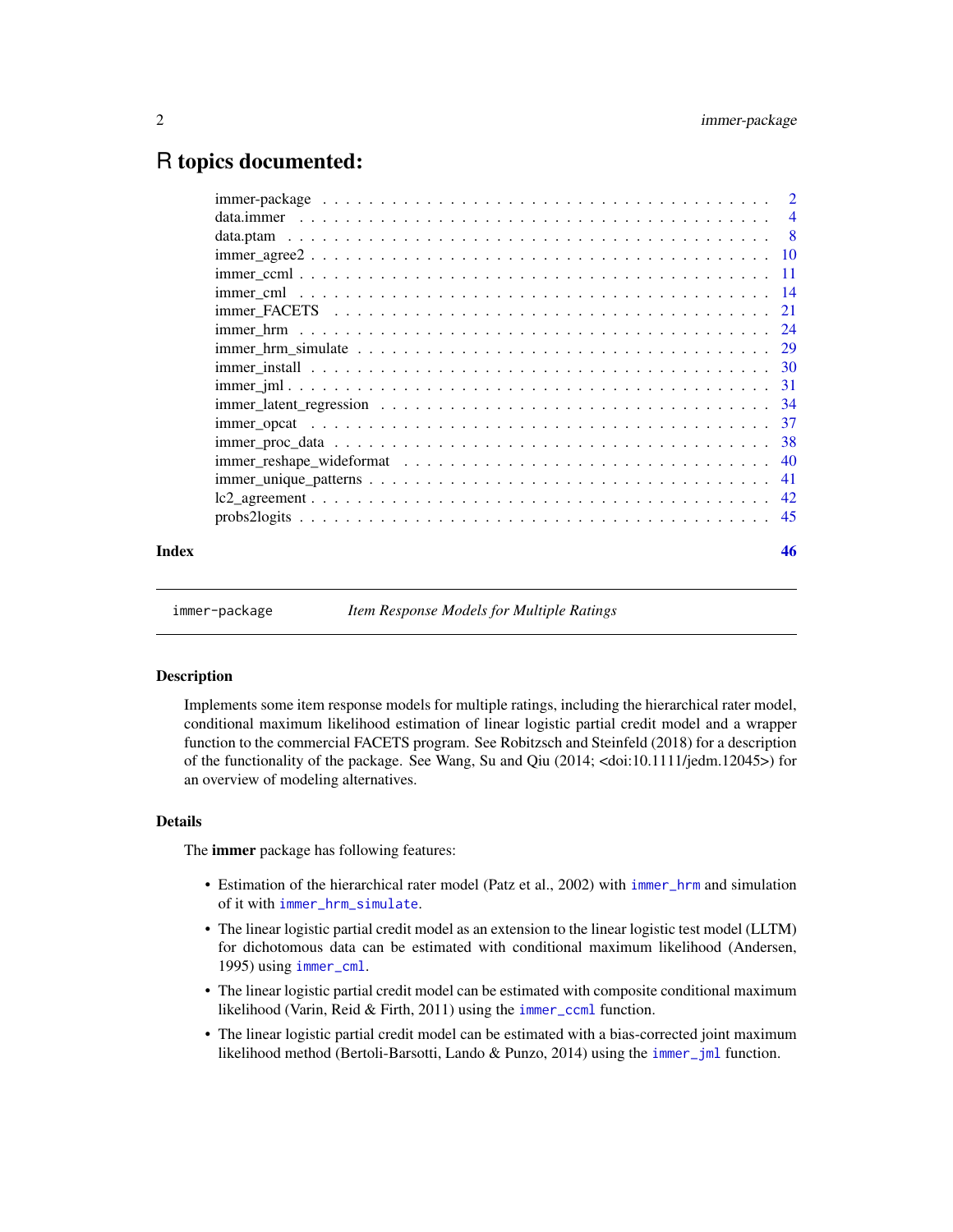## <span id="page-2-0"></span>immer-package 3

- Wrapper function [immer\\_FACETS](#page-20-1) to the commercial program FACETS (Linacre, 1999) for analyzing multi-faceted Rasch models.
- $\bullet$  ...

## Author(s)

Alexander Robitzsch [aut, cre], Jan Steinfeld [aut]

Maintainer: Alexander Robitzsch <robitzsch@ipn.uni-kiel.de>

#### References

Andersen, E. B. (1995). Polytomous Rasch models and their estimation. In G. H. Fischer & I. W. Molenaar (Eds.). *Rasch Models* (pp. 39-52). New York: Springer.

Bertoli-Barsotti, L., Lando, T., & Punzo, A. (2014). Estimating a Rasch Model via fuzzy empirical probability functions. In D. Vicari, A. Okada, G. Ragozini & C. Weihs (Eds.). *Analysis and Modeling of Complex Data in Behavioral and Social Sciences*, Springer.

Linacre, J. M. (1999). *FACETS* (Version 3.17)[Computer software]. Chicago: MESA.

Patz, R. J., Junker, B. W., Johnson, M. S., & Mariano, L. T. (2002). The hierarchical rater model for rated test items and its application to large-scale educational assessment data. *Journal of Educational and Behavioral Statistics, 27*(4), 341-384.

Robitzsch, A., & Steinfeld, J. (2018). Item response models for human ratings: Overview, estimation methods, and implementation in R. *Psychological Test and Assessment Modeling, 60*(1), 101-139.

Varin, C., Reid, N., & Firth, D. (2011). An overview of composite likelihood methods. *Statistica Sinica, 21*, 5-42.

Wang, W. C., Su, C. M., & Qiu, X. L. (2014). Item response models for local dependence among multiple ratings. *Journal of Educational Measurement, 51*(3), 260-280.

#### See Also

For estimating the Rasch multi-facets model with marginal maximum likelihood see also the [TAM::tam.mml.mfr](#page-0-0) and [sirt::rm.facets](#page-0-0) functions.

For estimating the hierarchical rater model based on signal detection theory see sirt:: rm. sdt.

For conditional maximum likelihood estimation of linear logistic partial credit models see the **eRm** (e.g. [eRm::LPCM](#page-0-0)) and the psychotools (e.g. [psychotools::pcmodel](#page-0-0)) packages.

```
##
##
## immer 0.0-16 (2015-06-27)
##
##
## #@#################################################################@
## :#@##################################################################`
## #####################################################################+
```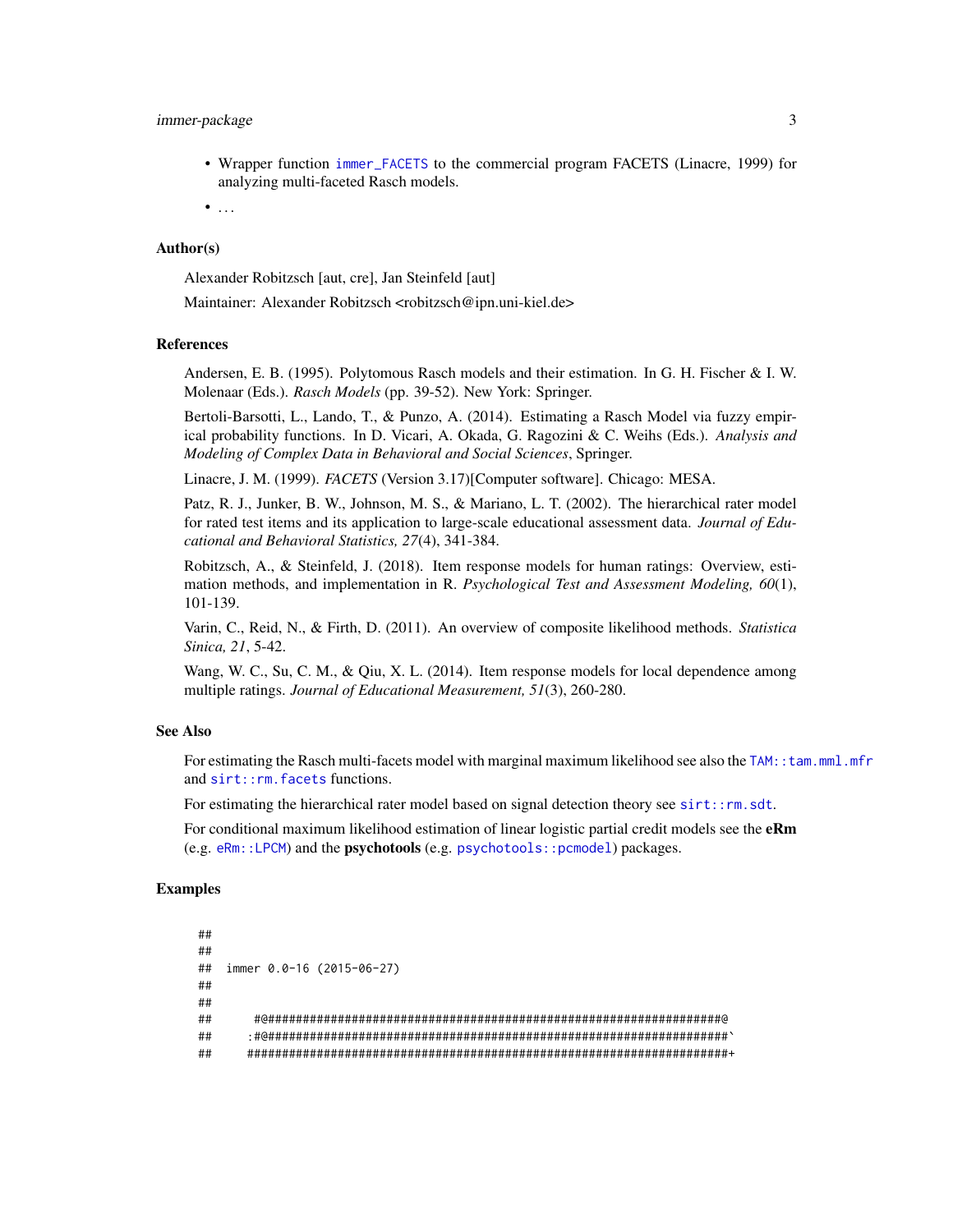<span id="page-3-0"></span>

| ## |                                                                           |                             |                 |         |         |                                 |           |                                     |                     |        |     |                                       |
|----|---------------------------------------------------------------------------|-----------------------------|-----------------|---------|---------|---------------------------------|-----------|-------------------------------------|---------------------|--------|-----|---------------------------------------|
| ## |                                                                           |                             |                 |         |         |                                 |           |                                     |                     |        |     |                                       |
| ## |                                                                           |                             |                 |         |         |                                 |           |                                     |                     |        |     |                                       |
| ## | ######                                                                    |                             |                 |         |         |                                 |           |                                     |                     |        |     |                                       |
| ## | #####+ ##'                                                                |                             |                 |         |         |                                 |           |                                     |                     |        |     |                                       |
| ## | ####@ ####                                                                |                             |                 |         |         |                                 |           |                                     |                     |        |     |                                       |
| ## |                                                                           |                             |                 |         |         |                                 |           |                                     |                     |        |     |                                       |
| ## | :####+:###@:,@##@,;##@+@##@+'###@;.'##@##@##@''@#####@@'+@###,;##@;###### |                             |                 |         |         |                                 |           |                                     |                     |        |     |                                       |
| ## | :####@ @##                                                                | ##@                         |                 |         |         | , ; ; , , # ': :. , @@#' '; , + |           |                                     |                     |        |     | @####                                 |
| ## | '#####`:##                                                                | #@                          |                 |         |         | : '' ++ @@; `+; +' #@'`+@       |           |                                     |                     |        | #@. | #####                                 |
| ## | +######, #                                                                | $\mathcal{L}_{\mathcal{A}}$ | @#@             | +#@     |         | `##, @#@ @##                    |           | `#@`##                              |                     | @#`    |     | $+$ , $@$ ####                        |
| ## | +#######@@                                                                | $: +@'$                     | ;##'            | `##@    | . @#    |                                 | +##: 丶### | $\cdot$ @ $\cdot$                   | @#+                 | $\#$ : |     | .##@@#####                            |
| ## | '######## :                                                               | ##@                         | @#@.            | $;$ ##; | :#@     | $@$ ##                          | $+$ ##,   | $+#$                                |                     | ^ @# ` |     | ##########                            |
| ## | ;########                                                                 | (a##                        | ###`            | $@$ ##  | $(14 +$ | `###                            | @##       | ##                                  | .:'@##@             |        |     | @#########                            |
| ## | :#######@                                                                 | `##+                        | ,##@            | @#@     | @#.     | '##@                            | ##@       | aa                                  | `#######            |        |     | `##########                           |
| ## | .#######+                                                                 | ,##.                        | $@$ ##+ $*$ ##@ |         | .##`    | @##;                            | ,##@      | `##                                 | $\# \# \#$ ; $\#$ ; |        |     | :#@,+######                           |
| ## |                                                                           |                             | @##:            | ,##;    | :##     | @##`                            |           | $+$ ### $\degree$ (e: $\degree$ :#. |                     |        |     | $QQ:$ ######                          |
| ## | $\#$ #######@, `, ##. `, ###, ###,                                        |                             |                 |         |         |                                 |           |                                     |                     |        |     | #@###@####:` +#@' ``#+#` `@#+ :#####@ |
| ## | #########################                                                 |                             |                 |         |         |                                 |           |                                     |                     |        |     |                                       |
| ## |                                                                           |                             |                 |         |         |                                 |           |                                     |                     |        |     |                                       |
| ## |                                                                           |                             |                 |         |         |                                 |           |                                     |                     |        |     |                                       |
| ## |                                                                           |                             |                 |         |         |                                 |           |                                     |                     |        |     |                                       |

data.immer

Some Example Datasets for the immer Package

## Description

Some example rating datasets for the immer package.

## **Usage**

```
data(data.immer01a)
data(data.immer01b)
data(data.immer02)
data(data.immer03)
data(data.immer04a)
data(data.immer04b)
data(data.immer05)
data(data.immer06)
data(data.immer07)
data(data.immer08)
data(data.immer09)
data(data.immer10)
data(data.immer11)
data(data.immer12)
```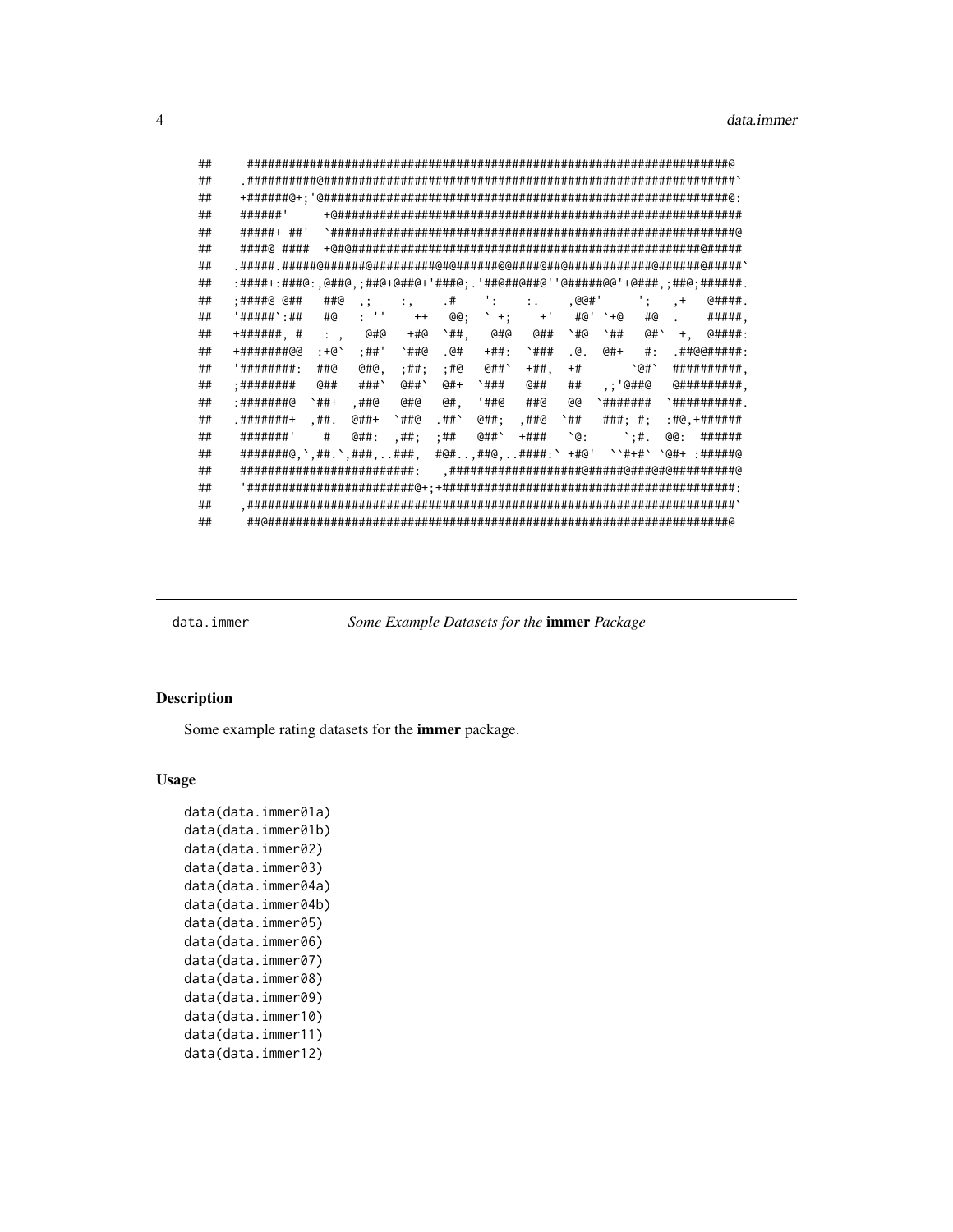#### data.immer 5

#### Format

```
• The format of the dataset data. immer01a is:
  'data.frame': 23904 obs. of 8 variables:
  $ idstud: int 10001 10001 10003 10003 10003 10004 10004 10005 10005 10006 ...
  $ type : Factor w/ 2 levels "E","I": 1 2 1 1 2 1 2 1 2 1 ...
  $ rater : Factor w/ 57 levels "R101","R102",..: 1 36 33 20 21 57 36 9 31 21 ...
  $ k1 : int 2 1 0 0 0 2 2 1 2 0 ...
  $ k2 : int 1 1 0 0 0 1 1 1 2 0 ...
  $ k3 : int 1 1 0 0 0 1 1 1 2 1 ...
  $ k4 : int 2 2 1 0 0 1 1 1 2 1 ...
  $ k5 : int 1 2 0 0 0 2 1 2 3 2 ...
```
• The format of the dataset data.immer01b is:

```
'data.frame': 4244 obs. of 8 variables:
$ idstud: int 10001 10003 10005 10007 10009 10016 10018 10022 10024 10029 ...
$ type : Factor w/ 1 level "E": 1 1 1 1 1 1 1 1 1 1 ...
$ rater : Factor w/ 20 levels "R101","R102",..: 1 20 9 5 14 19 20 6 10 10 ...
$ k1 : int 2 0 1 2 2 2 3 1 3 2 ...
$ k2 : int 1 0 1 2 2 1 3 2 2 1 ...
$ k3 : int 1 0 1 1 3 2 2 1 3 1 ...
$ k4 : int 2 0 1 2 3 2 2 2 3 2 ...
$ k5 : int 1 0 2 1 3 1 2 3 3 1 ...
This dataset is a subset of data.immer01a.
```
• The format of the dataset data.immer02 is:

```
'data.frame': 6105 obs. of 6 variables:
$ idstud: int 10002 10004 10005 10006 10007 10008 10009 10010 10013 10014 ...
$ rater : Factor w/ 44 levels "DR101","DR102",..: 43 15 12 21 9 3 35 24 11 17 ...
$ a1 : int 3 1 2 1 0 2 1 2 1 1 ...
$ a2 : int 3 0 3 1 0 3 0 2 2 1 ...
$a3: int 1201232211...$ a4 : int 2 1 2 1 1 3 1 2 2 1 ...
```
- The format of the dataset data.immer03 is: 'data.frame': 6466 obs. of 6 variables: \$ idstud: int 10001 10002 10003 10004 10005 10006 10007 10009 10010 10012 ... \$ rater : Factor w/ 44 levels "R101","R102",..: 18 10 8 25 19 31 16 22 29 6 ... \$ b1 : int 1 2 1 3 3 2 3 2 2 1 ... \$ b2 : int 2 1 0 3 3 1 1 2 2 1 ... \$ b3 : int 2 3 1 2 3 1 2 2 2 2 ... \$ b4 : int 1 2 0 2 2 2 3 2 3 1 ...
- The format of the dataset data.immer04a is: 'data.frame': 25578 obs. of 7 variables: \$ idstud: int 10001 10001 10001 10002 10002 10002 10003 10003 10004 10004 ... \$ task : Factor w/ 4 levels "l1","l2","s1",..: 1 4 4 1 1 3 1 3 2 2 ...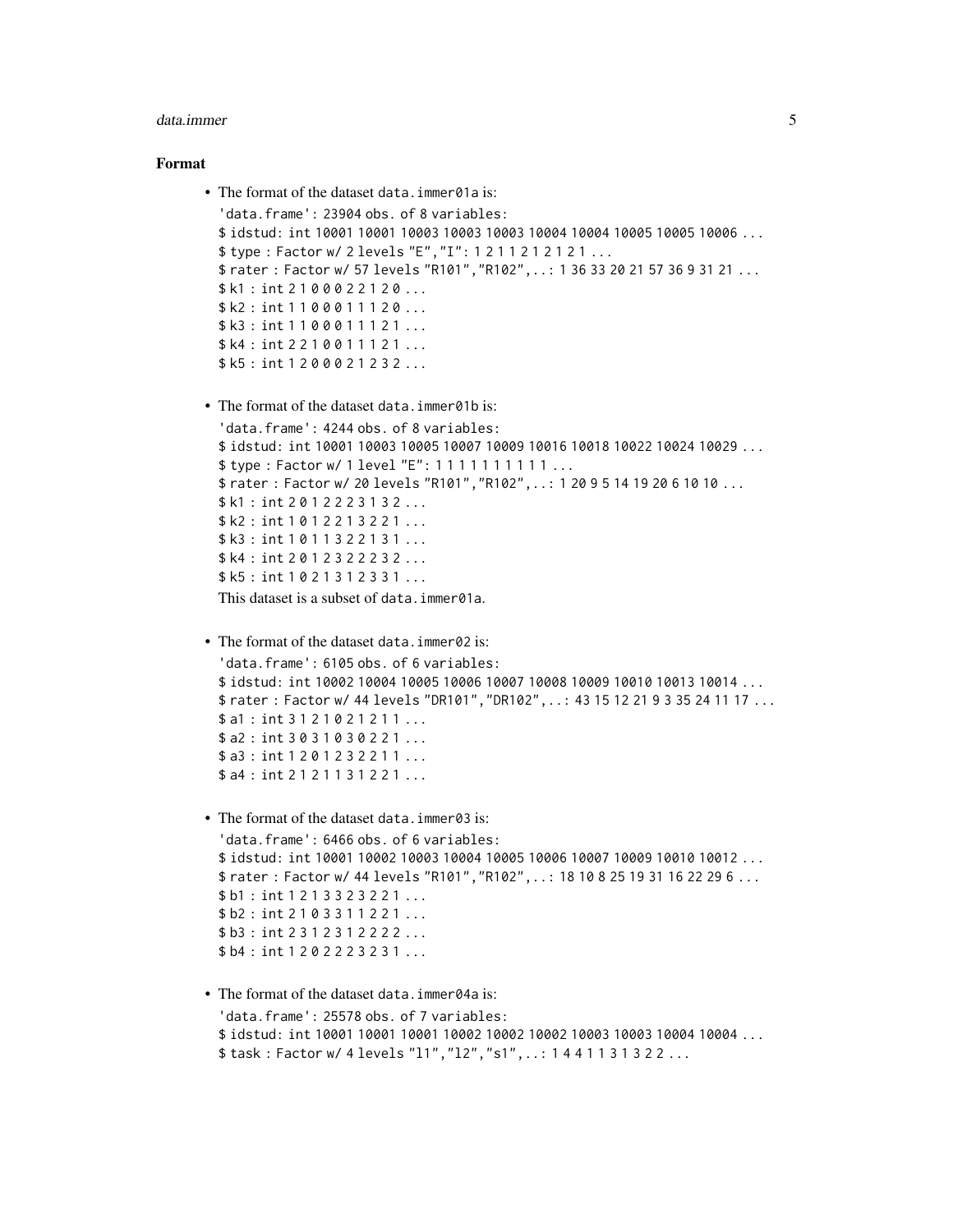```
$ rater : Factor w/ 43 levels "R101","R102",..: 14 31 25 39 35 19 43 27 12 4 ...
$ TA : int 5 2 4 0 0 0 2 6 5 3 ...
$ CC : int 4 1 3 1 0 0 2 6 4 3 ...
$ GR : int 4 1 2 1 0 0 1 7 5 2 ...
$ VOC : int 4 2 3 1 0 0 1 6 5 3 ...
```

```
• The format of the dataset data.immer04b is:
  'data.frame': 2975 obs. of 7 variables:
  $ idstud: int 10002 10004 10010 10013 10015 10016 10024 10025 10027 10033 ...
  $ task : Factor w/ 1 level "s1": 1 1 1 1 1 1 1 1 1 1 ...
  $ rater : Factor w/ 20 levels "R101","R102",..: 19 1 5 16 13 13 8 10 19 5 ...
 $ TA : int 0 3 5 5 3 2 3 6 4 5 ...
  $ CC : int 0 3 4 5 4 1 4 7 3 3 ...
  $ GR : int 0 3 3 6 5 2 3 6 3 2 ...
  $ VOC : int 0 2 4 6 5 2 3 6 3 2 ...
 This dataset is a subset of data.immer04a.
```

```
• The format of the dataset data.immer05 is:
  'data.frame': 21398 obs. of 9 variables:
  $ idstud : int 10001 10001 10002 10002 10003 10003 10004 10004 10005 10005 ...
  $ type : Factor w/ 2 levels "l","s": 2 1 2 1 2 1 2 1 2 1 ...
  $ task : Factor w/ 6 levels "l1","l4","l5",..: 5 2 6 3 5 1 5 1 5 2 ...
  $ rater : Factor w/ 41 levels "ER101","ER102",..: 1 40 38 23 37 33 2 33 21 27 ...
  $ idstud_task: Factor w/ 19484 levels "10001l4","10001s3",..: 2 1 4 3 6 5 8 7 10 9 ...
  $ TA : int 3 4 6 6 4 2 0 3 1 3 ...
  $ CC : int 5 4 5 5 3 3 0 2 5 3 ...
  $ GR : int 4 4 5 6 5 3 0 4 5 4 ...
  $ VO : int 6 4 6 6 4 3 0 3 4 3 ...
```
• The dataset data.immer06 is a string containing an input syntax for the FACETS program.

```
• The format of the dataset data.immer07 is:
  'data.frame': 1500 obs. of 6 variables:
  $ pid : int 1 1 1 2 2 2 3 3 3 4 ...
  $ rater: chr "R1" "R2" "R3" "R1" ...
  $ I1 : num 1 1 2 1 1 1 0 1 1 2 ...
  $ I2 : num 0 1 1 2 1 2 1 1 2 1 ...
  $ I3 : num 1 1 2 0 0 1 1 0 2 1 ...
  $ I4 : num 0 0 1 0 0 1 0 1 2 0 ...
```
- The format of the dataset data.immer08 (example in Schuster & Smith, 2006) is 'data.frame': 16 obs. of 3 variables: \$ Facility: int 1 1 1 1 2 2 2 2 3 3 ... \$ Research: int 1 2 3 4 1 2 3 4 1 2 ... \$ weights : int 40 6 4 15 4 25 1 5 4 2 ...
- The dataset data.immer09 contains reviewer ratings for conference papers (Kuhlisch et al., 2016):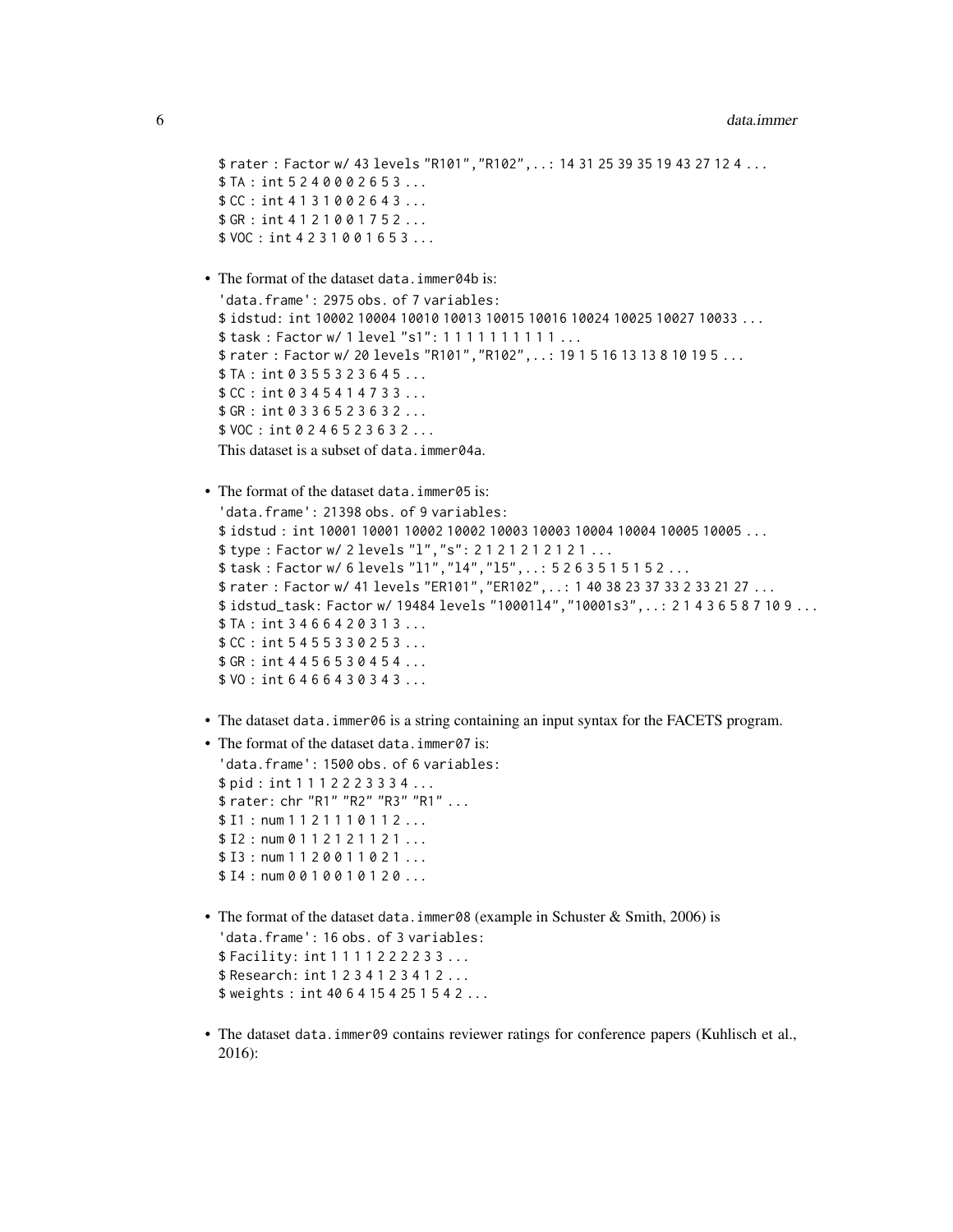```
'data.frame': 128 obs. of 3 variables:
$ idpaper : int 1 1 1 2 2 3 3 3 4 4 ...
$ idreviewer: int 11 15 20 1 10 11 15 20 13 16 ...
$ score: num 7 7 7 7 7 7 7 7 7 7 ...
```
• The dataset data. immer10 contains standard setting ratings of 13 raters on 61 items (including item identifier item and item difficulty itemdiff)

```
'data.frame': 61 obs. of 15 variables:
$ item : chr "I01" "I02" "I03" "I04" ...
$ itemdiff: num 380 388 397 400 416 425 427 434 446 459 ...
$ R01 : int 1 3 2 2 1 3 2 2 3 1 ...
$ R02 : int 1 1 1 1 1 2 1 2 2 1 ...
$ R03 : int 1 1 1 1 1 1 2 2 3 1 ...
$ R04 : int 1 2 1 3 2 2 2 2 3 2 ...
$ R05 : int 1 1 2 1 1 1 2 2 3 2 ...
$ R06 : int 1 2 1 1 1 2 2 2 3 2 ...
$ R07 : int 1 2 1 2 1 1 2 1 3 1 ...
$ R08 : int 2 2 1 2 1 1 2 2 3 2 ...
$ R09: int 2 1 1 2 1 2 1 2 3 1 ...
$ R10 : int 2 2 2 2 1 2 2 3 3 2 ...
$ R11 : int 2 2 1 2 1 2 2 2 3 2 ...
$ R12 : int 2 2 1 3 1 2 2 2 3 2 ...
$ R13 : int 1 1 1 1 1 1 1 1 2 1 ...
```
• The dataset data.immer11 contains ratings of 148 cases (screening mammogram samples) diagnoses by 110 raters (Zhang & Petersen, xxxx). The codes of the polytomous rating are normal (code 0), benign (code 1), probably benign (code 2), possibly malignant (code 3), and probably malignant (code 4). The dataset was extracted from an image plot in Figure 2 by using the processing function png::readPNG. The format of the dataset is

```
'data.frame': 148 obs. of 110 variables:
$ R001: num 2 1 3 2 1 2 0 0 0 2 ...
$ R002: num 1 3 4 4 0 4 0 0 3 0 ...
$ R003: num 0 0 0 4 0 2 3 0 0 0 ...
$ R004: num 1 2 1 4 2 2 2 0 4 4 ...
[... ]
```
• The dataset data.immer12 contains ratings of the 2002 olympic pairs figure skating competition. This dataset has been used in Lincare (2009). The items are ST (short program, technical merit), SA (short program, artistic impression), FT (free program, technical merit), and FA (free program, artistic impression). The format of the dataset is

```
'data.frame': 180 obs. of 7 variables:
$ idpair: int 1 1 1 1 1 1 1 1 1 2 ...
$ pair : chr "BB-Svk" "BB-Svk" "BB-Svk" "BB-Svk" ...
$ judge : chr "RUS" "CHI" "USA" "FRA" ...
$ ST : int 58 57 57 56 55 55 50 51 51 47 ...
$ SA : int 58 57 57 56 55 55 50 51 51 47 ...
$ FT : int 58 57 57 56 55 55 50 51 51 47 ...
```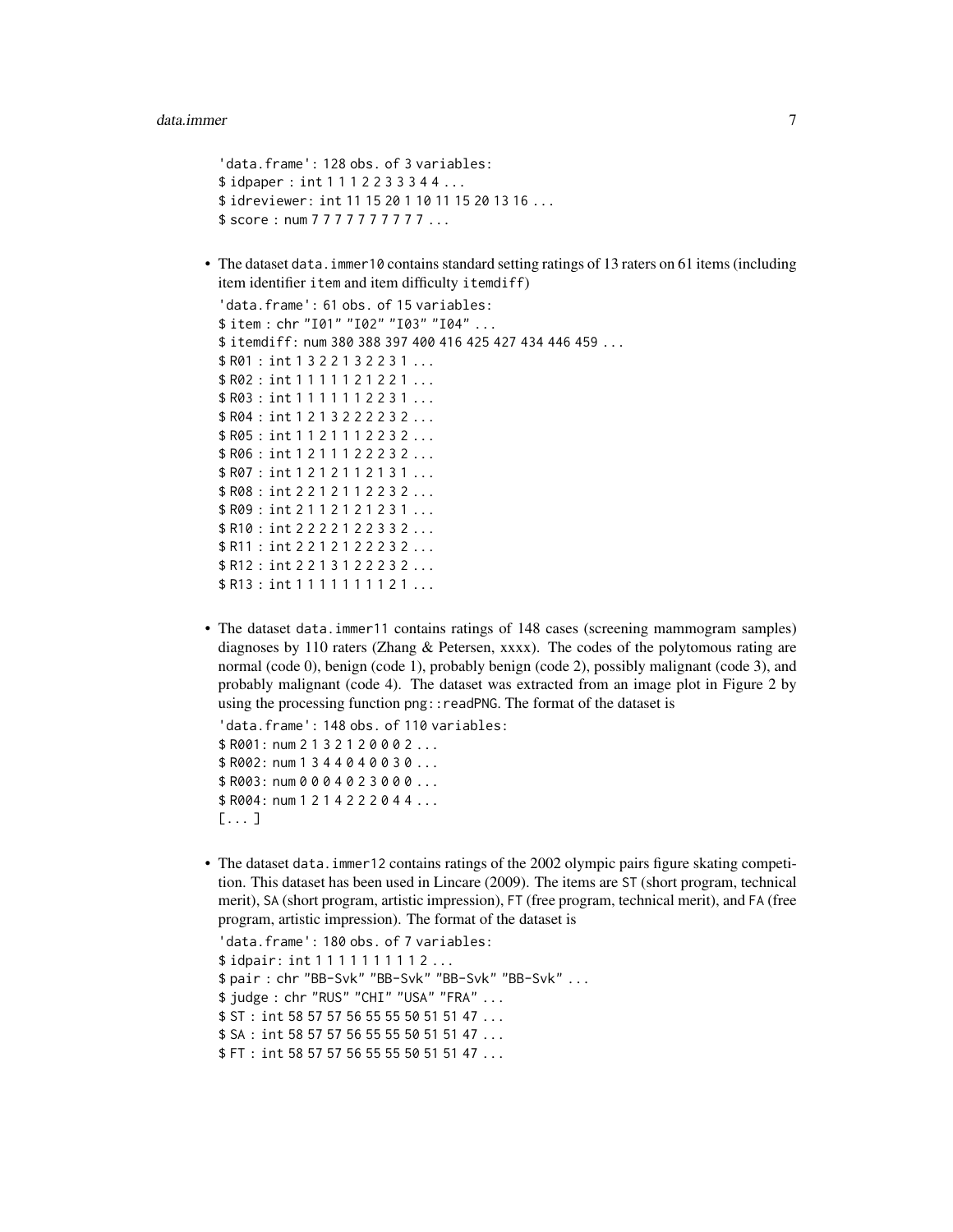#### <span id="page-7-0"></span>8 data.ptam

\$ FA: int 58 57 57 56 55 55 50 51 51 47 ...

## References

Kuhlisch, W., Roos, M., Rothe, J., Rudolph, J., Scheuermann, B., & Stoyan, D. (2016). A statistical approach to calibrating the scores of biased reviewers of scientific papers. *Metrika, 79*, 37-57.

Linacre, J. M. (2009). Local independence and residual covariance: A study of Olympic figure skating ratings. *Journal of Applied Measurement, 10*(2), 157-169.

Schuster, C., & Smith, D. A. (2006). Estimating with a latent class model the reliability of nominal judgments upon which two raters agree. *Educational and Psychological Measurement, 66*(5), 739- 747.

Zhang, S., & Petersen, J. H. (XXXX). Quantifying rater variation for ordinal data using a rating scale model. *Statistics in Medicine, XX*(xx), xxx-xxx.

data.ptam *Example Datasets for Robitzsch and Steinfeld (2018)*

#### Description

Example datasets for Robitzsch and Steinfeld (2018).

#### Usage

```
data(data.ptam1)
data(data.ptam2)
data(data.ptam3)
data(data.ptam4)
data(data.ptam4long)
data(data.ptam4wide)
```
## Format

• The dataset data.ptam1 is a subset of the dataset from Example 3 of the ConQuest manual and contains 9395 ratings for 6877 students and 9 raters on 2 items (OP and TF). The format is 'data.frame': 9395 obs. of 4 variables: \$ pid : int 1508 1564 1565 1566 1567 1568 1569 1629 1630 1631 ... \$ rater: num 174 124 124 124 124 124 124 114 114 114 ...

```
$ OP : int 2 1 2 1 1 1 2 2 2 3 ...
$ TF : int 3 1 2 2 1 1 2 2 2 3 ...
```
• The dataset data.ptam2 contains 1043 ratings for 262 students and 17 raters on 19 items (A1, ..., D9). The format is

```
'data.frame': 1043 obs. of 21 variables:
```
- \$ idstud : int 1001 1001 1001 1001 1002 1002 1002 1002 1003 1003 ...
- \$ idrater: int 101 108 212 215 104 108 209 211 103 104 ...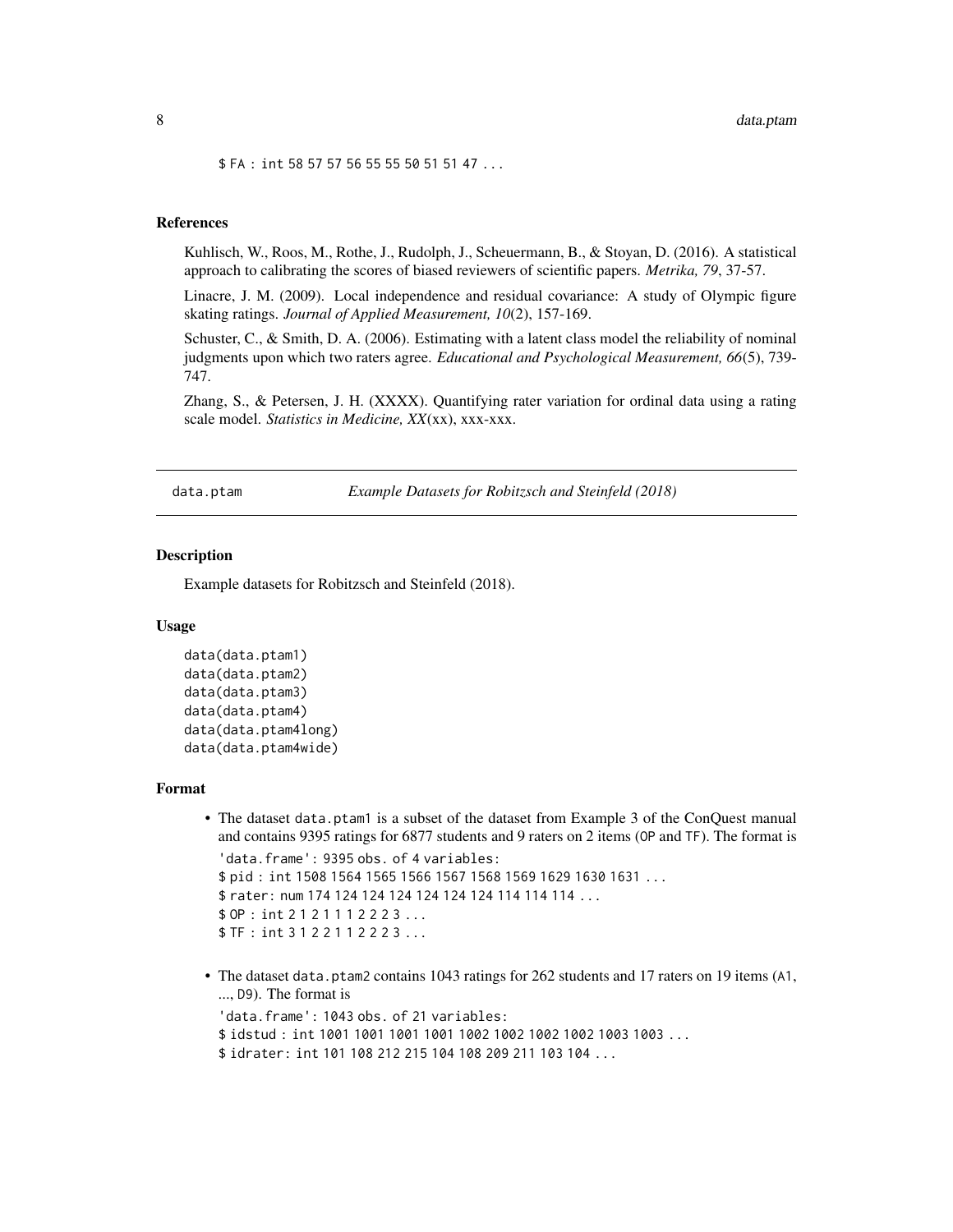```
$ A1 : int 1 1 1 1 1 1 1 1 1 1 ...
$ A2: int 1111000111...$ A3: int 1111110100...[0, 0.1]$ D9 : int 2 2 2 2 2 2 2 2 1 0 ...
```
\$ crit4 : int 2 1 2 1 2 2 2 2 2 2 ...

• The dataset data.ptam3 contains 523 ratings for 262 students and 8 raters on 23 items (A1, ..., J0). The format is 'data.frame': 523 obs. of 25 variables: \$ idstud : int 1001 1001 1002 1002 1003 1003 1004 1004 1005 1005 ... \$ idrater: int 101 108 104 108 103 104 102 104 102 108 ... \$ A1 : int 1 1 1 1 1 1 1 1 1 1 ... \$ A2 : int 1 1 0 0 1 1 NA 0 1 1 ... \$ A3 : int 1 1 1 1 0 0 0 0 0 0 ...  $[1, 1]$ 

```
$ J0 : int 2 3 3 2 0 0 2 2 0 1 ...
• The dataset data.ptam4 contains 592 ratings for 209 students and 10 raters on 3 items (crit2,
  crit3 and crit4). The format is
  'data.frame': 592 obs. of 5 variables:
  $ idstud: num 10005 10009 10010 10010 10014 ...
  $ rater : num 802 802 844 802 837 824 820 803 816 844 ...
  $ crit2 : int 3 2 0 2 1 0 2 1 1 0 ...
  $ crit3 : int 3 2 1 2 2 2 2 2 2 2 ...
```
• The dataset data.ptam4long is the dataset data.ptam4 which has been converted into a long format for analysis with mixed effects models in the lme4 package. The format is

```
'data.frame': 1776 obs. of 17 variables:
$ idstud : num 10005 10005 10005 10009 10009 ...
$ rater : num 802 802 802 802 802 802 844 802 844 802 ...
$ item : Factor w/ 3 levels "crit2","crit3",..: 1 2 3 1 2 3 1 1 2 2 ...
$ value : int 3 3 2 2 2 1 0 2 1 2 ...
$ I_crit2: num 1 0 0 1 0 0 1 1 0 0 ...
$ I_crit3: num 0 1 0 0 1 0 0 0 1 1 ...
$ I_crit4: num 0 0 1 0 0 1 0 0 0 0 ...
$ R802 : num 1 1 1 1 1 1 0 1 0 1...$ R_803 : num 0 0 0 0 0 0 0 0 0 0 ...
[...]
$ R_844 : num 0 0 0 0 0 0 1 0 1 0 ...
```
• The dataset data.ptam4wide contains multiple ratings of 40 students from the dataset data.ptam4 from the item crit2. Each column corresponds to one rater. The format is 'data.frame': 40 obs. of 11 variables: \$ pid : chr "10014" "10085" "10097" "10186" ... \$ R802: int 2 3 2 2 2 1 1 2 2 2 ... \$ R803: int 1 1 3 1 2 0 0 0 1 0 ...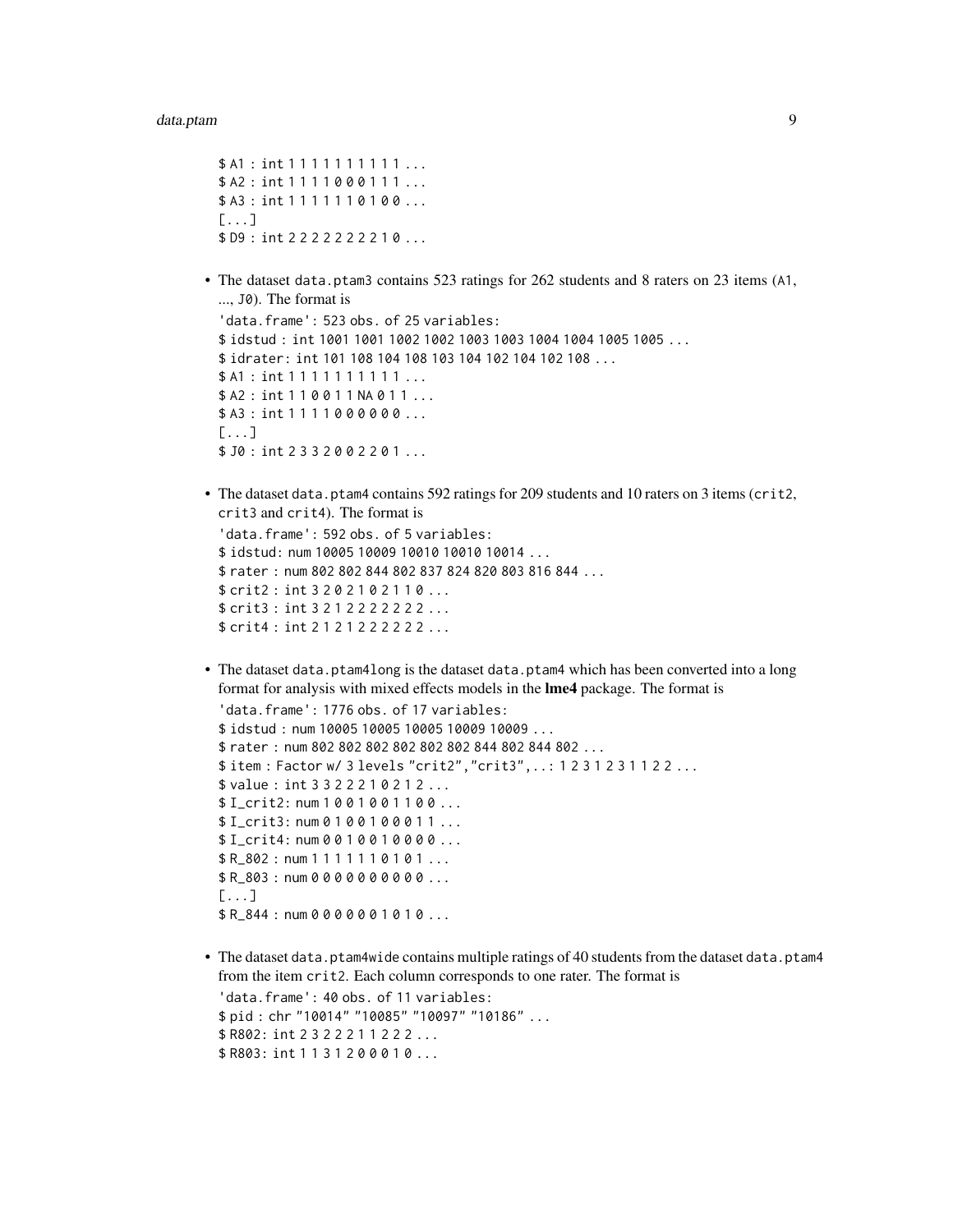```
$ R810: int 1 2 2 2 1 0 1 1 2 1 ...
$ R816: int 1 2 3 2 2 0 1 1 2 1 ...
$ R820: int 2 2 2 2 1 1 1 1 1 1 ...
$ R824: int 0 3 2 3 2 0 0 1 2 1 ...
$R831: int 1 2 2 2 1 0 0 0 1 1 ...
$ R835: int 0 1 2 2 1 1 0 0 2 1 ...
$ R837: int 1 2 3 2 2 0 1 1 2 2 ...
$ R844: int 0 2 3 2 2 0 0 0 1 3 ...
```
## References

Robitzsch, A., & Steinfeld, J. (2018). Item response models for human ratings: Overview, estimation methods, and implementation in R. *Psychological Test and Assessment Modeling, 60*(1), 101-139.

immer\_agree2 *Agreement Statistics for 2 Raters*

#### Description

Some agreement statistics for two raters, including raw agreement, Scott's Pi, Cohen's Kappa, Gwets AC1 and Aickens Alpha (see Gwet, 2010).

#### Usage

```
immer_agree2(y, w=rep(1, nrow(y)), symmetrize=FALSE, tol=c(0, 1))
```
## S3 method for class 'immer\_agree2' summary(object, digits=3,...)

#### Arguments

| y          | Data frame with responses for two raters                           |
|------------|--------------------------------------------------------------------|
| W          | Optional vector of frequency weights                               |
| symmetrize | Logical indicating whether contingency table should be symmetrized |
| tol        | Vector of integers indicating tolerance for raw agreement          |
| object     | Object of class immer_agree2                                       |
| digits     | Number of digits after decimal for rounding                        |
|            | Further arguments to be passed                                     |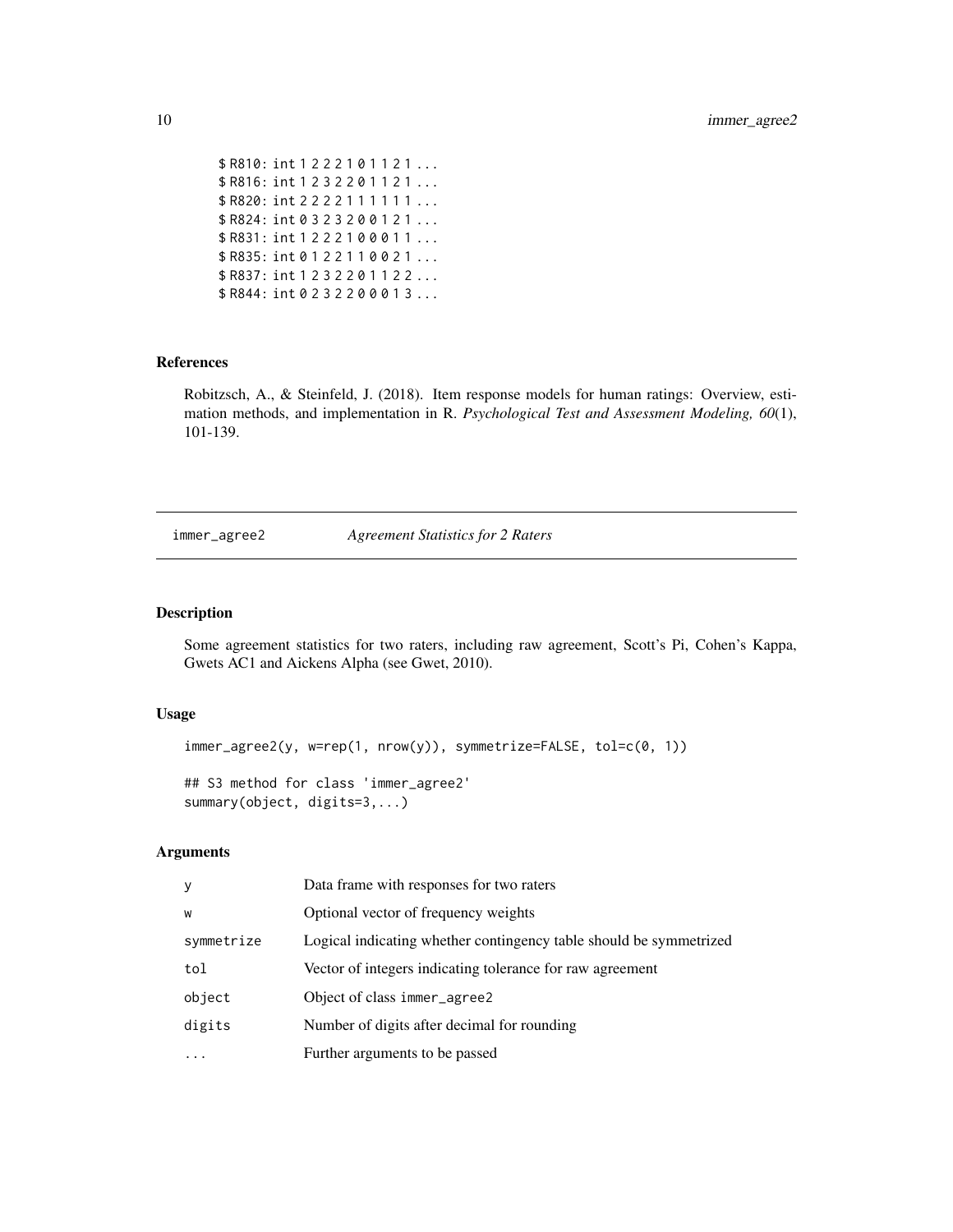## <span id="page-10-0"></span>**Value**

List with entries

| agree_raw   | Raw agreement                                                   |
|-------------|-----------------------------------------------------------------|
| agree_stats | Agreement statistics                                            |
| agree_table | Contingency table                                               |
| marg        | Marginal frequencies                                            |
| Pe          | Expected chance agreement probabilities                         |
| PH          | Probabilities for hard-to-classify subjects according to Aicken |
| nobs        | Number of observations                                          |

## **References**

Gwet, K. L. (2010). Handbook of inter-rater reliability. Gaithersburg: Advanced Analytics.

## **See Also**

For more inter-rater agreement statistics see the R packages **agRee**, Agreement, agrmt, irr, obs.agree, rel.

#### **Examples**

```
# EXAMPLE 1: Dataset in Schuster & Smith (2006)
data(data.immer08)
dat <- data.immer08
y \leq d \text{at} [0, 1:2]w \leftarrow dat[, 3]# agreement statistics
res <- immer::immer_agree2( y=y, w=w )
summary(res)
# extract some output values
res$agree_stats
res$agree_raw
```
<span id="page-10-1"></span>immer\_ccml

Composite Conditional Maximum Likelihood Estimation for the Partial Credit Model with a Design Matrix for Item Parameters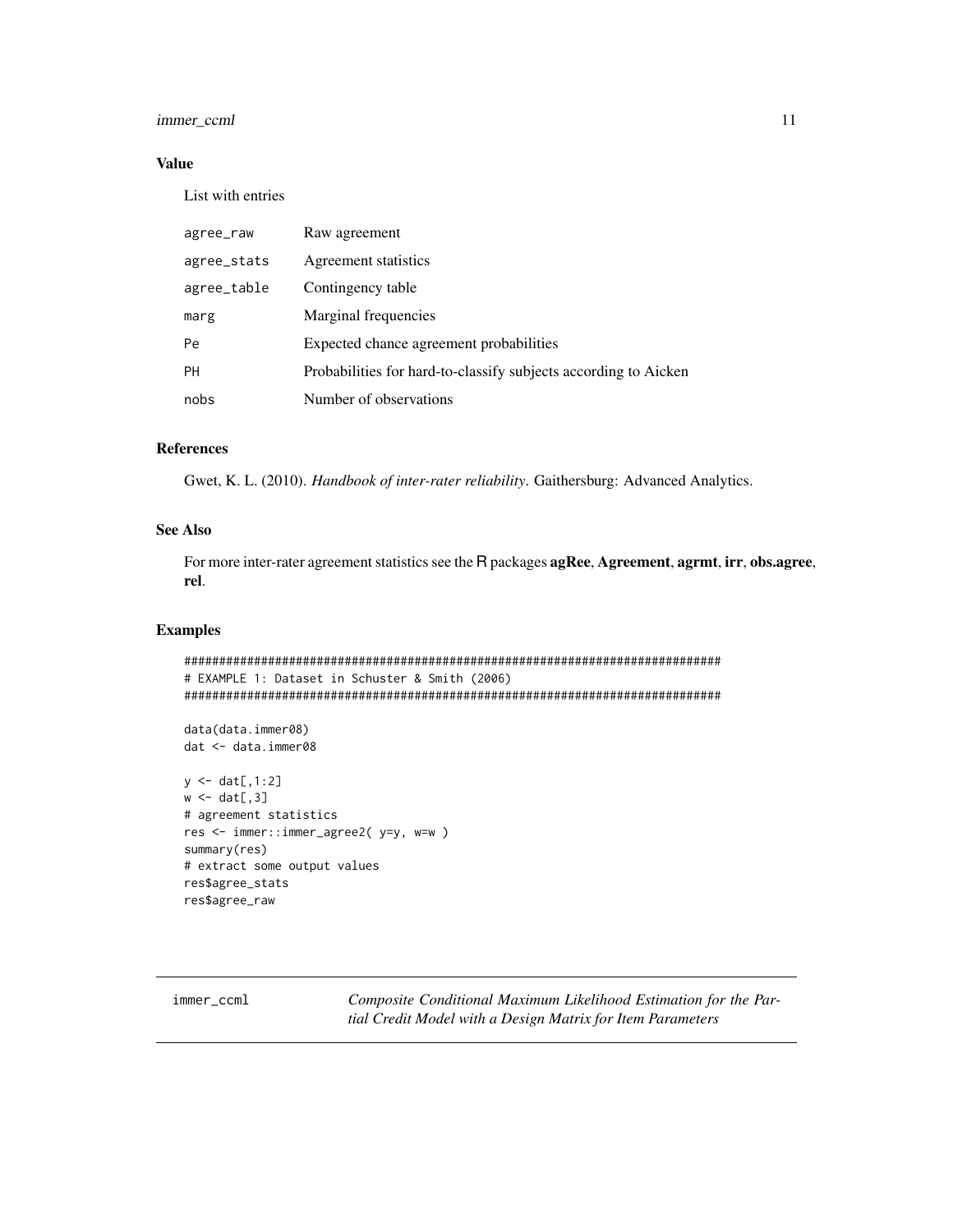#### Description

Estimates the partial credit model with a design matrix for item parameters with composite conditional maximum likelihood estimation. The estimation uses pairs of items  $X_i$  and  $X_j$  and considers conditional likelihoods  $P(X_i = k, X_j = h|\theta)/P(X_i + X_j = k + h|\theta)$ . By using this strategy, the trait  $\theta$  cancels out (like in conditional maximum likelihood estimation). The proposed strategy is a generalization of the Zwinderman (1995) composite conditional maximum likelihood approach of the Rasch model to the partial credit model. See Varin, Reid and Firth (2011) for a general introduction to composite conditional maximum likelihood estimation.

#### Usage

```
immer_ccml( dat, weights=NULL, irtmodel="PCM", A=NULL, b_fixed=NULL, control=NULL )
```

```
## S3 method for class 'immer_ccml'
summary(object, digits=3, file=NULL, ...)
## S3 method for class 'immer_ccml'
coef(object, ...)
## S3 method for class 'immer_ccml'
vcov(object, ...)
```
## Arguments

| dat      | Data frame with polytomous item responses $0, 1, \ldots, K$                                                           |
|----------|-----------------------------------------------------------------------------------------------------------------------|
| weights  | Optional vector of sampling weights                                                                                   |
| irtmodel | Model string for specifying the item response model                                                                   |
| A        | Design matrix (items $\times$ categories $\times$ basis parameters). Entries for categories<br>are for $1, \ldots, K$ |
| b_fixed  | Matrix with fixed b parameters                                                                                        |
| control  | Control arguments for optimization function stats:: nlminb                                                            |
| object   | Object of class immer_ccml                                                                                            |
| digits   | Number of digits after decimal to print                                                                               |
| file     | Name of a file in which the output should be sunk                                                                     |
| $\cdots$ | Further arguments to be passed.                                                                                       |

## Details

The function estimates the partial credit model as  $P(X_i = h | \theta) \propto \exp(h\theta - b_{ih})$  with  $b_{ih} =$  $\sum_{l} a_{ihl} \xi_l$  where the values  $a_{ihl}$  are included in the design matrix A and  $\xi_l$  denotes basis item parameters.

#### Value

List with following entries (selection)

<span id="page-11-0"></span>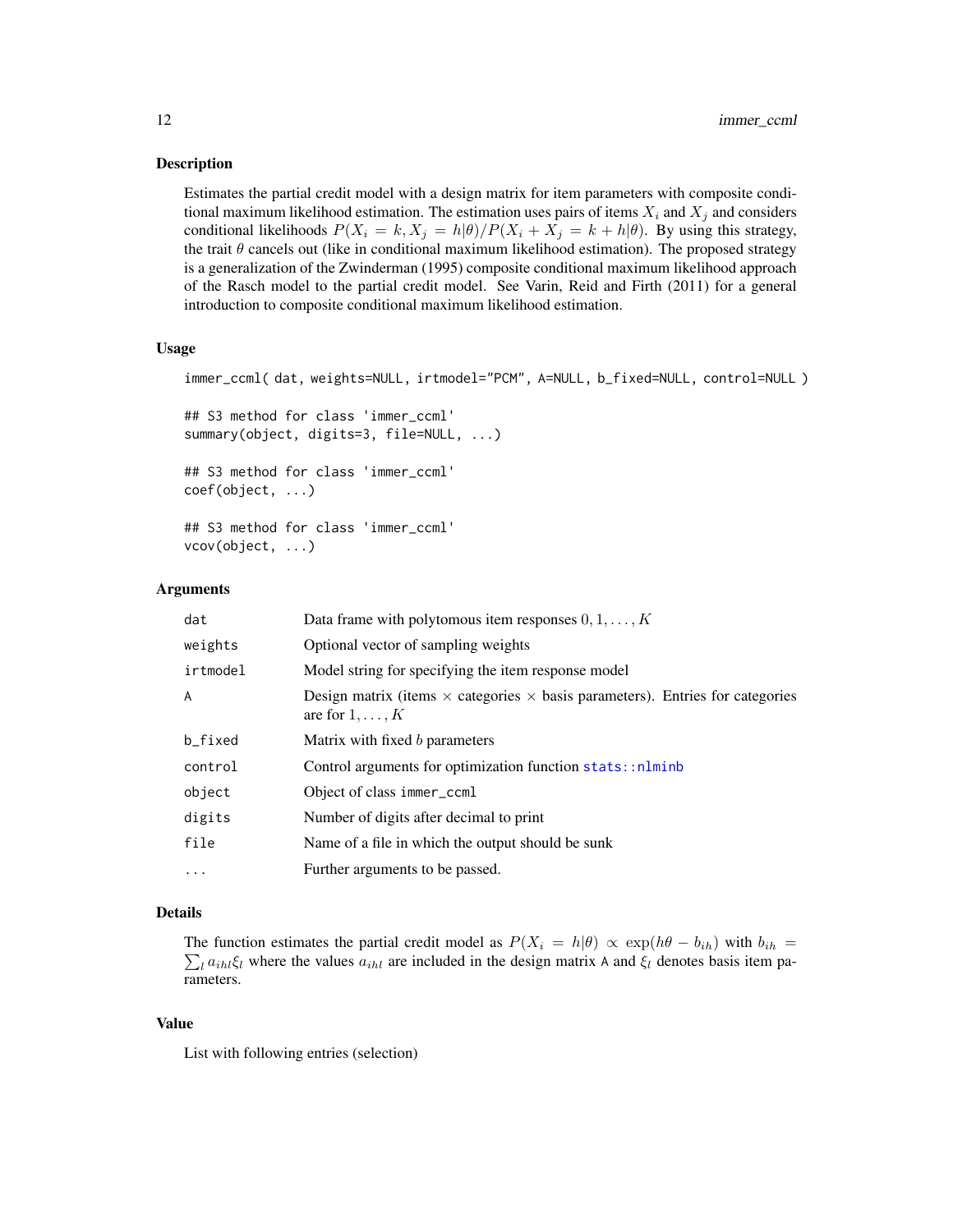<span id="page-12-0"></span>

| coef          | Item parameters                             |
|---------------|---------------------------------------------|
| <b>VCOV</b>   | Covariance matrix for item parameters       |
| se            | Standard errors for item parameters         |
| nlminb_result | Output from optimization with stats::nlminb |
| suff stat     | Used sufficient statistics                  |
| ic            | Information criteria                        |

## **References**

Varin, C., Reid, N., & Firth, D. (2011). An overview of composite likelihood methods. Statistica Sinica, 21, 5-42.

Zwinderman, A. H. (1995). Pairwise parameter estimation in Rasch models. Applied Psychological Measurement, 19(4), 369-375.

## **See Also**

See sirt::rasch.pairwise.itemcluster of an implementation of the composite conditional maximum likelihood approach for the Rasch model.

## **Examples**

```
# EXAMPLE 1: Partial credit model with CCML estimation
```
library(TAM)

data(data.gpcm, package="TAM") dat <- data.gpcm

```
#-- initial MML estimation in TAM to create a design matrix
mod1a <- TAM::tam.mml(dat, irtmodel="PCM2")
summary(mod1a)
```

```
#* define design matrix
A \le - \mod 1a$A[,-1,-1]
A \leq A[\ ,\ , -1]str(A)
```

```
#-- estimate model
mod1b <- immer::immer_ccml( dat, A=A)
summary(mod1b)
```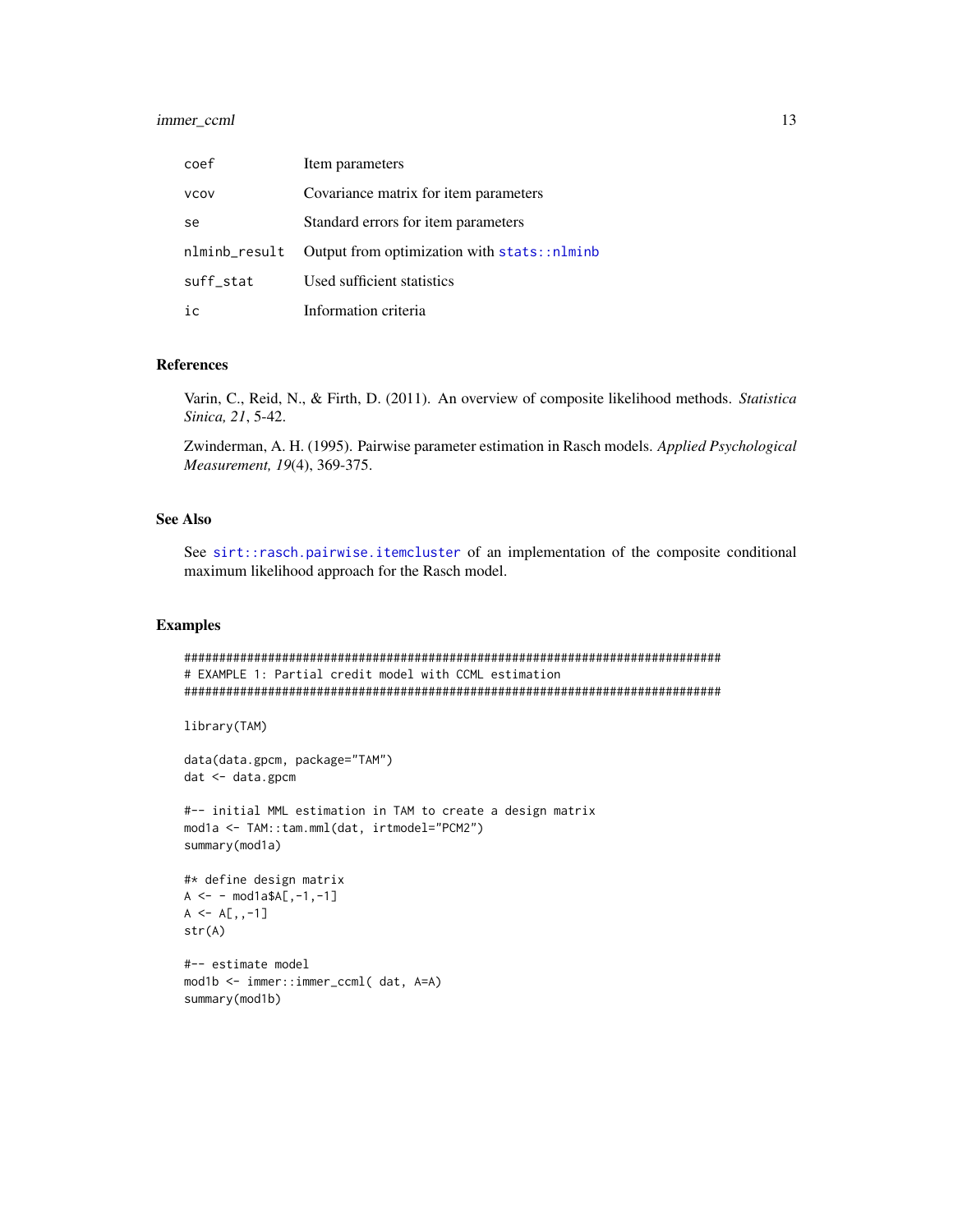<span id="page-13-1"></span><span id="page-13-0"></span>immer\_cml *Conditional Maximum Likelihood Estimation for the Linear Logistic Partial Credit Model*

## Description

Conditional maximum likelihood estimation for the linear logistic partial credit model (Molenaar, 1995; Andersen, 1995; Fischer, 1995). The immer\_cml function allows for known integer discrimination parameters like in the one-parameter logistic model (Verhelst & Glas, 1995).

## Usage

```
immer_cml(dat, weights=NULL, W=NULL, b_const=NULL, par_init=NULL,
    a=NULL, irtmodel=NULL, normalization="first", nullcats="zeroprob",
    diff=FALSE, use_rcpp=FALSE, ...)
## S3 method for class 'immer_cml'
summary(object, digits=3, file=NULL, ...)
## S3 method for class 'immer_cml'
logLik(object,...)
## S3 method for class 'immer_cml'
anova(object,...)
## S3 method for class 'immer_cml'
coef(object,...)
## S3 method for class 'immer_cml'
vcov(object,...)
```
#### Arguments

| dat           | Data frame with item responses                                                                                                   |
|---------------|----------------------------------------------------------------------------------------------------------------------------------|
| weights       | Optional vector of sample weights                                                                                                |
| W             | Design matrix $W$ for linear logistic partial credit model. Every row corresponds<br>to a parameter for item $i$ in category $h$ |
| b_const       | Optional vector of parameter constants $b_{0ih}$ which can be used for parameter<br>fixings.                                     |
| par_init      | Optional vector of initial parameter estimates                                                                                   |
| a             | Optional vector of integer item discriminations                                                                                  |
| irtmodel      | Type of item response model. irtmodel="PCM" and irtmodel="PCM2" follow<br>the conventions of the <b>TAM</b> package.             |
| normalization | The type of normalization in partial credit models. Can be "first" for the first<br>item or "sum" for a sum constraint.          |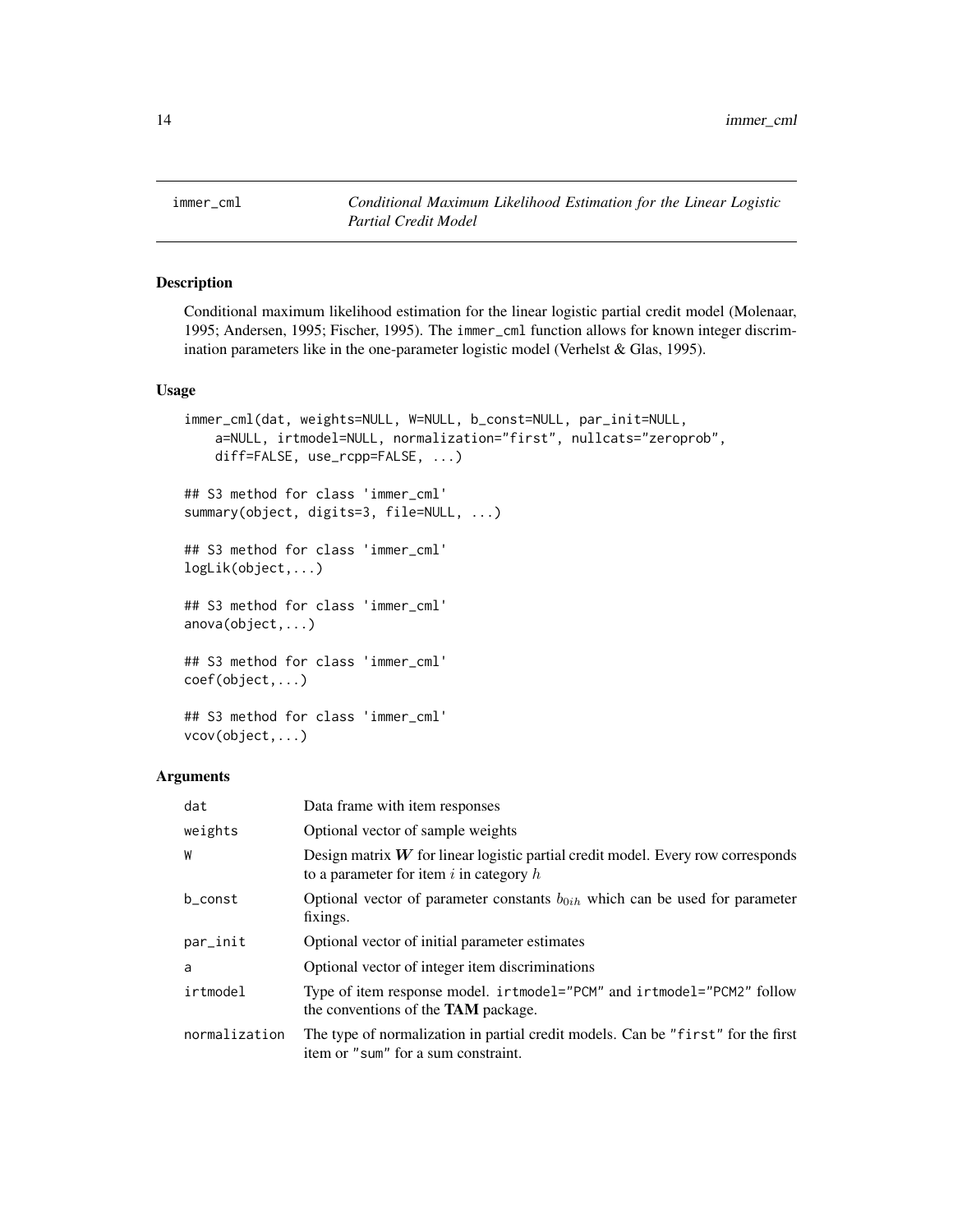<span id="page-14-0"></span>

| nullcats   | A string indicating whether categories with zero frequencies should have a prob-<br>ability of zero (by fixing the constant parameter to a large value of 99). |
|------------|----------------------------------------------------------------------------------------------------------------------------------------------------------------|
| diff       | Logical indicating whether the difference algorithm should be used. See psychotools::elementary_syn<br>for details.                                            |
| use_rcpp   | Logical indicating whether <b>Repp</b> package should be used for computation.                                                                                 |
| $\ddots$ . | Further arguments to be passed to stats::optim.                                                                                                                |
| object     | Object of class immer_cml                                                                                                                                      |
| digits     | Number of digits after decimal to be rounded.                                                                                                                  |
| file       | Name of a file in which the output should be sunk                                                                                                              |
|            |                                                                                                                                                                |

## Details

The partial credit model can be written as

$$
P(X_{pi} = h) \propto \exp(a_i h \theta_p - b_{ih})
$$

where the item-category parameters  $b_{ih}$  are linearly decomposed according to

$$
b_{ih} = \sum_{v} w_{ihv} \beta_v + b_{0ih}
$$

with unknown basis parameters  $\beta_v$  and fixed values  $w_{ihv}$  of the design matrix W (specified in W) and constants  $b_{0ih}$  (specified in b\_const).

## Value

List with following entries:

| item         | Data frame with item-category parameters        |
|--------------|-------------------------------------------------|
| b            | Item-category parameters $b_{ih}$               |
| coefficients | Estimated basis parameters $\beta_v$            |
| <b>VCOV</b>  | Covariance matrix of basis parameters $\beta_v$ |
| par_summary  | Summary for basis parameters                    |
| loglike      | Value of conditional log-likelihood             |
| deviance     | Deviance                                        |
| result_optim | Result from optimization in stats::optim        |
| W            | Used design matrix $W$                          |
| b const      | Used constant vector $b_{0ih}$                  |
| par_init     | Used initial parameters                         |
|              |                                                 |
| suffstat     | Sufficient statistics                           |
| score_freq   | Score frequencies                               |
| dat          | Used dataset                                    |
| used_persons | Used persons                                    |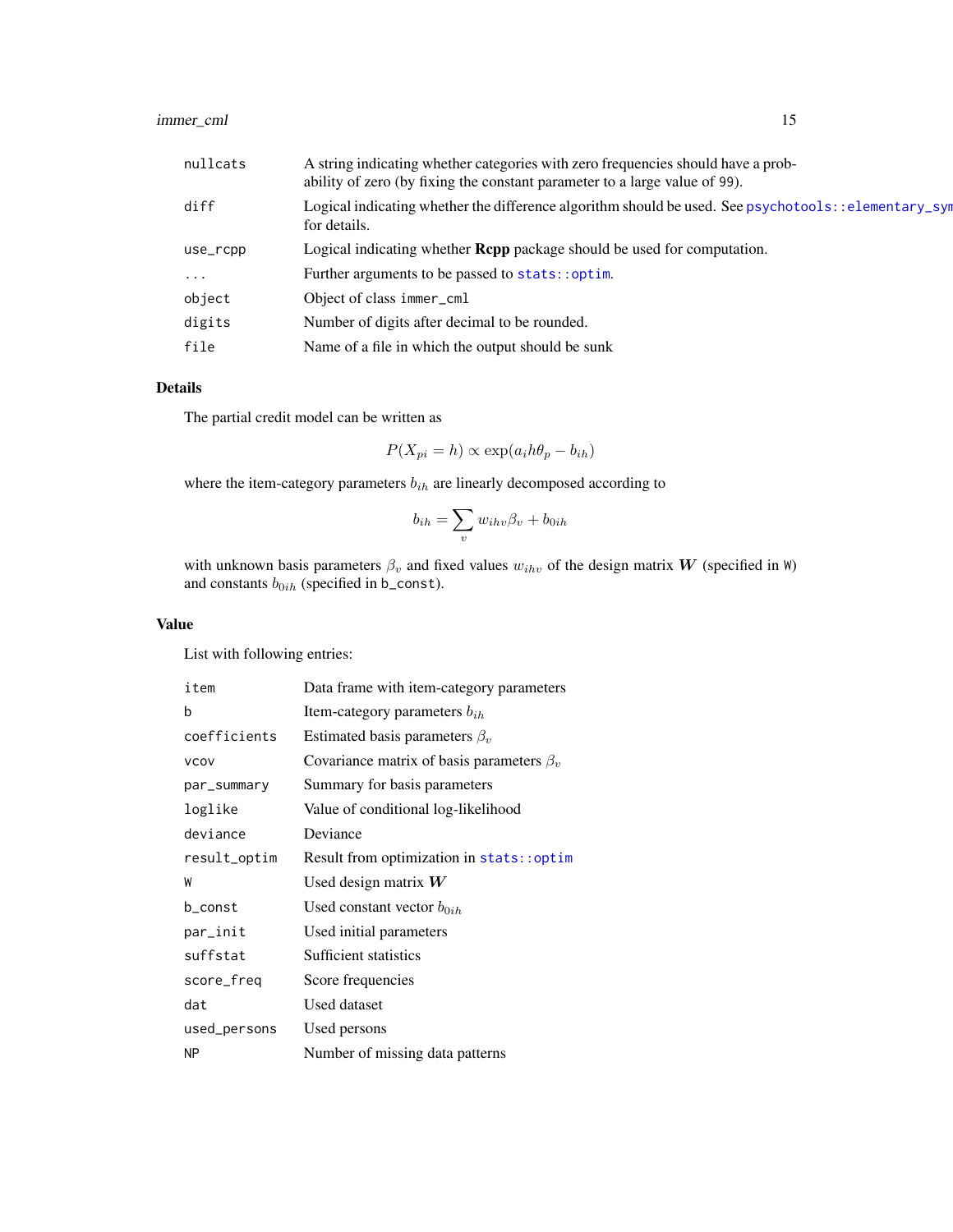<span id="page-15-0"></span>

| N          | Number of persons                                              |
|------------|----------------------------------------------------------------|
|            | Number of items                                                |
| maxK       | Maximum number of categories per item                          |
| К          | Maximum score of all items                                     |
| npars      | Number of estimated parameters                                 |
| pars_info  | Information of definition of item-category parameters $b_{ih}$ |
| parm_index | Parameter indices                                              |
| item_index | Item indices                                                   |
| score      | Raw score for each person                                      |

## References

Andersen, E. B. (1995). Polytomous Rasch models and their estimation. In G. H. Fischer & I. W. Molenaar (Eds.). *Rasch Models* (pp. 39–52). New York: Springer.

Fischer, G. H. (1995). The linear logistic test model. In G. H. Fischer & I. W. Molenaar (Eds.). *Rasch Models* (pp. 131–156). New York: Springer.

Molenaar, I. W. (1995). Estimation of item parameters. In G. H. Fischer & I. W. Molenaar (Eds.). *Rasch Models* (pp. 39–52). New York: Springer.

Verhelst, N. D. &, Glas, C. A. W. (1995). The one-parameter logistic model. In G. H. Fischer & I. W. Molenaar (Eds.). *Rasch Models* (pp. 215–238). New York: Springer.

### See Also

For CML estimation see also the **eRm** and **psychotools** packages and the functions  $eRm$ : : $RM$  and [psychotools::raschmodel](#page-0-0) for the Rasch model and [eRm::PCM](#page-0-0) and [psychotools::pcmodel](#page-0-0) for the partial credit model.

See [eRm::LLTM](#page-0-0) for the linear logistic test model and [eRm::LPCM](#page-0-0) for the linear logistic partial credit model in the eRm package for CML implementations.

The immer\_cml function makes use of [psychotools::elementary\\_symmetric\\_functions](#page-0-0).

For CML estimation with sample weights see also the RM.weights package.

```
#############################################################################
# EXAMPLE 1: Dichotomous data data.read
#############################################################################
library(sirt)
library(psychotools)
library(TAM)
library(CDM)
data(data.read, package="sirt")
dat <- data.read
I \leftarrow \text{ncol}(\text{dat})
```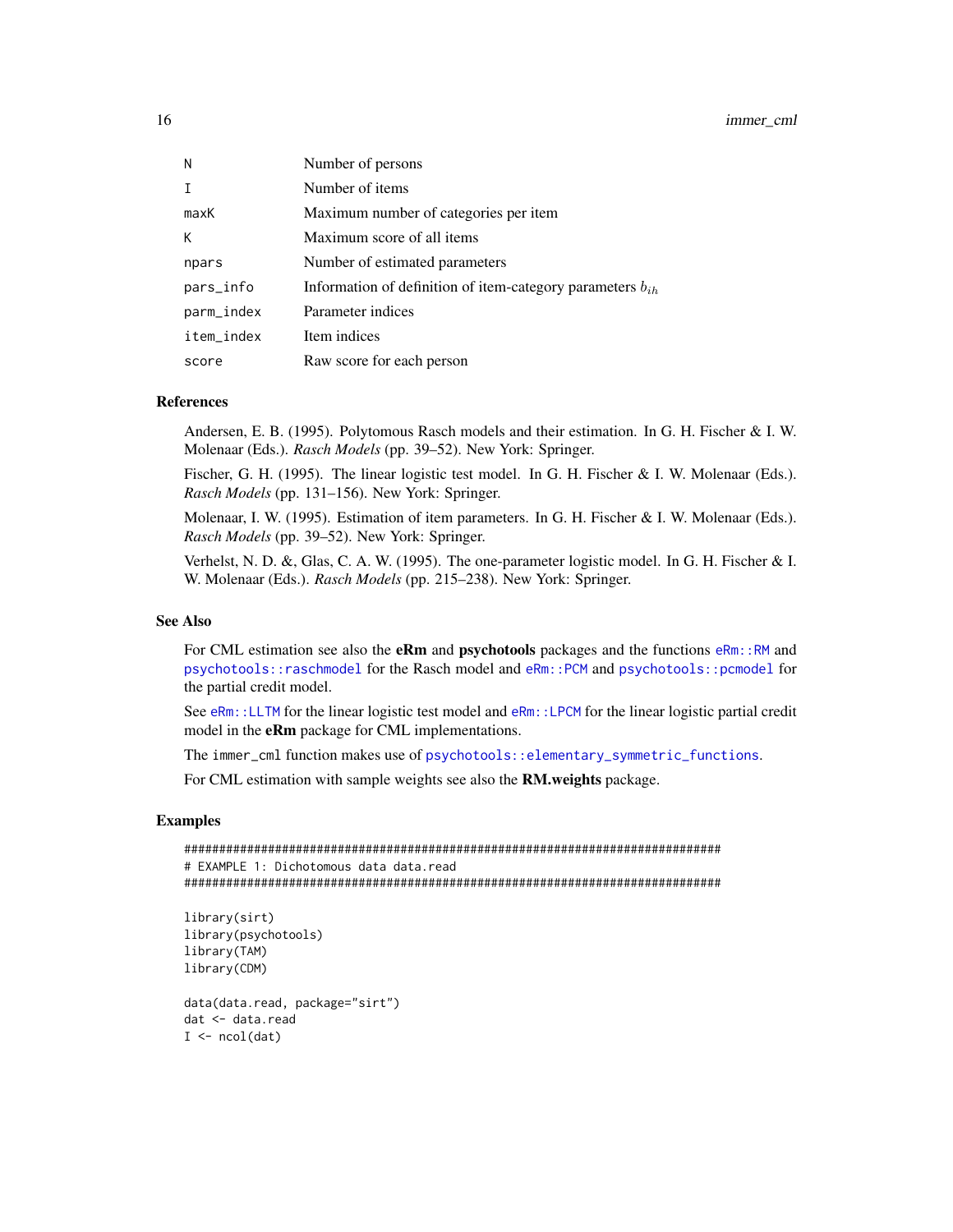```
#----------------------------------------------------------------
#--- Model 1: Rasch model, setting first item difficulty to zero
mod1a <- immer::immer_cml( dat=dat)
summary(mod1a)
logLik(mod1a) # extract log likelihood
coef(mod1a) # extract coefficients
## Not run:
library(eRm)
# estimate model in psychotools package
mod1b <- psychotools::raschmodel(dat)
summary(mod1b)
logLik(mod1b)
# estimate model in eRm package
mod1c <- eRm::RM(dat, sum0=FALSE)
summary(mod1c)
mod1c$etapar
# compare estimates of three packages
cbind( coef(mod1a), coef(mod1b), mod1c$etapar )
#----------------------------------------------------------------
#-- Model 2: Rasch model sum normalization
mod2a <- immer::immer_cml( dat=dat, normalization="sum")
summary(mod2a)
# compare estimation in TAM
mod2b <- tam.mml( dat, constraint="items" )
summary(mod2b)
mod2b$A[,2,]
#----------------------------------------------------------------
#--- Model 3: some fixed item parameters
# fix item difficulties of items 1,4,8
# define fixed parameters in constant parameter vector
b_{\text{const}} \leftarrow rep(0, I)fix_items \leq c(1,4,8)b_{\text{const}} fix_items ] <- c( -2.1, .195, -.95 )
# design matrix
W <- matrix( 0, nrow=12, ncol=9)
W[ cbind( setdiff( 1:12, fix_items ), 1:9 ) ] <- 1
colnames(W) <- colnames(dat)[ - fix_items ]
# estimate model
mod3 <- immer::immer_cml( dat=dat, W=W, b_const=b_const)
summary(mod3)
#----------------------------------------------------------------
#--- Model 4: One parameter logistic model
# estimate non-integer item discriminations with 2PL model
I \leftarrow \text{ncol}(\text{dat})mod4a <- sirt::rasch.mml2( dat, est.a=1:I )
```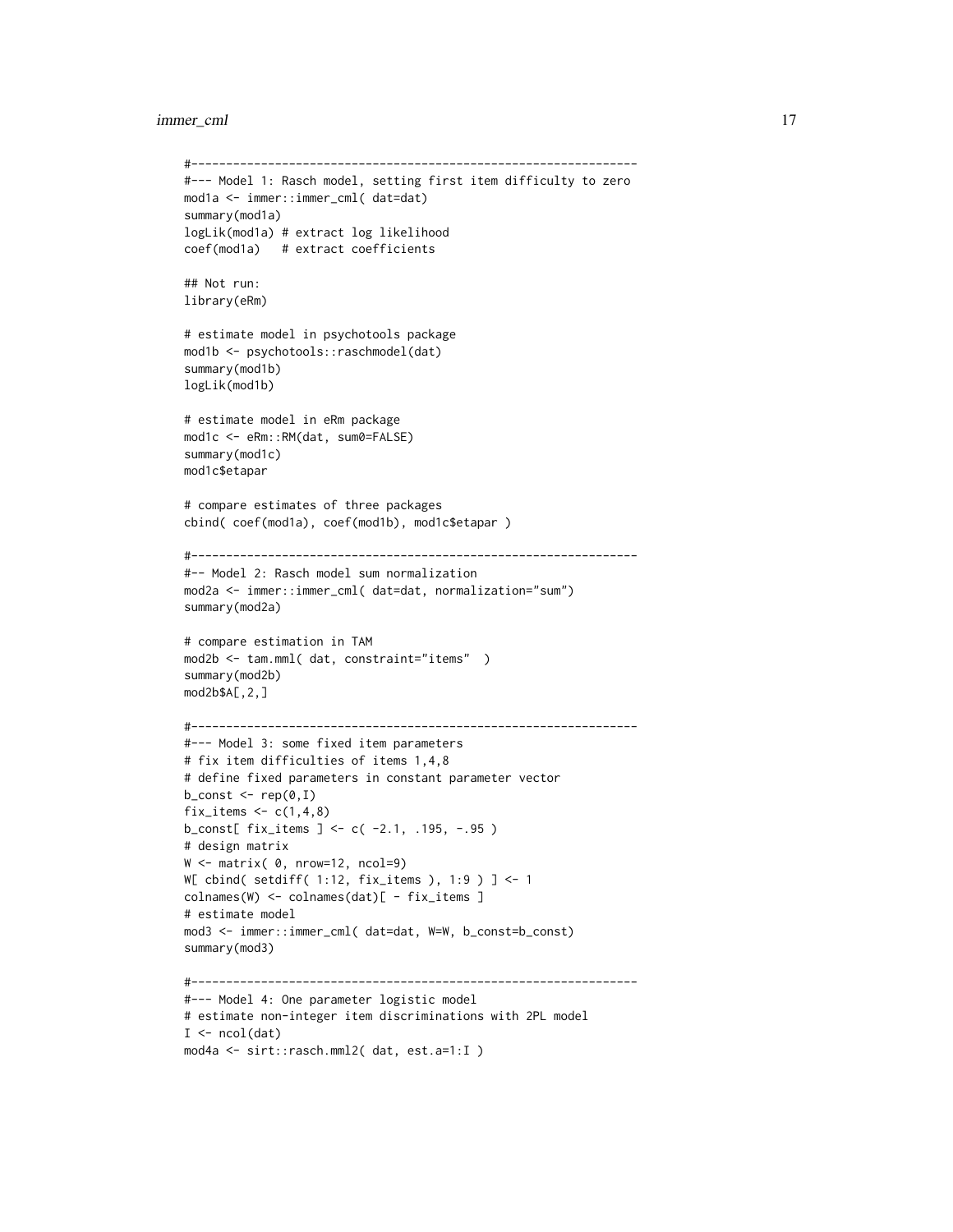```
summary(mod4a)
a <- mod4a$item$a # extract (non-integer) item discriminations
# estimate integer item discriminations ranging from 1 to 3
a_integer <- immer::immer_opcat( a, hmean=2, min=1, max=3 )
# estimate one-parameter model with fixed integer item discriminations
mod4 <- immer::immer_cml( dat=dat, a=a_integer )
summary(mod4)
#----------------------------------------------------------------
#--- Model 5: Linear logistic test model
# define design matrix
W \leq - matrix( \theta, nrow=12, ncol=5 )
colnames(W) <- c("B","C", paste0("Pos", 2:4))
rownames(W) <- colnames(dat)
W[ 5:8, "B" ] <- 1
W[ 9:12, "C" ] <- 1
W[ c(2,6,10), "Pos2" ] <- 1
W[ c(3,7,11), "Pos3" ] <- 1
W[ c(4,8,12), 'Pos4' ] < -1# estimation with immer_cml
mod5a <- immer::immer_cml( dat, W=W )
summary(mod5a)
# estimation in eRm package
mod5b <- eRm::LLTM( dat, W=W )
summary(mod5b)
# compare models 1 and 5 by a likelihood ratio test
anova( mod1a, mod5a )
#############################################################################
# EXAMPLE 2: Polytomous data | data.Students
#############################################################################
data(data.Students,package="CDM")
dat <- data.Students
dat <- dat[, grep("act", colnames(dat) ) ]
dat <- dat[1:400,] # select a subdataset
dat \le dat[ rowSums( 1 - is.na(dat) ) > 1, ]
    # remove persons with less than two valid responses
#----------------------------------------------------------------
#--- Model 1: Partial credit model with constraint on first parameter
mod1a <- immer::immer_cml( dat=dat )
summary(mod1a)
# compare pcmodel function from psychotools package
mod1b <- psychotools::pcmodel( dat )
summary(mod1b)
# estimation in eRm package
mod1c <- eRm::PCM( dat, sum0=FALSE )
  # -> subjects with only one valid response must be removed
```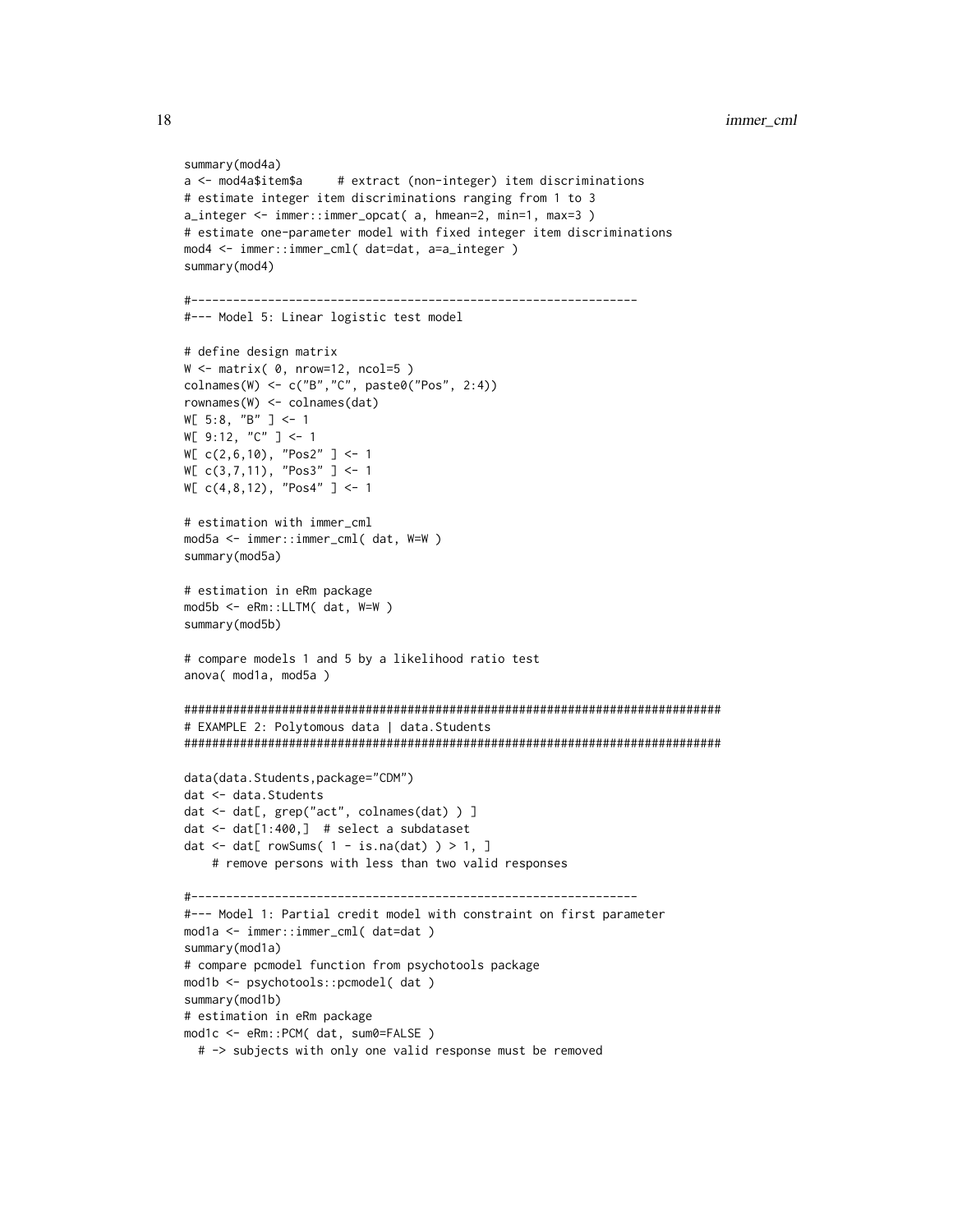summary(mod1c)

```
#-- Model 2: Partial credit model with sum constraint on item difficulties
mod2a <- immer::immer_cml( dat=dat, irtmodel="PCM2", normalization="sum")
summary(mod2a)
# compare with estimation in TAM
mod2b <- TAM::tam.mml( dat, irtmodel="PCM2", constraint="items")
summary(mod2b)
#-- Model 3: Partial credit model with fixed integer item discriminations
mod3 <- immer::immer_cml( dat=dat, normalization="first", a=c(2,2,1,3,1) )
summary(mod3)
# EXAMPLE 3: Polytomous data | Extracting the structure of W matrix
data(data.mixed1, package="sirt")
dat <- data.mixed1
# use non-exported function "lpcm_data_prep" to extract the meaning
# of the rows in W which are contained in value "pars_info"
res <- immer:::lpcm_data_prep( dat, weights=NULL, a=NULL )
pi2 <- res$pars_info
# create design matrix with some restrictions on item parameters
W <- matrix( 0, nrow=nrow(pi2), ncol=2 )
colnames(W) <- c( "P2", "P3" )
rownames(W) \leftarrow res$parameters# joint item parameter for items I19 and I20 fixed at zero
# item parameter items I21 and I22
W[ 3:10, 1 ] <- pi2$cat[ 3:10 ]
# item parameters I23, I24 and I25
W[11:13, 2] <- 1
# estimate model with design matrix W
mod <- immer::immer_cml( dat, W=W)
summary(mod)
# EXAMPLE 4: Partial credit model with raters
data(data.immer07)
dat <- data.immer07
#*** reshape dataset for one variable
dfr1 <- immer::immer_reshape_wideformat( dat$I1, rater=dat$rater, pid=dat$pid)
```
#-- extract structure of design matrix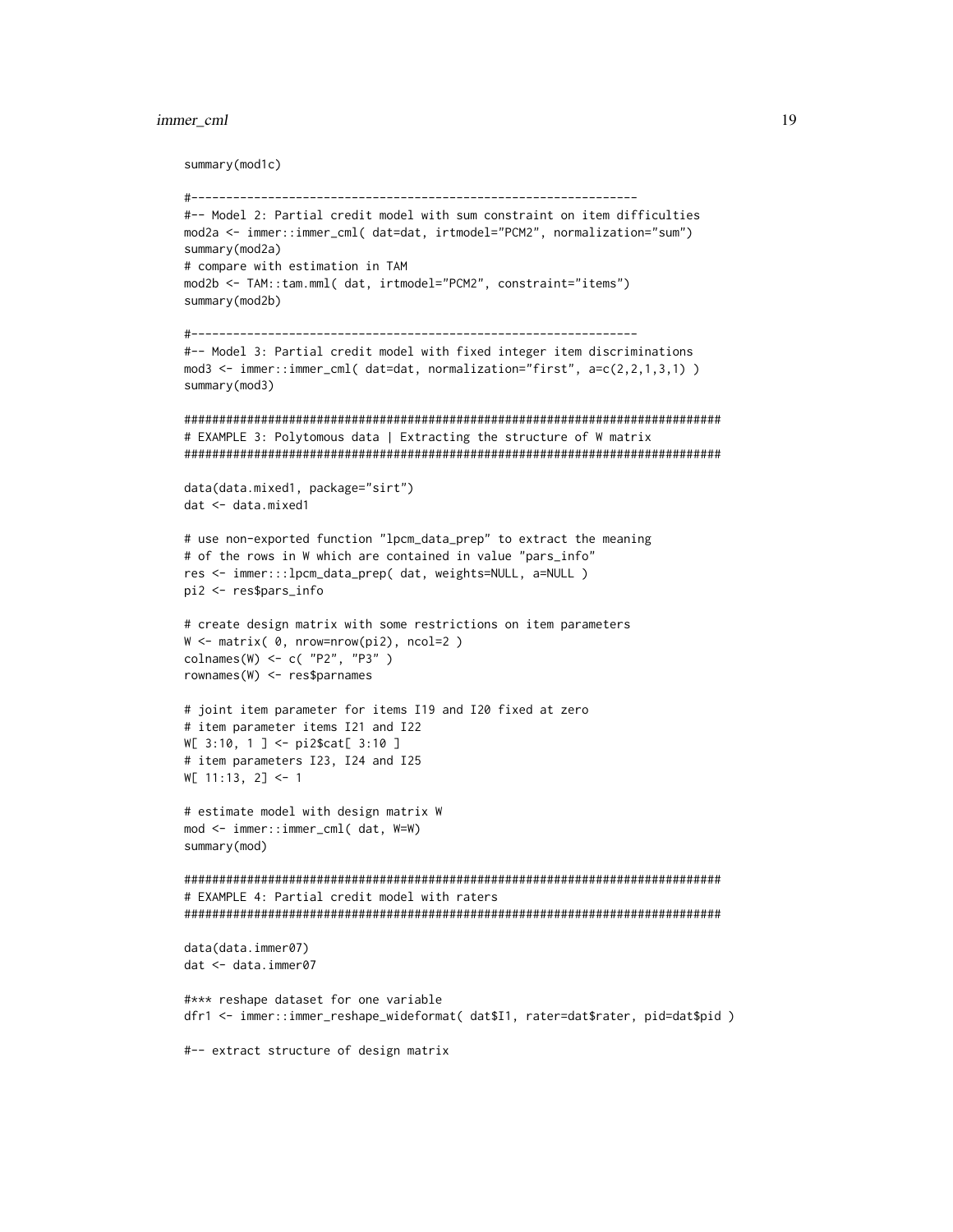```
res <- immer:::lpcm_data_prep( dat=dfr1[,-1], weights=NULL, a=NULL)
pars_info <- res$pars_info
# specify design matrix for partial credit model and main rater effects
# -> set sum of all rater effects to zero
W \leq - matrix( \theta, nrow=nrow(pars_info), ncol=3+2 )
rownames(W) <- rownames(pars_info)
colnames(W) <- c( "Cat1", "Cat2", "Cat3", "R1", "R2")
# define item parameters
W[ cbind( pars_info$index, pars_info$cat ) ] <- 1
# define rater parameters
W[ paste(pars_info$item) == "R1", "R1" ] <- 1
W[ paste(pars_info$item) == "R2", "R2" ] <- 1
W[ paste(pars_info$item) == "R3", c("R1", "R2") ] <- -1
# set parameter of first category to zero for identification constraints
W < - W[,-1]# estimate model
mod \le -immer::immer\_cm1(dr1[, -1], W=W)summary(mod)
# EXAMPLE 5: Multi-faceted Rasch model | Estimation with a design matrix
data(data.immer07)
dat <- data.immer07
#*** reshape dataset
dfr1 <- immer::immer_reshape_wideformat( dat[, paste0("I",1:4) ], rater=dat$rater,
              pid=dat$pid)
#-- structure of design matrix
res <- immer:::lpcm_data_prep( dat=dfr1[,-1], weights=NULL, a=NULL)
pars_info <- res$pars_info
#--- define design matrix for multi-faceted Rasch model with only main effects
W <- matrix( 0, nrow=nrow(pars_info), ncol=3+2+2)
parnames <- rownames(W) <- rownames(pars_info)
colnames(W) <- c( paste0("I",1:3), paste0("Cat",1:2), paste0("R",1:2) )
#+ define item effects
for (ii in c("I1", "I2", "I3") ){
   ind <- grep( ii, parnames )
   W[ ind, ii ] <- pars_info$cat[ind ]
ind \leq grep('I4", parameters)W[ ind, c("I1","I2","I3") ] <- -pars_info$cat[ind ]
#+ define step parameters
for (cc in 1:2){
   ind <- which( pars_info$cat==cc )
   W[ ind, paste0("Cat", 1:cc) ] <- 1
#+ define rater effects
```
20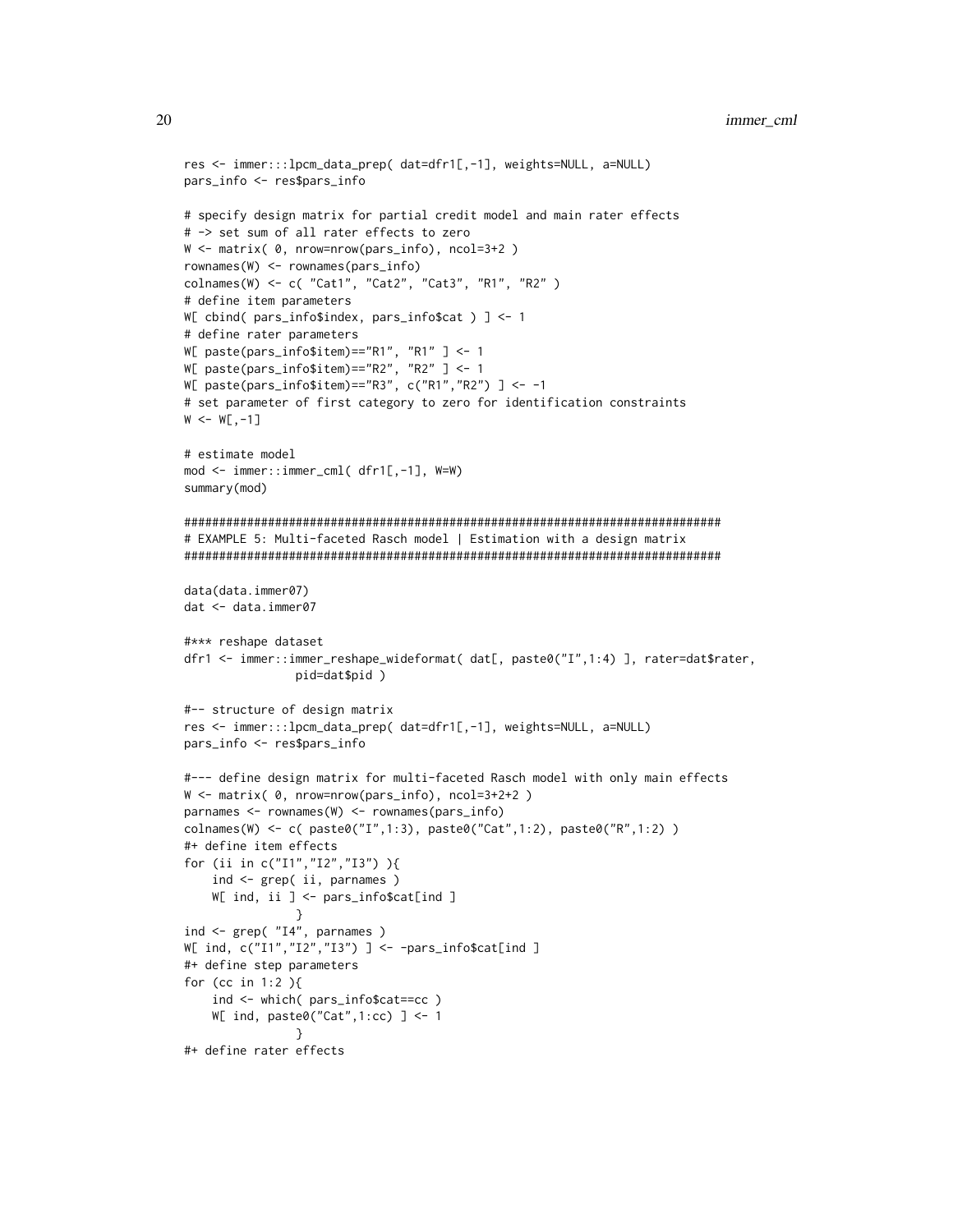## <span id="page-20-0"></span>immer\_FACETS 21

```
for (ii in c("R1","R2") ){
    ind <- grep( ii, parnames )
   W[ ind, ii ] <- pars_info$cat[ind ]
                }
ind <- grep( "R3", parnames )
W[ ind, c("R1","R2") ] <- -pars_info$cat[ind ]
#--- estimate model with immer_cml
mod1 <- immer::immer_cml( dfr1[,-1], W=W, par_init=rep(0,ncol(W) ) )
summary(mod1)
#--- comparison with estimation in TAM
resp \le dfr1[,-1]
mod2 <- TAM::tam.mml.mfr( resp=dat[,-c(1:2)], facets=dat[, "rater", drop=FALSE ],
            pid=dat$pid, formulaA=~ item + step + rater )
summary(mod2)
## End(Not run)
```
<span id="page-20-1"></span>immer\_FACETS *Wrapper to FACDOS*

## Description

This Function is a wrapper do the DOS version of FACETS (Linacre, 1999).

#### Usage

```
immer_FACETS(title=NULL, convergence=NULL, totalscore=NULL, facets=NULL,
 noncenter=NULL, arrange=NULL,entered_in_data=NULL, models=NULL,
  inter_rater=NULL, pt_biserial=NULL, faire_score=NULL, unexpected=NULL,
 usort=NULL, positive=NULL, labels=NULL, fileinput=NULL, data=NULL,
 path.dosbox=NULL, path.facets="", model.name=NULL, facetsEXE=NULL )
```
#### Arguments

| title           | title of the analysis                                            |
|-----------------|------------------------------------------------------------------|
| convergence     | convergence criteria                                             |
| totalscore      | show the total score with each observation                       |
| facets          | number of specified facets                                       |
| noncenter       | specified the non centered facet here                            |
| arrange         | control the ordering in each table/output                        |
| entered_in_data |                                                                  |
|                 | optional specification for facets                                |
| models          | model to be used in the analysis                                 |
| inter_rater     | Specify rater facet number for the agreement report among raters |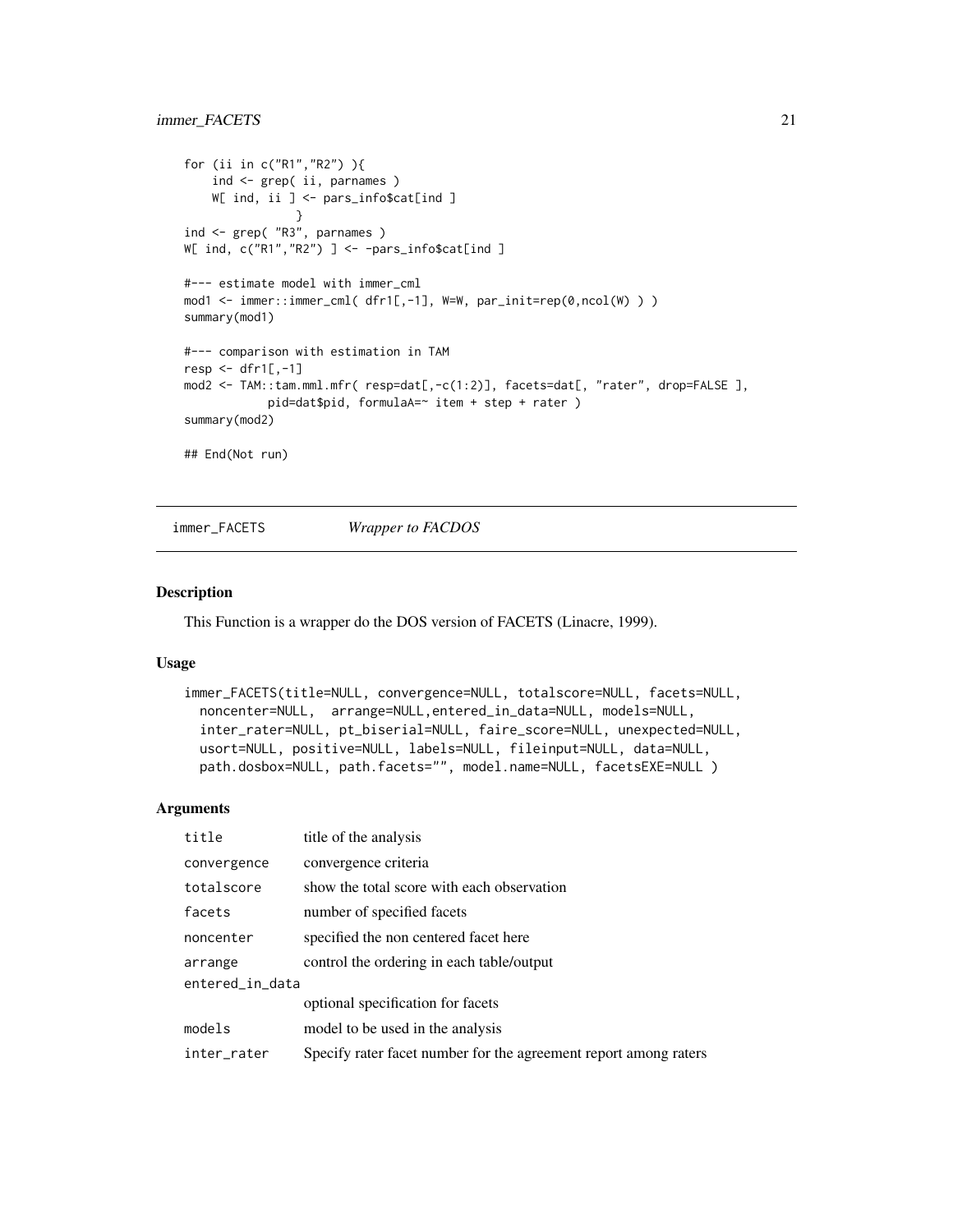<span id="page-21-0"></span>

| pt_biserial | correlation between the raw-score for each element                                                                                                                       |
|-------------|--------------------------------------------------------------------------------------------------------------------------------------------------------------------------|
| faire_score | intended for communicating the measures as adjusted ratings                                                                                                              |
| unexpected  | size of smallest standardized residual                                                                                                                                   |
| usort       | order in which the unexpected observation are listed                                                                                                                     |
| positive    | specifies which facet is positively oriented                                                                                                                             |
| labels      | name of each facet, followed by a list of elements                                                                                                                       |
| fileinput   | optional argument, if your data are stored within a separate file                                                                                                        |
| data        | Input of the data in long-format                                                                                                                                         |
| path.dosbox | Path to the installed DOSBox. If NULL: the function assumed that you have pur-<br>chased FACETS and would like to use this version (currently only for Windows-<br>User) |
| path.facets | Path to FACDOS or FACETS if the path.dosbox is "NULL"                                                                                                                    |
| model.name  | Name of the configuration file for FACETS                                                                                                                                |
| facetsEXE   | optional argument to specific specific FACETS.exe                                                                                                                        |

#### Details

Within the function immer\_FACETS it is either possible to pass existing FACETS input files or to specify the Input within the function. To run the estimation in FACETS it is necessary to provide both the path to the DosBox and FACDOS (it is recommended to use the function immer\_install for the installation process). After the estimation process is finished the Exports are in the Facets folder.

## References

Linacre, J. M. (1999). *FACETS* (Version 3.17)[Computer software]. Chicago: MESA.

## See Also

Install FACDOS and DOSBox [immer\\_install](#page-29-1).

```
## Not run:
################################
# 1. Example on Windows
################################
# define data generating parameters
set.seed(1997)
N <- 500 # number of persons
I \leq -4 # number of items
R <- 3 # number of raters
K < -3 # maximum score
sigma <- 2 # standard deviation
theta <- rnorm( N, sd=sigma ) # abilities
# item intercepts
b <- outer( seq( -1.5, 1.5, len=I), seq( -2, 2, len=K), "+" )
```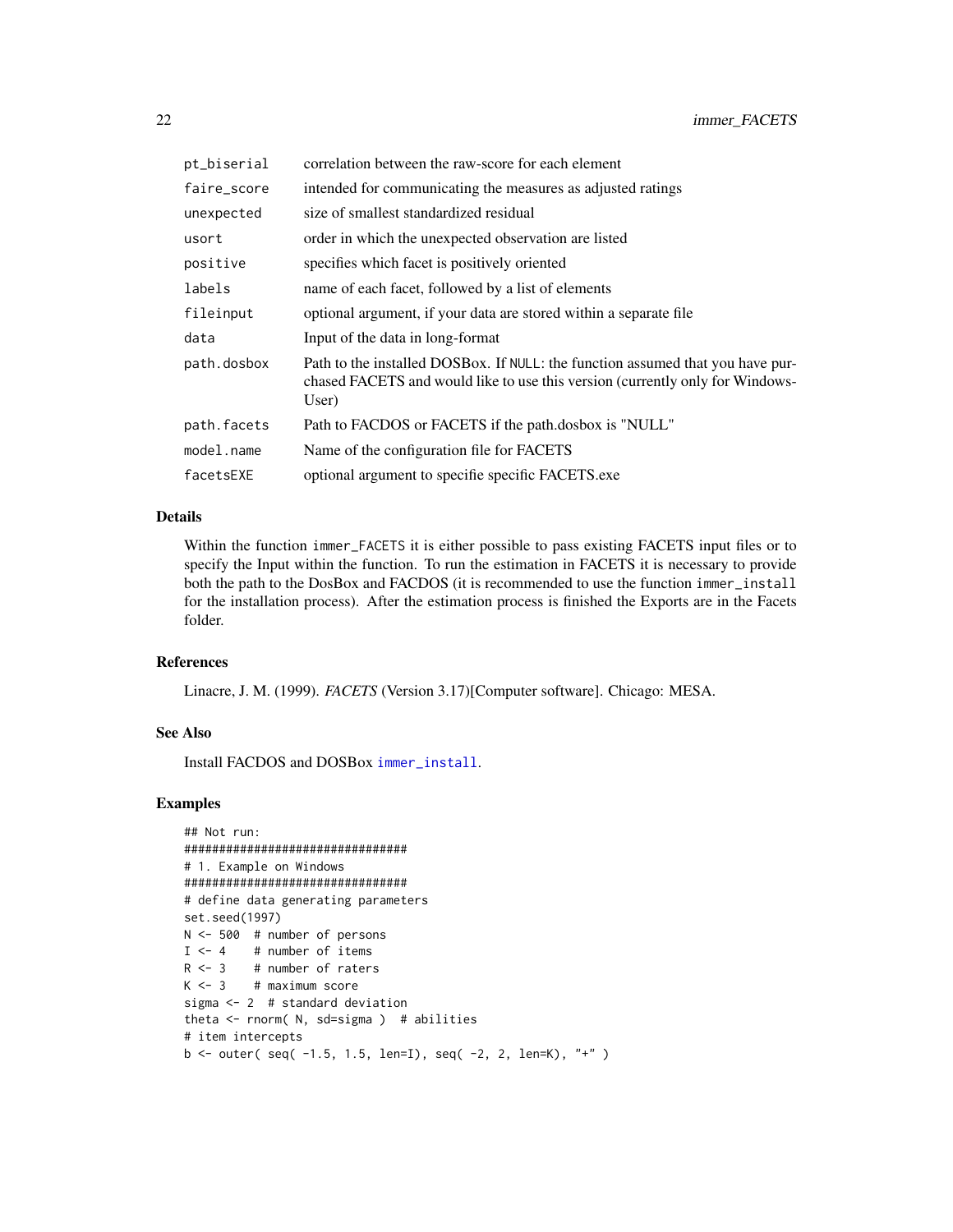```
# item loadings
a \leftarrow rep(1, I)# rater severity parameters
phi \le matrix(c(-.3, -.2, .5), nrow=I, ncol=R, byrow=TRUE)
phi <- phi + rnorm( phi, sd=.3 )
phi <- phi - rowMeans(phi)
# rater variability parameters
psi <- matrix( c(.1, .4, .8), nrow=I, ncol=R, byrow=TRUE )
# simulate HRM data
data <- immer::immer_hrm_simulate( theta, a, b, phi=phi, psi=psi )
# prepare data for FACETS
data2FACETS <- function(data){
  tmp <- match(c("pid","rater"),colnames(data))
  items <- grep("I",colnames(data))
cbind(data[, match(c("pid","rater"),
colnames(data))],gr=paste0("1-",length(items)),data[,items])
}
facets_in <- data2FACETS(data)
# Example of FACETS
mod1.a <- immer::immer_FACETS(
  title="Example 1 with simulated data",
  convergence=NULL,
  totalscore="YES",
  facets=3,
  noncenter=NULL,
  arrange="m,N",
  entered_in_data="2,1,1",
  models="?$,?$,?$,R4",
  inter_rater=NULL,
  pt_biserial=NULL,
  faire_score="Zero",
  unexpected=2,
  usort=NULL,
  positive=1,
  labels=c("1,Persons","1-500","2,Rater","1-3","3,Item","1-4"),
  fileinput=NULL,
  data=facets_in,
  path.dosbox=NULL,
  path.facets="C:\\Facets",
  model.name="Example.SD",
  facetsEXE=NULL
  )
################################
# 2. Example on Windows using existing input-files of FACETS
################################
data(data.immer06)
mod1b <- immer::immer_FACETS(
```

```
fileinput=data.immer06,
path.facets="C:\\Facets",
```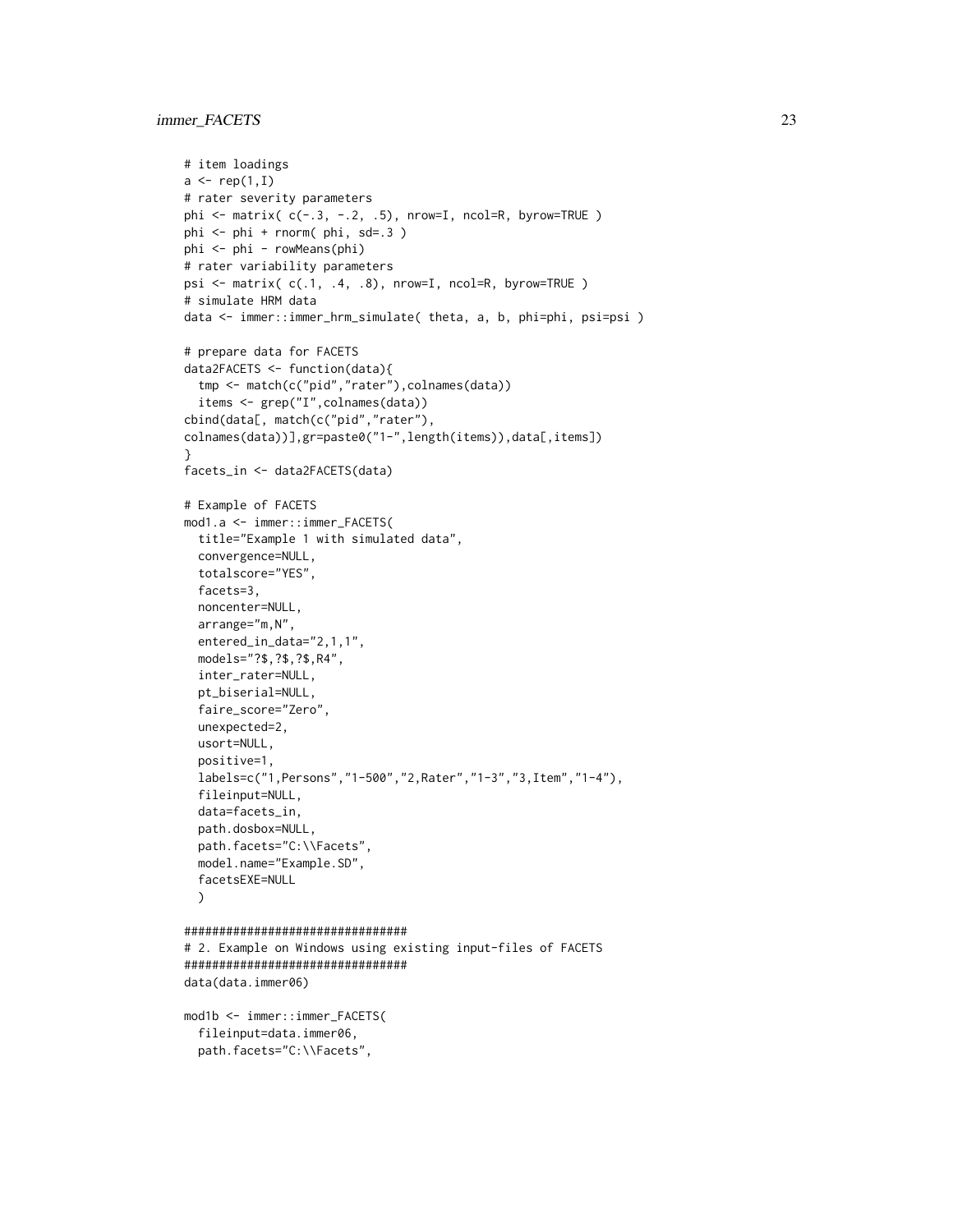```
model.name="Example.SD",
 facetsEXE=NULL
 )
## End(Not run)
```
<span id="page-23-1"></span>immer\_hrm *Hierarchical Rater Model (Patz et al., 2002)*

## Description

Estimates the hierarchical rater model (HRM; Patz et al., 2002; see Details) with Markov Chain Monte Carlo using a Metropolis-Hastings algorithm.

## Usage

```
immer_hrm(dat, pid, rater, iter, burnin, N.save=3000, prior=NULL, est.a=FALSE,
           est.sigma=TRUE, est.mu=FALSE, est.phi="a", est.psi="a",
       MHprop=NULL, theta_like=seq(-10,10,len=30), sigma_init=1, print_iter=20 )
## S3 method for class 'immer_hrm'
summary(object, digits=3, file=NULL, ...)
## S3 method for class 'immer_hrm'
plot(x, \ldots)## S3 method for class 'immer_hrm'
logLik(object,...)
## S3 method for class 'immer_hrm'
anova(object,...)
## S3 method for class 'immer_hrm'
IRT.likelihood(object,...)
## S3 method for class 'immer_hrm'
IRT.posterior(object,...)
```
## Arguments

| dat    | Data frame with item responses         |
|--------|----------------------------------------|
| pid    | Person identifiers                     |
| rater  | Rater identifiers                      |
| iter   | Number of iterations                   |
| burnin | Number of burnin iterations            |
| N.save | Maximum number of samples to be saved. |

<span id="page-23-0"></span>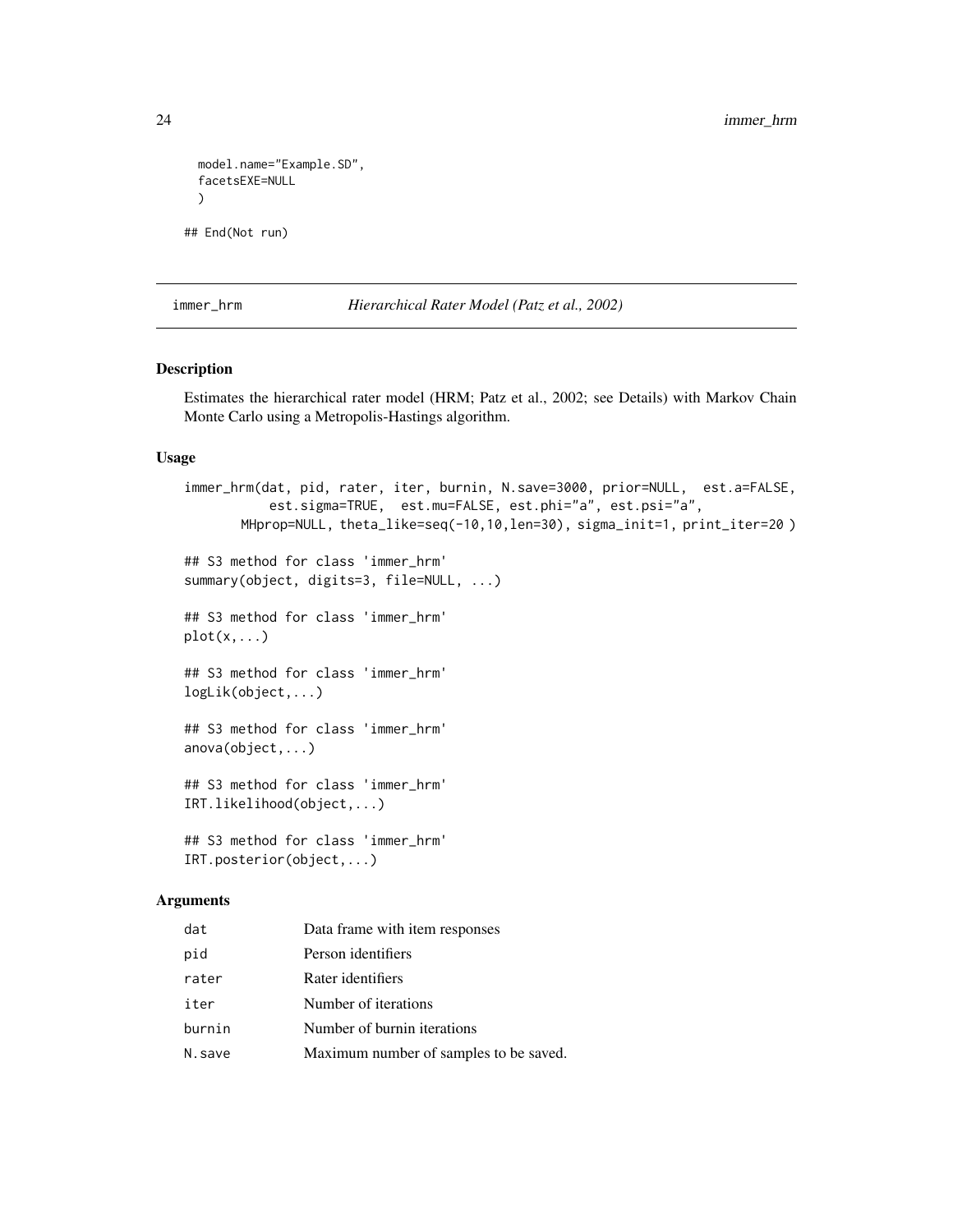## <span id="page-24-0"></span>immer\_hrm 25

| prior      | Parameters for prior distributions                                                                                                                                                                                                                                                                                                                                         |
|------------|----------------------------------------------------------------------------------------------------------------------------------------------------------------------------------------------------------------------------------------------------------------------------------------------------------------------------------------------------------------------------|
| est.a      | Logical indicating whether $a$ parameter should be estimated.                                                                                                                                                                                                                                                                                                              |
| est.sigma  | Logical indicating whether $\sigma$ parameter should be estimated.                                                                                                                                                                                                                                                                                                         |
| est.mu     | Optional logical indicating whether the mean $\mu$ of the trait $\theta$ should be estimated.                                                                                                                                                                                                                                                                              |
| est.phi    | Type of $\phi_{ir}$ parameters to be estimated. If est.phi="a", then $\phi_{ir}$ is estimated<br>for all items and all raters. If est.phi="r", then $\phi_{ir} = \phi_r$ is rater specific,<br>while for est.phi="i" it is item specific ( $\phi_{ir} = \phi_i$ ). In case of est.phi="n",<br>no $\phi$ parameters are estimated and all $\phi$ parameters are fixed at 0. |
| est.psi    | Type of $\psi_{ir}$ parameters to be estimated. The arguments follow the same con-<br>ventions as est.phi, but also allows est.psi="e" (exchangeable) which means<br>$\psi_{ir} = \psi$ , i.e assuming the same $\psi$ parameter for all items and raters.                                                                                                                 |
| MHprop     | Parameters for Metropolis Hastings sampling. The standard deviation of the<br>proposal distribution is adaptively computed (Browne & Draper, 2000).                                                                                                                                                                                                                        |
| theta_like | Grid of $\theta$ values to be used for likelihood approximation                                                                                                                                                                                                                                                                                                            |
| sigma_init | Initial value for sigma                                                                                                                                                                                                                                                                                                                                                    |
| print_iter | Integer indicating that after each print_iterth iteration output on the console<br>should be displayed.                                                                                                                                                                                                                                                                    |
| object     | Object of class immer_hrm                                                                                                                                                                                                                                                                                                                                                  |
| digits     | Number of digits after decimal to print                                                                                                                                                                                                                                                                                                                                    |
| file       | Name of a file in which the output should be sunk                                                                                                                                                                                                                                                                                                                          |
| x          | Object of class immer_hrm                                                                                                                                                                                                                                                                                                                                                  |
| $\cdots$   | Further arguments to be passed. See sirt::plot.mcmc.sirt for options in<br>plot.                                                                                                                                                                                                                                                                                           |

## Details

The hierarchical rater model is defined at the level of persons

$$
P(\xi_{pi} = \xi | \theta_p) \propto \exp(\xi \cdot a_i \cdot \theta_p - b_{ik})
$$

where  $\theta_p$  is normally distributed with mean  $\mu$  and standard deviation  $\sigma$ .

At the level of ratings, the model is defined as

$$
P(X_{pir} = x | \theta_p, \xi_{pi}) \propto \exp(-(x - \xi_{pi} - \phi_{ir})^2 / (2 \cdot \psi_{ir}))
$$

## Value

A list with following entries

| person     | Data frame with estimated person parameters                                     |
|------------|---------------------------------------------------------------------------------|
| item       | Data frame with estimated item parameters                                       |
| rater_pars | Data frame with estimated rater parameters                                      |
| est_pars   | Estimated item and trait distribution parameters arranged in vectors and matri- |
|            | ces.                                                                            |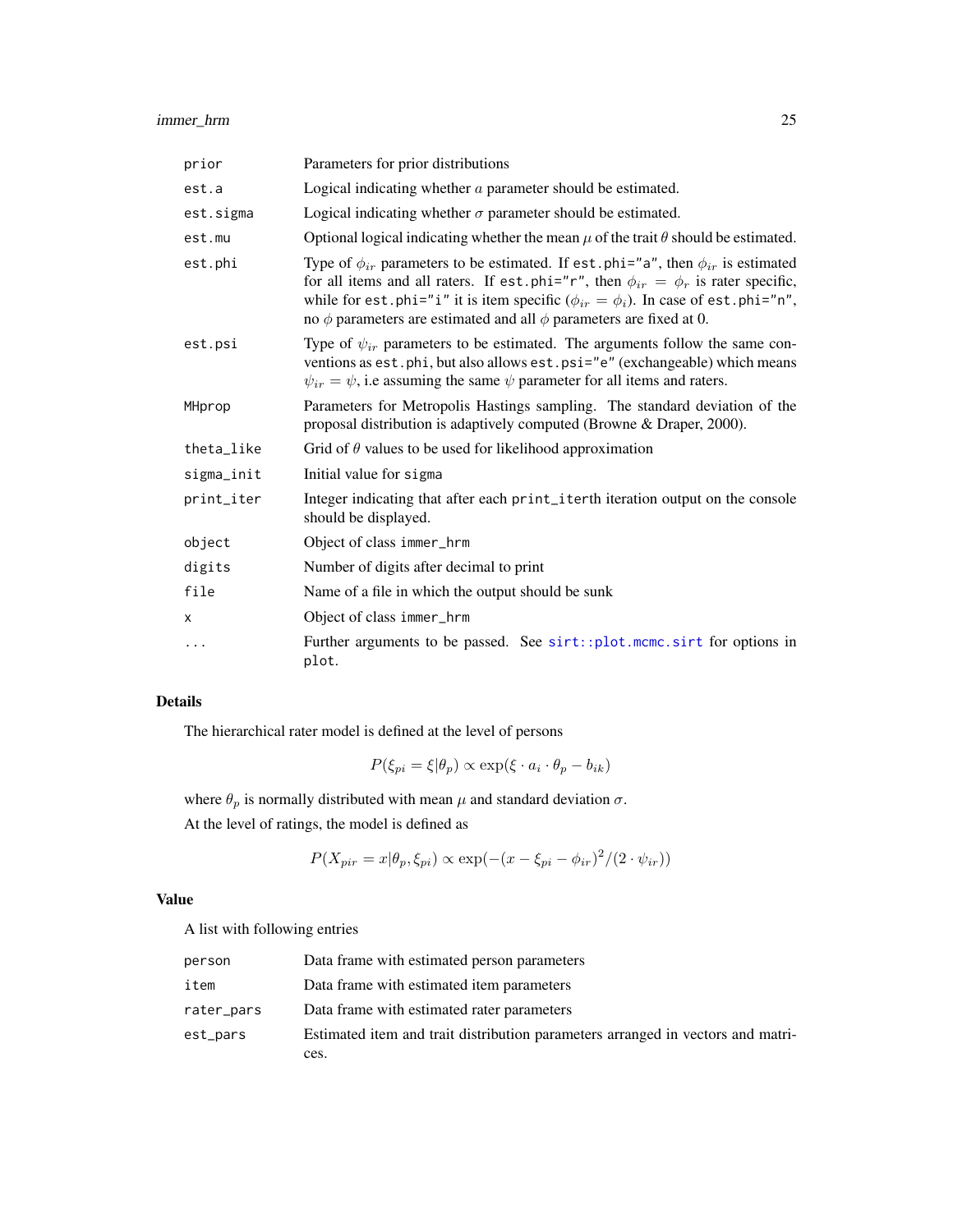<span id="page-25-0"></span>

| sigma           | Estimated standard deviation $\sigma$ of trait $\theta$ |
|-----------------|---------------------------------------------------------|
| mu              | Estimated mean $\mu$ of trait $\theta$                  |
| mcmcobi         | Object of class mcmc. list for <b>coda</b> package.     |
| summary.mcmcobj |                                                         |
|                 | Summary of all parameters                               |
| EAP.rel         | EAP reliability                                         |
| ic              | Parameters for information criteria                     |
| f.yi.qk         | Individual likelihood evaluated at theta_like           |
| f.qk.yi         | Individual posterior evaluated at the ta_like           |
| theta_like      | Grid of $\theta$ values for likelihood approximation    |
| pi.k            | Discretized $\theta$ distribution                       |
| like            | Log-likelihood value                                    |
| MHprop          | Updated parameters in Metropolis-Hastings sampling      |

## References

Browne, W. J., & Draper, D. (2000). Implementation and performance issues in the Bayesian and likelihood fitting of multilevel models. *Computational Statistics, 15*, 391-420.

Patz, R. J., Junker, B. W., Johnson, M. S., & Mariano, L. T. (2002). The hierarchical rater model for rated test items and its application to large-scale educational assessment data. *Journal of Educational and Behavioral Statistics, 27*(4), 341-384.

#### See Also

Simulate the HRM with [immer\\_hrm\\_simulate](#page-28-1).

```
## Not run:
library(sirt)
library(TAM)
```

```
#############################################################################
# EXAMPLE 1: Simulated data using the immer::immer_hrm_simulate() function
#############################################################################
```

```
# define data generating parameters
set.seed(1997)
N < -500 # number of persons<br>I < -4 # number of items
          # number of items
R <- 3 # number of raters
K < -3 # maximum score
sigma <- 2 # standard deviation
theta <- stats::rnorm( N, sd=sigma ) # abilities
# item intercepts
b \le outer( seq( -1.5, 1.5, len=I), seq( -2, 2, len=K), "+" )
# item loadings
```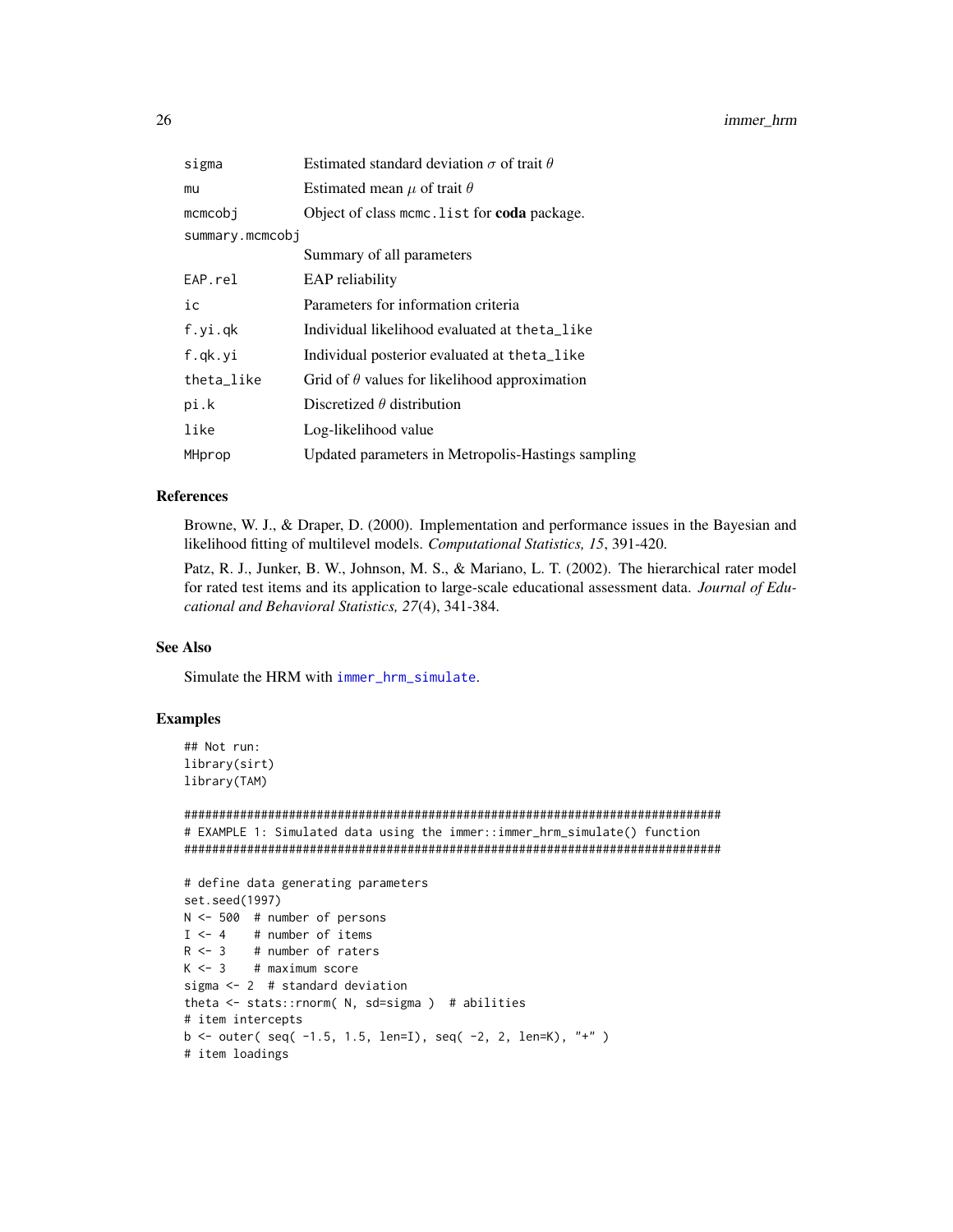## immer\_hrm 27

```
a \leftarrow \text{rep}(1, I)# rater severity parameters
phi <- matrix(c(-.3, -.2, .5), nrow=I, ncol=R, byrow=TRUE)
phi <- phi + stats::rnorm( phi, sd=.3 )
phi <- phi - rowMeans(phi)
# rater variability parameters
psi <- matrix( c(.1, .4, .8), nrow=I, ncol=R, byrow=TRUE )
# simulate HRM data
data <- immer::immer_hrm_simulate( theta, a, b, phi=phi, psi=psi )
pid <- data$pid
rater <- data$rater
dat \le data[, - c(1:2) ]
#----------------------------------------------------------------
#*** Model 1: estimate HRM with equal item slopes
iter <- 3000
burnin <- 500
mod1 <- immer::immer_hrm( dat, pid, rater, iter=iter, burnin=burnin )
summary(mod1)
plot(mod1,layout=2,ask=TRUE)
# relations among convergence diagnostic statistics
par(mfrow=c(1,2))
plot( mod1$summary.mcmcobj$PercVarRatio, log(mod1$summary.mcmcobj$effSize), pch=16)
plot( mod1$summary.mcmcobj$PercVarRatio, mod1$summary.mcmcobj$Rhat, pch=16)
par(mfrow=c(1,1))
# extract individual likelihood
lmod1 <- IRT.likelihood(mod1)
str(lmod1)
# extract log-likelihood value
logLik(mod1)
# write coda files into working directory
sirt::mcmclist2coda(mod1$mcmcobj, name="hrm_mod1")
#----------------------------------------------------------------
#*** Model 2: estimate HRM with estimated item slopes
mod2 <- immer::immer_hrm( dat, pid, rater, iter=iter, burnin=burnin,
            est.a=TRUE, est.sigma=FALSE)
summary(mod2)
plot(mod2,layout=2,ask=TRUE)
# model comparison
anova( mod1, mod2 )
#----------------------------------------------------------------
#*** Model 3: Some prior specifications
prior <- list()
# prior on mu
prior$mu$M <- .7
prior$mu$SD <- 5
# fixed item parameters for first item
```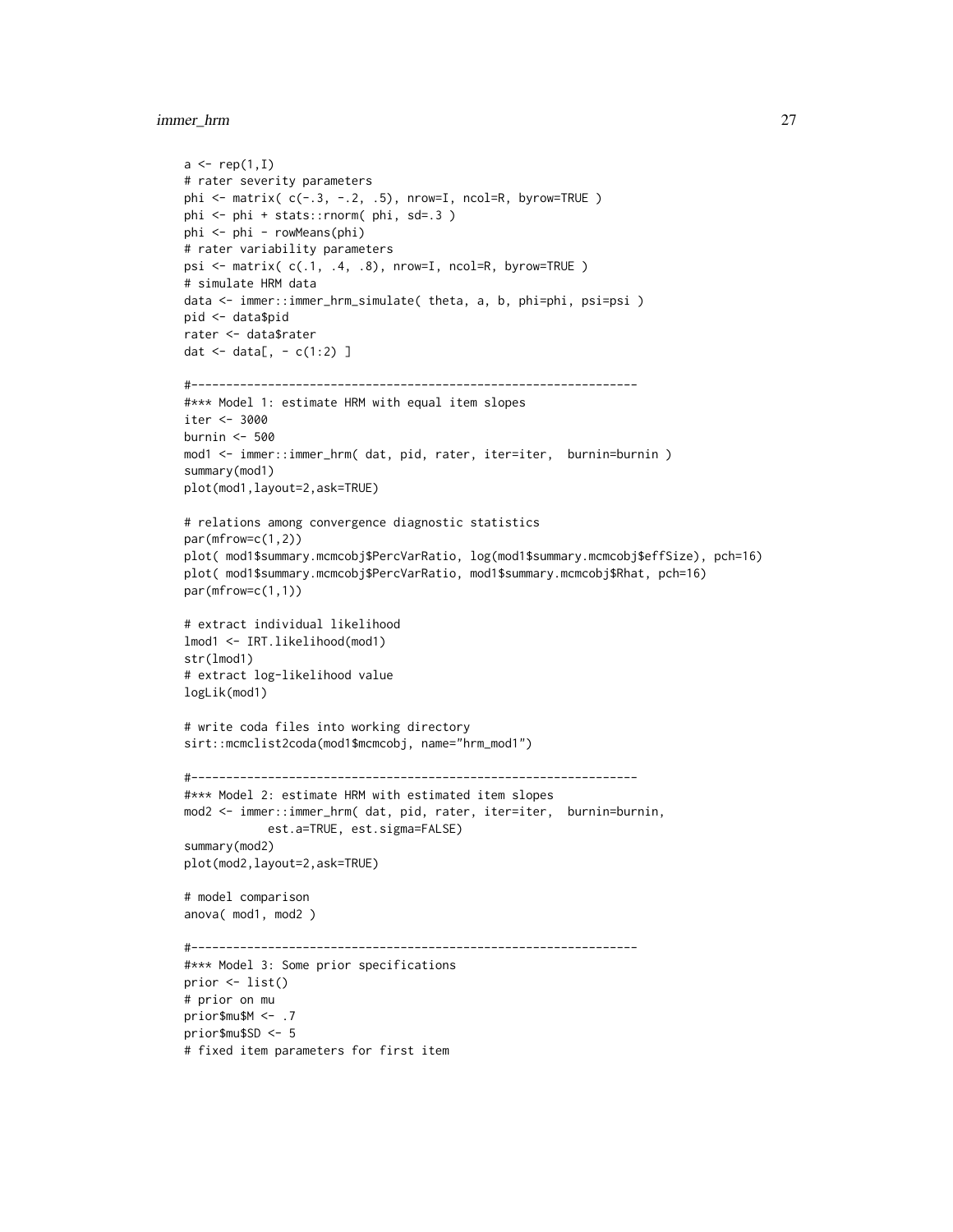```
prior$b$M <- matrix( 0, nrow=4, ncol=3 )
prior$b$M[1,] <- c(-2,0,2)
prior$b$SD <- matrix( 10, nrow=4, ncol=3 )
prior$b$SD[1,] <- 1E-4
# estimate model
mod3 <- immer::immer_hrm( dat, pid, rater, iter=iter, burnin=burnin, prior=prior)
summary(mod3)
plot(mod3)
#----------------------------------------------------------------
#*** Model 4: Multi-faceted Rasch models in TAM package
# create facets object
facets <- data.frame( "rater"=rater )
#-- Model 4a: only main rater effects
form <- ~ item*step + rater
mod4a <- TAM::tam.mml.mfr( dat, pid=pid, facets=facets, formulaA=form)
summary(mod4a)
#-- Model 4b: item specific rater effects
form <- ~ item*step + item*rater
mod4b <- TAM::tam.mml.mfr( dat, pid=pid, facets=facets, formulaA=form)
summary(mod4b)
#----------------------------------------------------------------
#*** Model 5: Faceted Rasch models with sirt::rm.facets
#--- Model 5a: Faceted Rasch model with only main rater effects
mod5a <- sirt::rm.facets( dat, pid=pid, rater=rater )
summary(mod5a)
#--- Model 5b: allow rater slopes for different rater discriminations
mod5b <- sirt::rm.facets( dat, pid=pid, rater=rater, est.a.rater=TRUE )
summary(mod5b)
#############################################################################
# EXAMPLE 2: data.ratings1 (sirt package)
#############################################################################
data(data.ratings1, package="sirt")
dat <- data.ratings1
# set number of iterations and burnin iterations
set.seed(87)
iter <- 1000
burnin <- 500
# estimate model
mod <- immer::immer_hrm( dat[, paste0("k",1:5) ], pid=dat$idstud, rater=dat$rater,
             iter=iter, burnin=burnin )
summary(mod)
plot(mod, layout=1, ask=TRUE)
plot(mod, layout=2, ask=TRUE)
```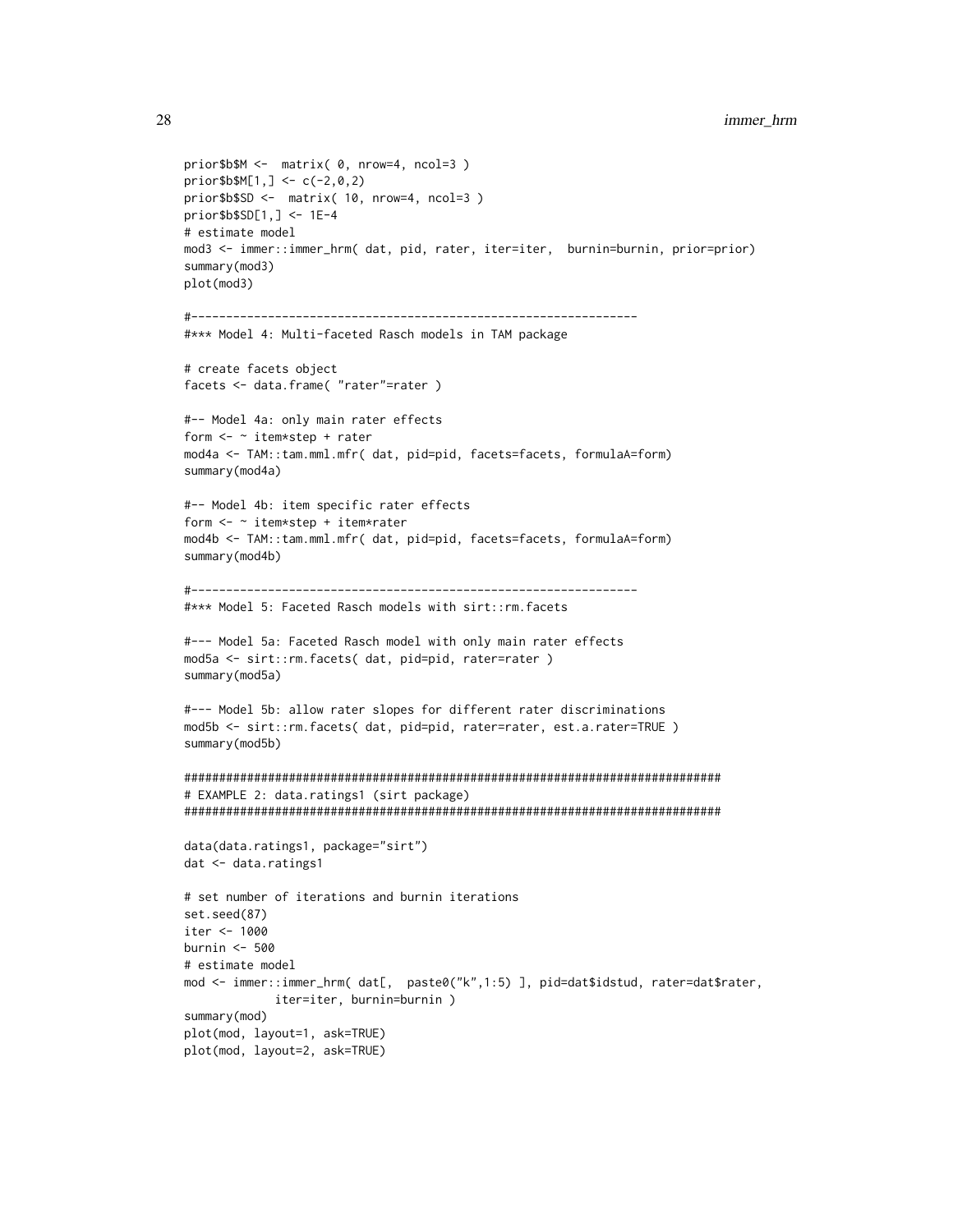<span id="page-28-0"></span>## End(Not run)

<span id="page-28-1"></span>immer\_hrm\_simulate *Simulating the Hierarchical Rater Model (Patz et al., 2002)*

## Description

Simulates the hierarchical rater model (Patz et al., 2002).

#### Usage

```
immer_hrm_simulate(theta, a, b, phi, psi)
```
## Arguments

| theta | Vector of $\theta$ parameters |
|-------|-------------------------------|
| a     | Vector of a parameters        |
| b     | Matrix of b parameters        |
| phi   | Matrix of $\phi$ parameters   |
| psi   | Matrix of $\psi$ parameters   |

## Details

See [immer\\_hrm](#page-23-1) for more details of the hierarchical rater model.

## Value

Dataset with simulated item responses as well as vectors of person and rater identifiers

## References

Patz, R. J., Junker, B. W., Johnson, M. S., & Mariano, L. T. (2002). The hierarchical rater model for rated test items and its application to large-scale educational assessment data. *Journal of Educational and Behavioral Statistics, 27*(4), 341-384.

## See Also

See Example 1 in [immer\\_hrm](#page-23-1) for applying the immer\_hrm\_simulate function.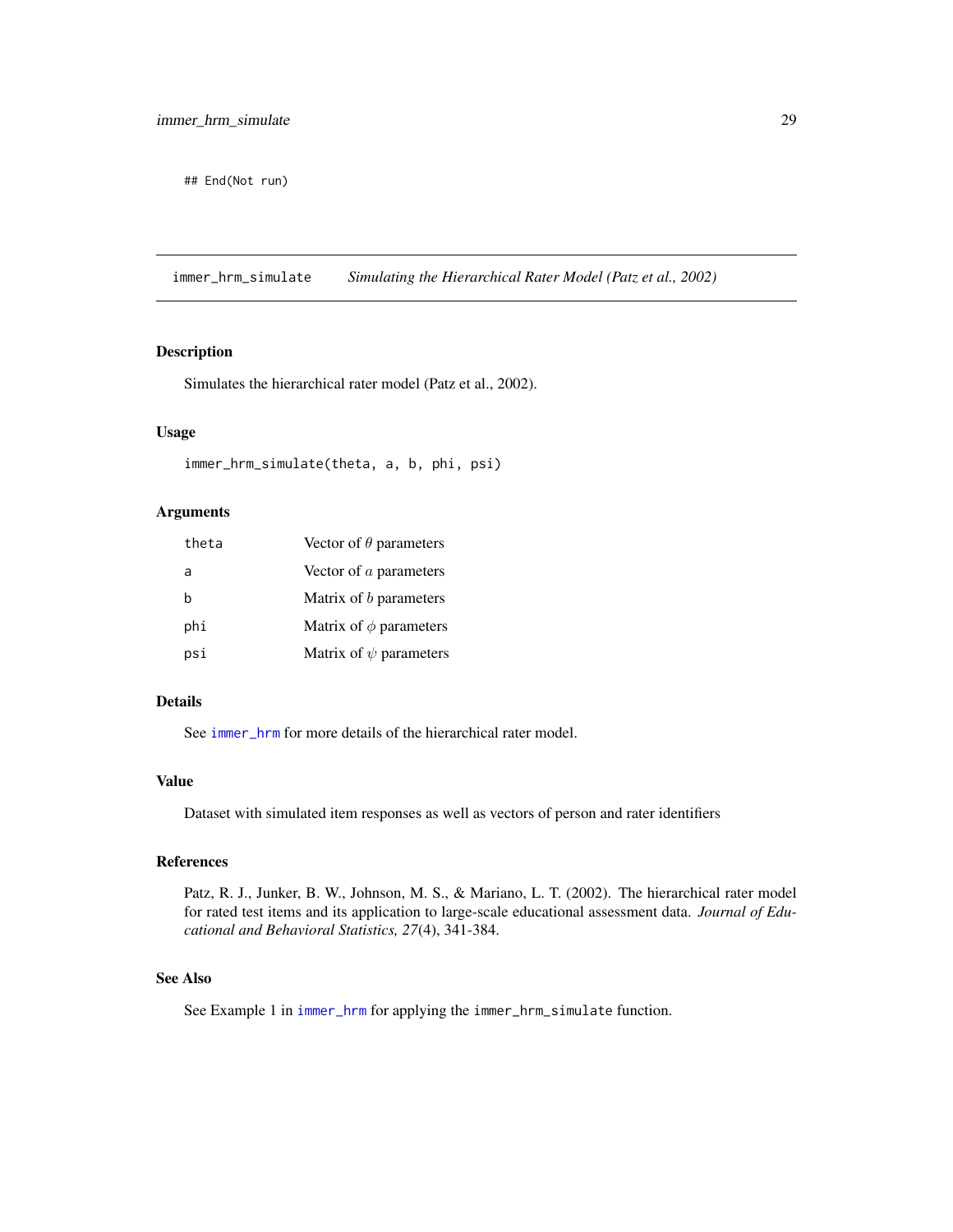<span id="page-29-1"></span><span id="page-29-0"></span>

## Description

This function supports the installation process of the DOS-version from FACETS and also the necessary DOSBox in Windows, Linux (Ubuntu) and OS X

#### Usage

```
immer_install(DosBox_path=NULL, Facets_path=NULL )
```
## Arguments

| DosBox_path | optional argument for the specification of the path where the DosBox should be<br>saved |
|-------------|-----------------------------------------------------------------------------------------|
| Facets_path | optional argument for the specification of the path where FACETS should be<br>saved     |

## Details

This function provides assistance for the installation process of the FACDOS (DOS version of FACETS) and the required DosBox. Currently supported operating systems are: Windows, Mac OS X and Ubuntu (Linux).

## References

Linacre, J. M. (1999). *FACETS* (Version 3.17) [Computer software]. Chicago: MESA.

Veenstra, P., Froessman, T., Wohlers, U. (2015): *DOSBox* (Version 0.74) [Computer Software]. Arizona: Scottsdale.

## See Also

Install FACDOS and DOSBox [immer\\_FACETS](#page-20-1).

## Examples

```
## Not run:
    immer::immer_install( DosBox_path=NULL, Facets_path=NULL )
```
## End(Not run)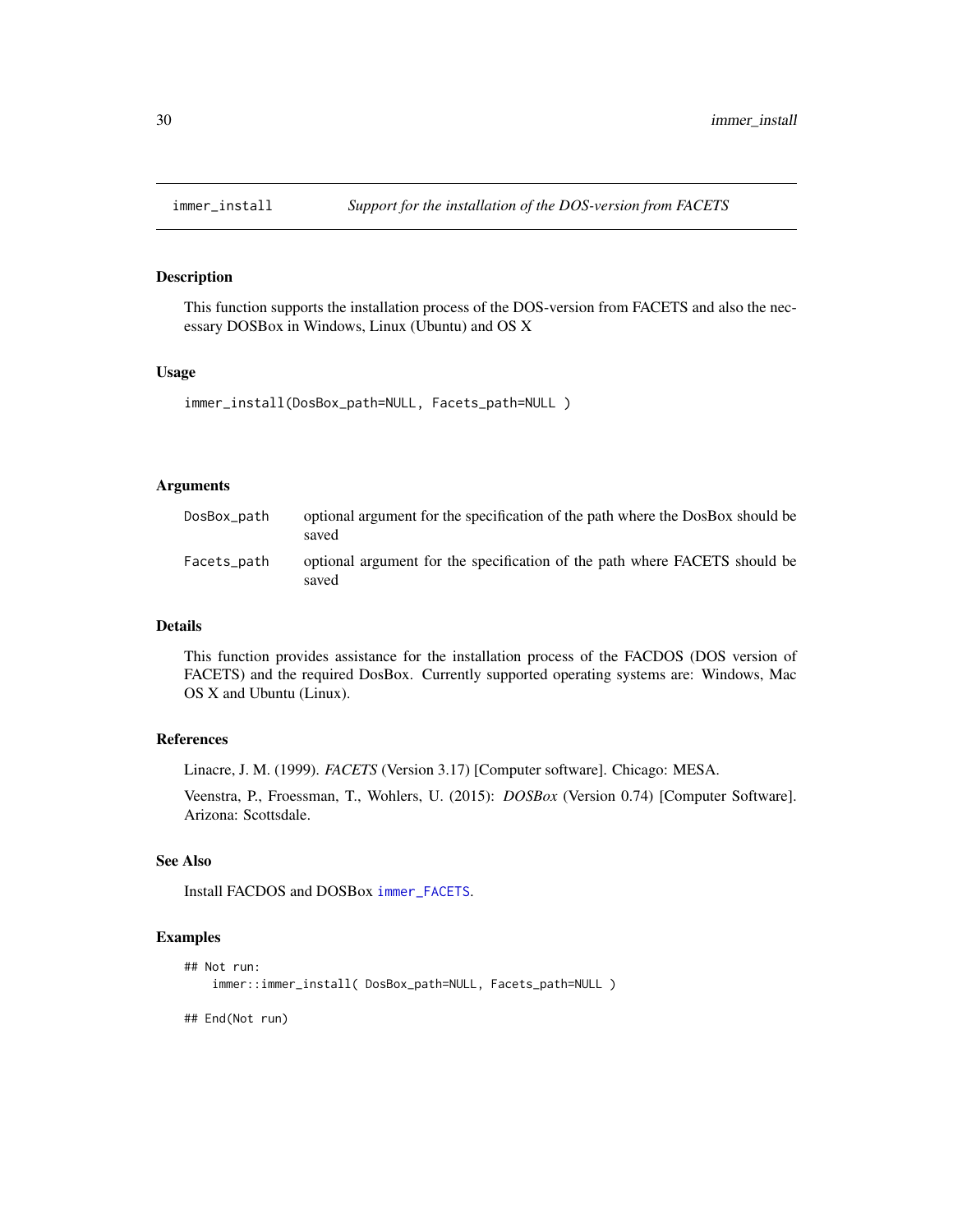<span id="page-30-1"></span><span id="page-30-0"></span>immer\_jml *Joint Maximum Likelihood Estimation for the Partial Credit Model with a Design Matrix for Item Parameters and* ε*-Adjustment Bias Correction*

## Description

Estimates the partial credit model with a design matrix for item parameters with joint maximum likelihood (JML). The  $\varepsilon$ -adjustment bias correction is implemented with reduces bias of the JML estimation method (Bertoli-Barsotti, Lando & Punzo, 2014).

## Usage

```
immer_jml(dat, A=NULL, maxK=NULL, center_theta=TRUE, b_fixed=NULL, weights=NULL,
   irtmodel="PCM", pid=NULL, rater=NULL, eps=0.3, est_method="eps_adj", maxiter=1000,
   conv=1e-05, max_incr=3, incr_fac=1.1, maxiter_update=10, maxiter_line_search=6,
     conv_update=1e-05, verbose=TRUE, use_Rcpp=TRUE, shortcut=TRUE)
```
## S3 method for class 'immer\_jml' summary(object, digits=3, file=NULL, ...)

## S3 method for class 'immer\_jml' logLik(object, ...)

## S3 method for class 'immer\_jml' IRT.likelihood(object, theta=seq(-9,9,len=41), ...)

## Arguments

| dat          | Data frame with polytomous item responses $0, 1, \ldots, K$                                                                                                    |  |
|--------------|----------------------------------------------------------------------------------------------------------------------------------------------------------------|--|
| A            | Design matrix (items $\times$ categories $\times$ basis parameters). Entries for categories<br>are for $1, \ldots, K$                                          |  |
| maxK         | Optional vector with maximum category per item                                                                                                                 |  |
| center_theta | Logical indicating whether the trait estimates should be centered                                                                                              |  |
| b_fixed      | Matrix with fixed <i>b</i> parameters                                                                                                                          |  |
| irtmodel     | Specified item response model. Can be one of the two partial credit model<br>parametrizations PCM and PCM2.                                                    |  |
| weights      | Optional vector of sampling weights                                                                                                                            |  |
| pid          | Person identifier                                                                                                                                              |  |
| rater        | Optional rater identifier                                                                                                                                      |  |
| eps          | Adjustment parameter $\varepsilon$                                                                                                                             |  |
| est_method   | Estimation method. Can be 'eps_adj' for the $\varepsilon$ -adjustment, 'jml' for the JML<br>without bias correction and 'jml_bc' for JML with bias correction. |  |
| maxiter      | Maximum number of iterations                                                                                                                                   |  |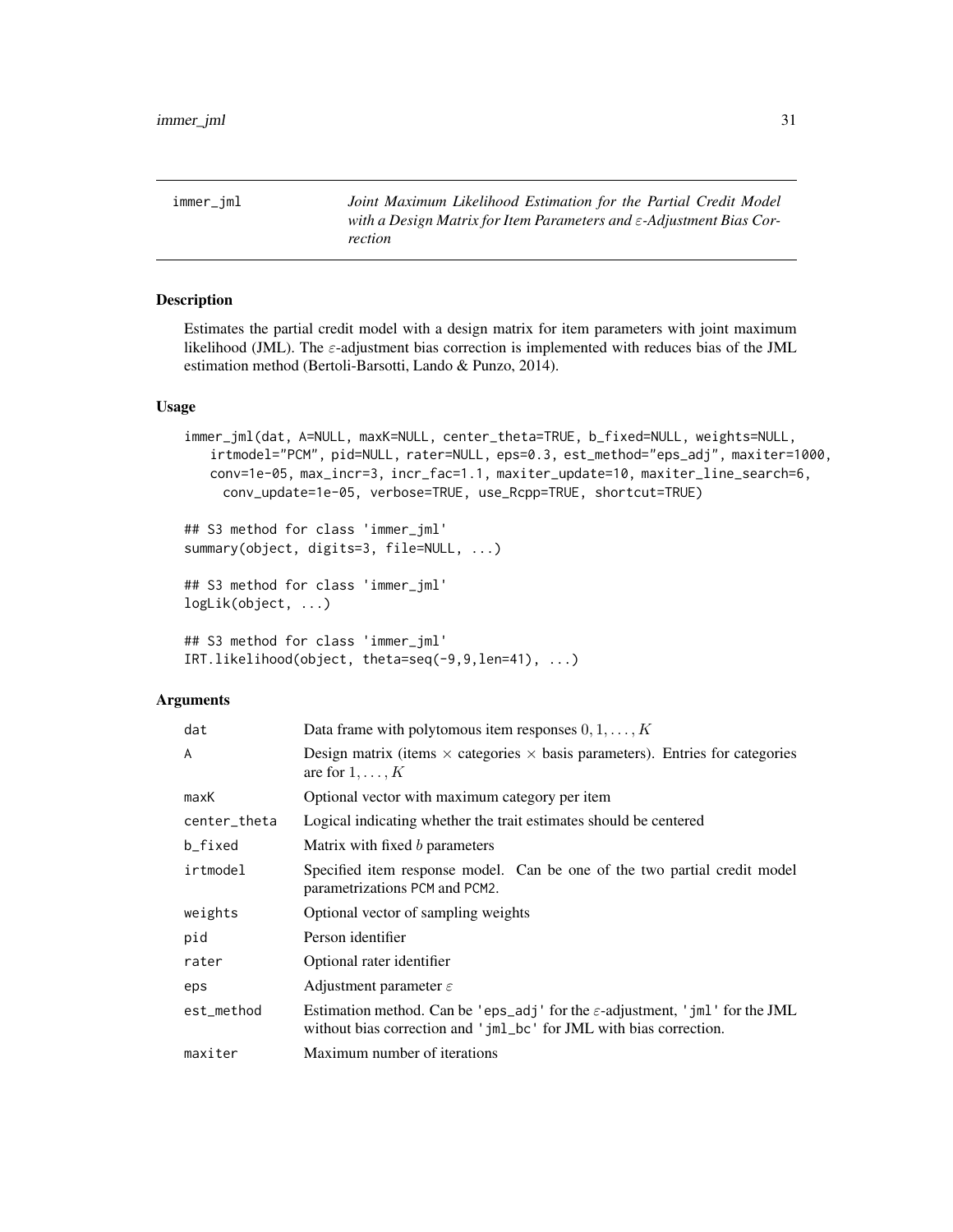| conv                | Convergence criterion                                                                          |
|---------------------|------------------------------------------------------------------------------------------------|
| max_incr            | Maximum increment                                                                              |
| incr_fac            | Factor for shrinking increments from max_incr in every iteration                               |
|                     | maxiter_update Maximum number of iterations for parameter updates                              |
| maxiter_line_search |                                                                                                |
|                     | Maximum number of iterations within line search                                                |
| conv_update         | Convergence criterion for updates                                                              |
| verbose             | Logical indicating whether convergence progress should be displayed                            |
| use_Rcpp            | Logical indicating whether <b>Rcpp</b> package should be used for computation.                 |
| shortcut            | Logical indicating whether a computational shortcut should be used for effi-<br>ciency reasons |
| object              | Object of class immer_jml                                                                      |
| digits              | Number of digits after decimal to print                                                        |
| file                | Name of a file in which the output should be sunk                                              |
| theta               | Grid of $\theta$ values                                                                        |
| .                   | Further arguments to be passed.                                                                |
|                     |                                                                                                |

## Details

The function uses the partial credit model as  $P(X_i = h | \theta) \propto \exp(h\theta - b_{ih})$  with  $b_{ih} = \sum_l a_{ihl} \xi_l$ where the values  $a_{ihl}$  are included in the design matrix A and  $\xi_l$  denotes basis item parameters.

The adjustment parameter  $\varepsilon$  is applied to the sum score as the sufficient statistic for the person parameter. In more detail, extreme scores  $S_p = 0$  (minimum score) or  $S_p = M_p$  (maximum score) are adjusted to  $S_p^* = \varepsilon$  or  $S_p^* = M_p - \varepsilon$ , respectively. Therefore, the adjustment possesses more influence on parameter estimation for datasets with a small number of items.

## Value

List with following entries

| h           | Item parameters $b_{ih}$              |
|-------------|---------------------------------------|
| theta       | Person parameters                     |
| theta se    | Standard errors for person parameters |
| xsi         | Basis parameters                      |
| xsi_se      | Standard errors for bias parameters   |
| probs       | Predicted item response probabilities |
| person      | Data frame with person scores         |
| dat score   | Scoring matrix                        |
| score_pers  | Sufficient statistics for persons     |
| score_items | Sufficient statistics for items       |
| loglike     | Log-likelihood value                  |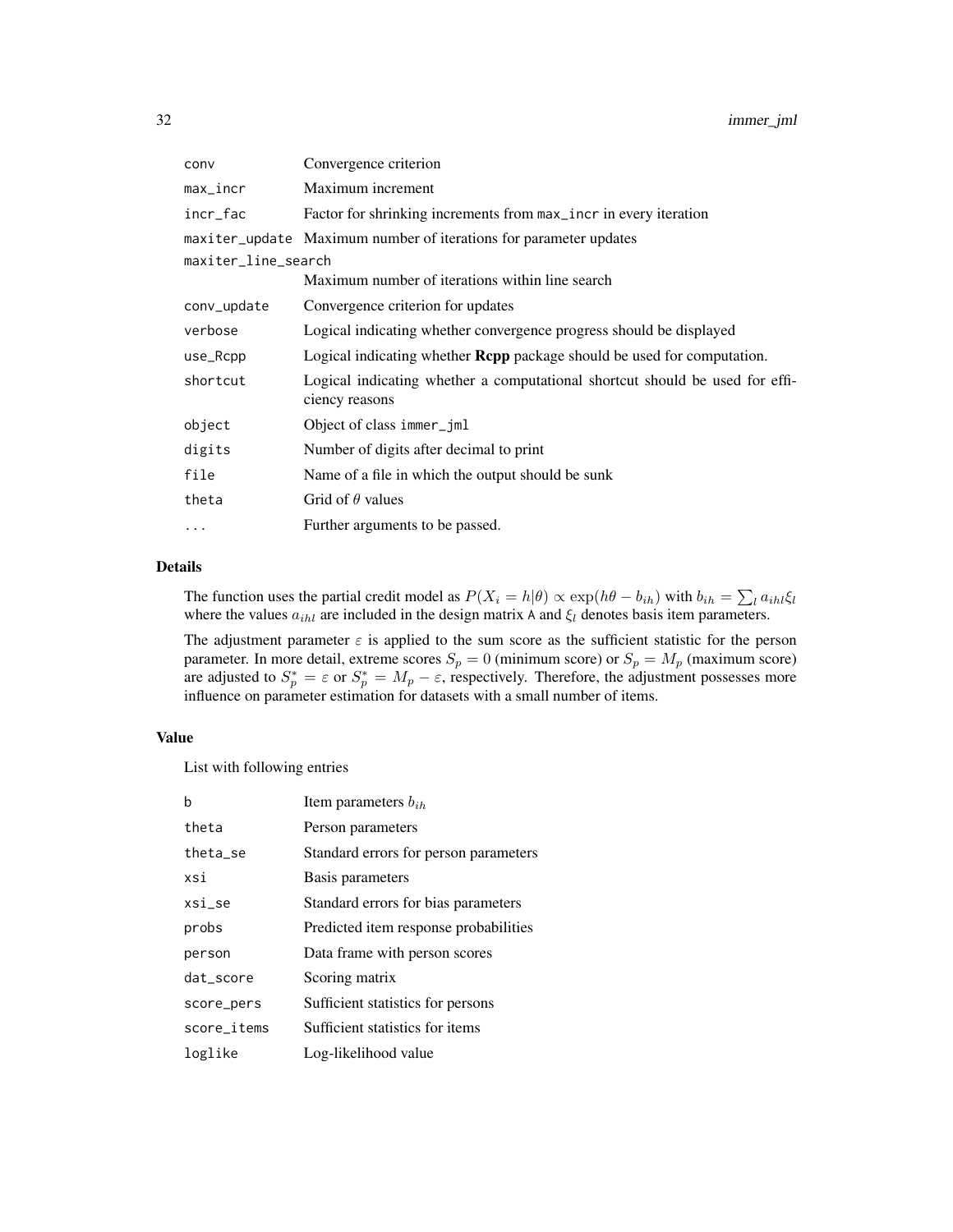#### <span id="page-32-0"></span>immer\_jml

## **References**

Bertoli-Barsotti, L., Lando, T., & Punzo, A. (2014). Estimating a Rasch Model via fuzzy empirical probability functions. In D. Vicari, A. Okada, G. Ragozini & C. Weihs (Eds.). Analysis and Modeling of Complex Data in Behavioral and Social Sciences, Springer.

#### **See Also**

See TAM: : tam. jml for joint maximum likelihood estimation. The varepsilon-adjustment is also implemented in sirt::mle.pcm.group.

```
# EXAMPLE 1: Rasch model
data(data.read, package="sirt")
dat <- data.read
#--- Model 1: Rasch model with JML and epsilon-adjustment
mod1a <- immer::immer_jml(dat)
summary(mod1a)
## Not run:
#- JML estimation, only handling extreme scores
mod1b <- immer::immer_jml( dat, est_method="jml")
summary(mod1b)
#- JML estimation with (I-1)/I bias correction
mod1c <- immer::immer_jml( dat, est_method="jml_bc")
summary(mod1c)
# compare different estimators
round(cbind(eps=modla$xsi, JML=modlb$xsi, BC=modlc$xsi), 2)
#--- Model 2: LLTM by defining a design matrix for item difficulties
A \leftarrow array(0, dim=c(12,1,3))A[1:4,1,1] <- 1
A[5:8,1,2] <- 1
A[9:12,1,3] <- 1
mod2 <- immer::immer_jml(dat, A=A)
summary(mod2)
# EXAMPLE 2: Partial credit model
library(TAM)
data(data.gpcm, package="TAM")
```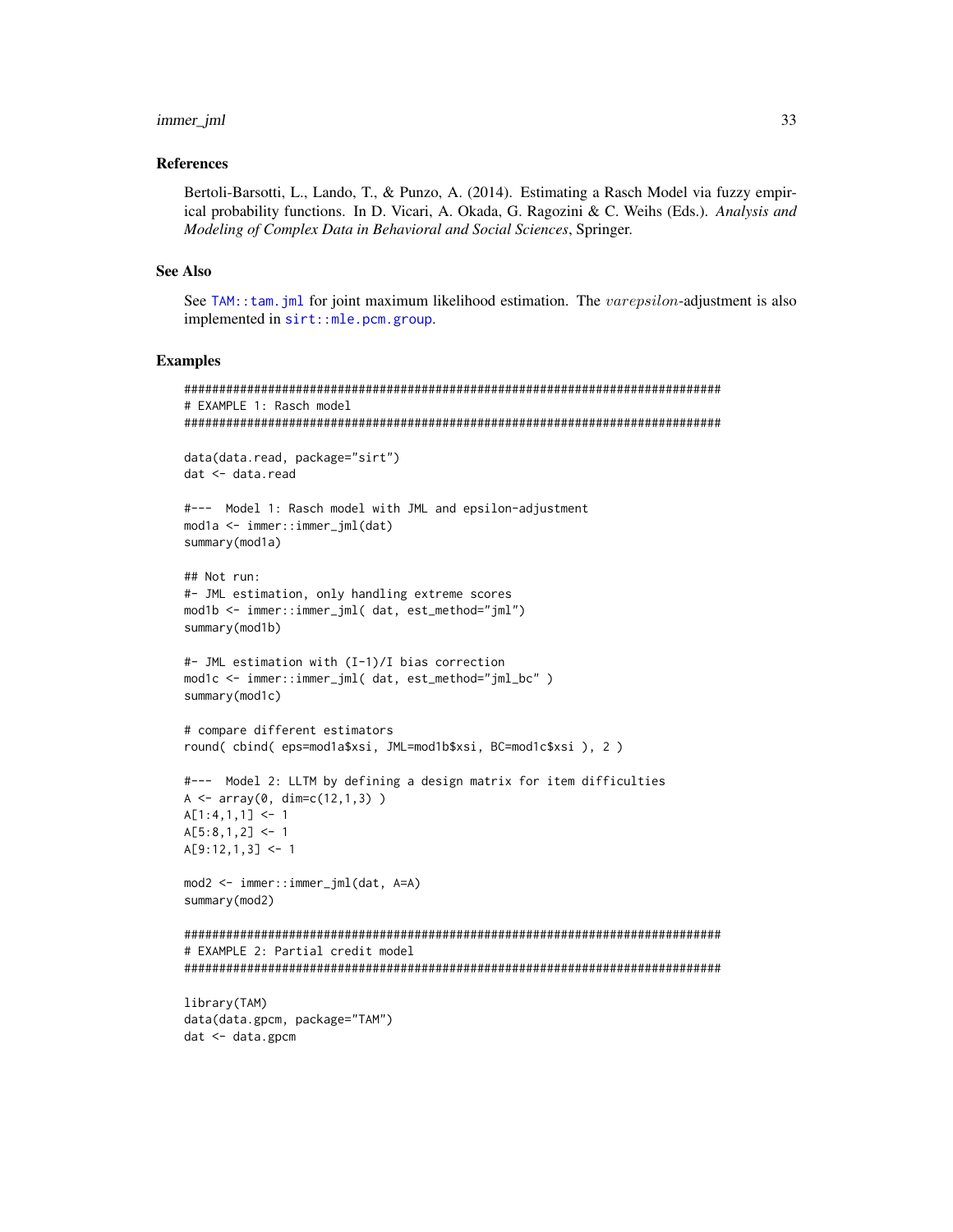```
#-- JML estimation in TAM
mod0 <- TAM::tam.jml(resp=dat, bias=FALSE)
summary(mod0)
# extract design matrix
A \leq - \text{mod}0$A
A \leftarrow A[, -1, ]#-- JML estimation
mod1 <- immer::immer_jml(dat, A=A, est_method="jml")
summary(mod1)
#-- JML estimation with epsilon-adjusted bias correction
mod2 <- immer::immer_jml(dat, A=A, est_method="eps_adj")
summary(mod2)
# EXAMPLE 3: Rating scale model with raters | Use design matrix from TAM
data(data.ratings1, package="sirt")
dat <- data.ratings1
facets <- dat[,"rater", drop=FALSE]
resp <- dat[, paste0("k", 1:5)]
#* Model 1: Rating scale model in TAM
formulaA \leq - item + rater + step
mod1 <- TAM::tam.mml.mfr(resp=resp, facets=facets, formulaA=formulaA,
              pid=dat$idstud)
summary(mod1)
#* Model 2: Same model estimated with JML
resp0 <- mod1$resp
AO \leq mod1$AL, -1, ]mod2 <- immer::immer_jml(dat=resp0, A=A0, est_method="eps_adj")
summary(mod2)
## End(Not run)
```
immer\_latent\_regression

**Unidimensional Latent Regression** 

#### **Description**

Fits a unidimensional latent regression  $\theta_{ig} = Y_{ig}\beta + \varepsilon_{ig}$  with group-specific variances  $Var(\varepsilon_{ig}) =$  $\sigma_q^2$  based on the individual likelihood of a fitted model.

<span id="page-33-0"></span>34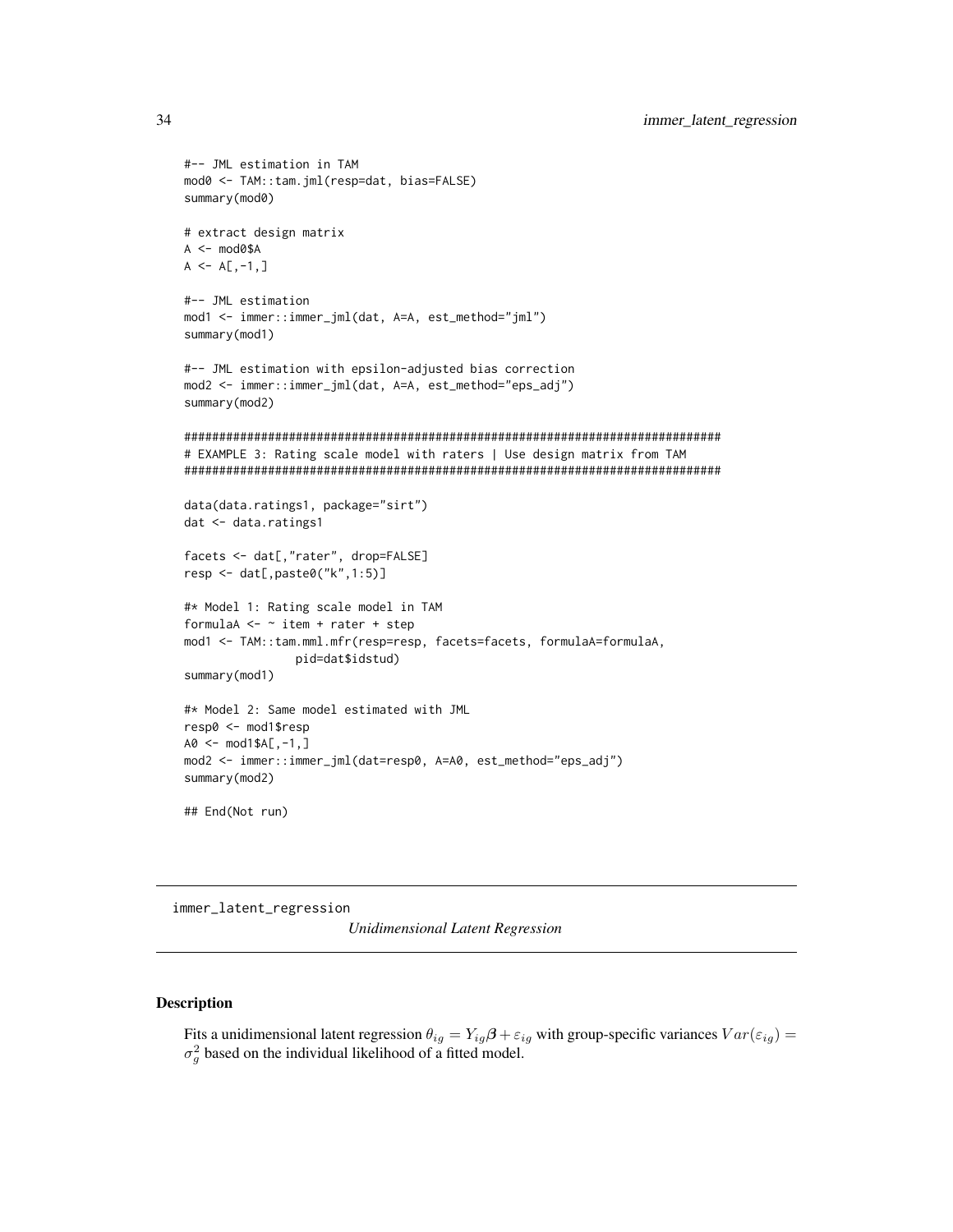## Usage

```
immer_latent_regression(like, theta=NULL, Y=NULL, group=NULL, weights=NULL,
  conv=1e-05, maxit=200, verbose=TRUE)
## S3 method for class 'immer_latent_regression'
summary(object, digits=3, file=NULL, ...)
## S3 method for class 'immer_latent_regression'
coef(object, ...)
## S3 method for class 'immer_latent_regression'
vcov(object, ...)
## S3 method for class 'immer_latent_regression'
logLik(object, ...)
## S3 method for class 'immer_latent_regression'
```

```
anova(object, ...)
```
## Arguments

| like    | Matrix containing the individual likelihood $L(X \theta)$ |
|---------|-----------------------------------------------------------|
| theta   | Grid of values                                            |
| Υ       | Predictor matrix                                          |
| group   | Group identifiers                                         |
| weights | Optional vector of weights                                |
| conv    | Convergence criterion                                     |
| maxit   | Maximum number of iterations                              |
| verbose | Logical indicating whether progress should be displayed   |
| object  | Object of class immer_latent_regression                   |
| digits  | Number of digits after decimal to print                   |
| file    | Name of a file in which the output should be sunk         |
| .       | Further arguments to be passed.                           |

## Value

List containing values (selection)

| <b>VCOV</b><br>Regression coefficients<br>beta<br>Standard deviations<br>gamma<br>Data frame with $\beta$ parameters<br>beta_stat<br>Data frame with standard deviations<br>gamma_stat | coef | Parameter vector                           |
|----------------------------------------------------------------------------------------------------------------------------------------------------------------------------------------|------|--------------------------------------------|
|                                                                                                                                                                                        |      | Covariance matrix for estimated parameters |
|                                                                                                                                                                                        |      |                                            |
|                                                                                                                                                                                        |      |                                            |
|                                                                                                                                                                                        |      |                                            |
|                                                                                                                                                                                        |      |                                            |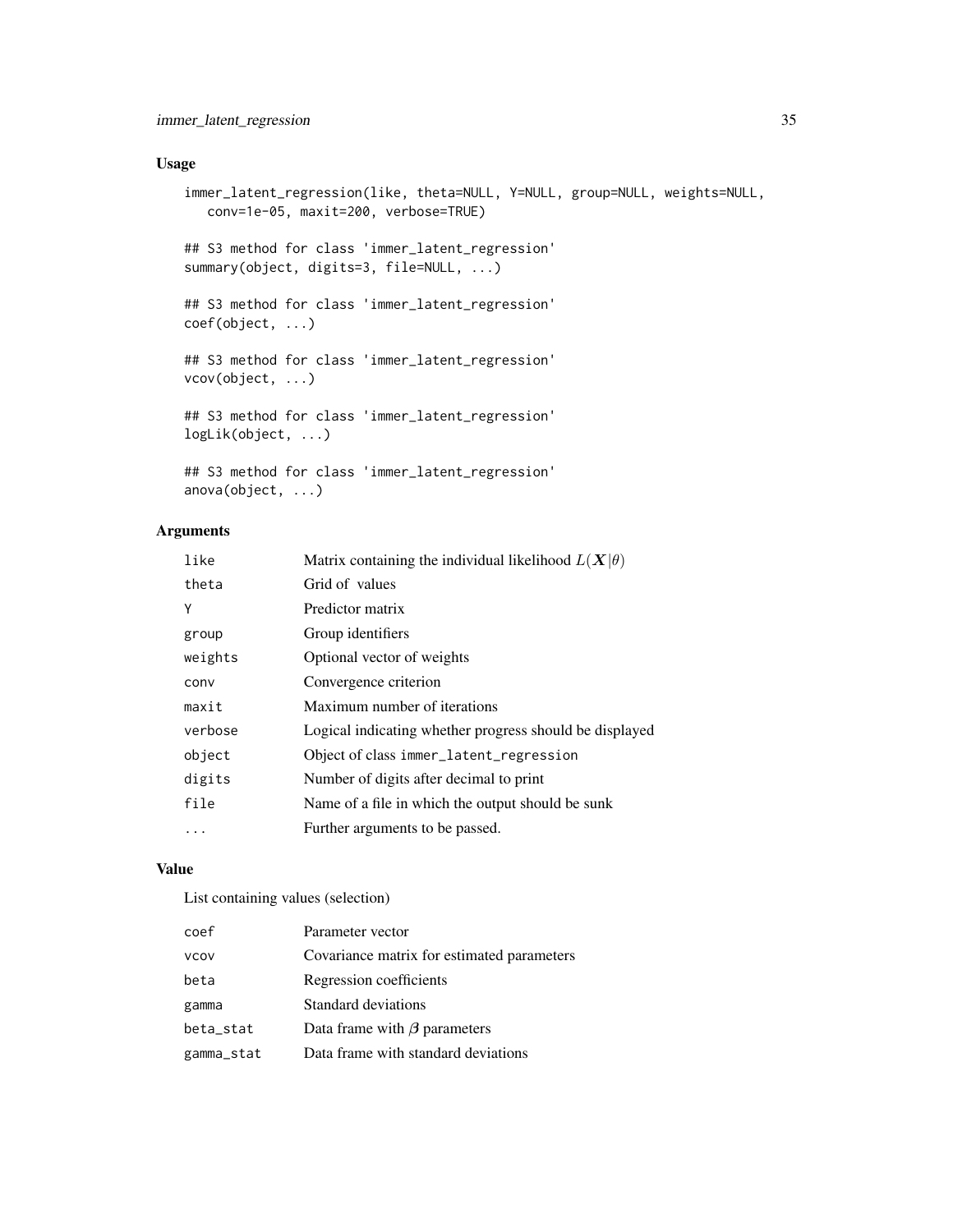<span id="page-35-0"></span>

| iс       | Information criteria |
|----------|----------------------|
| deviance | Deviance             |
| Ν        | Number of persons    |
| G        | Number of groups     |
| group    | Group identifier     |
| iter     | Number of iterations |

#### **Note**

The IRT. likelihood method can be used for extracting the individual likelihood.

#### **References**

Adams, R. J., & Wu, M. L. (2007). The mixed-coefficients multinomial logit model. A generalized form of the Rasch model. In M. von Davier & C. H. Carstensen (Eds.): Multivariate and mixture distribution Rasch models: Extensions and applications (pp. 55-76). New York: Springer.

## **See Also**

See TAM: : tam. latreg for latent regression estimation in the TAM package.

```
## Not run:
# EXAMPLE 1: Latent regression for Rasch model with simulated data
```

```
library(sirt)
```

```
#-- simulate data
set.seed(9877)
I \le -15 # number of items
N \le -700 # number of persons per group
G \le -3 # number of groups
b \leftarrow seq(-2, 2, len=I)group \leq rep( 1:G, each=N)
mu \leftarrow seq(0, 1, length=0)sigma \leq seq(1, 1.5, length=G)
dat <- sirt::sim.raschtype( stats::rnorm( N*G, mean=mu[group], sd=sigma[group]), b)
#-- estimate Rasch model with JML
mod1 <- immer::immer_jml( dat )
summary(mod1)
#-- compute individual likelihood
like1 <- IRT.likelihood(mod1)
#-- estimate latent regression
mod2 <- immer::immer_latent_regression( like=like1, group=group)
```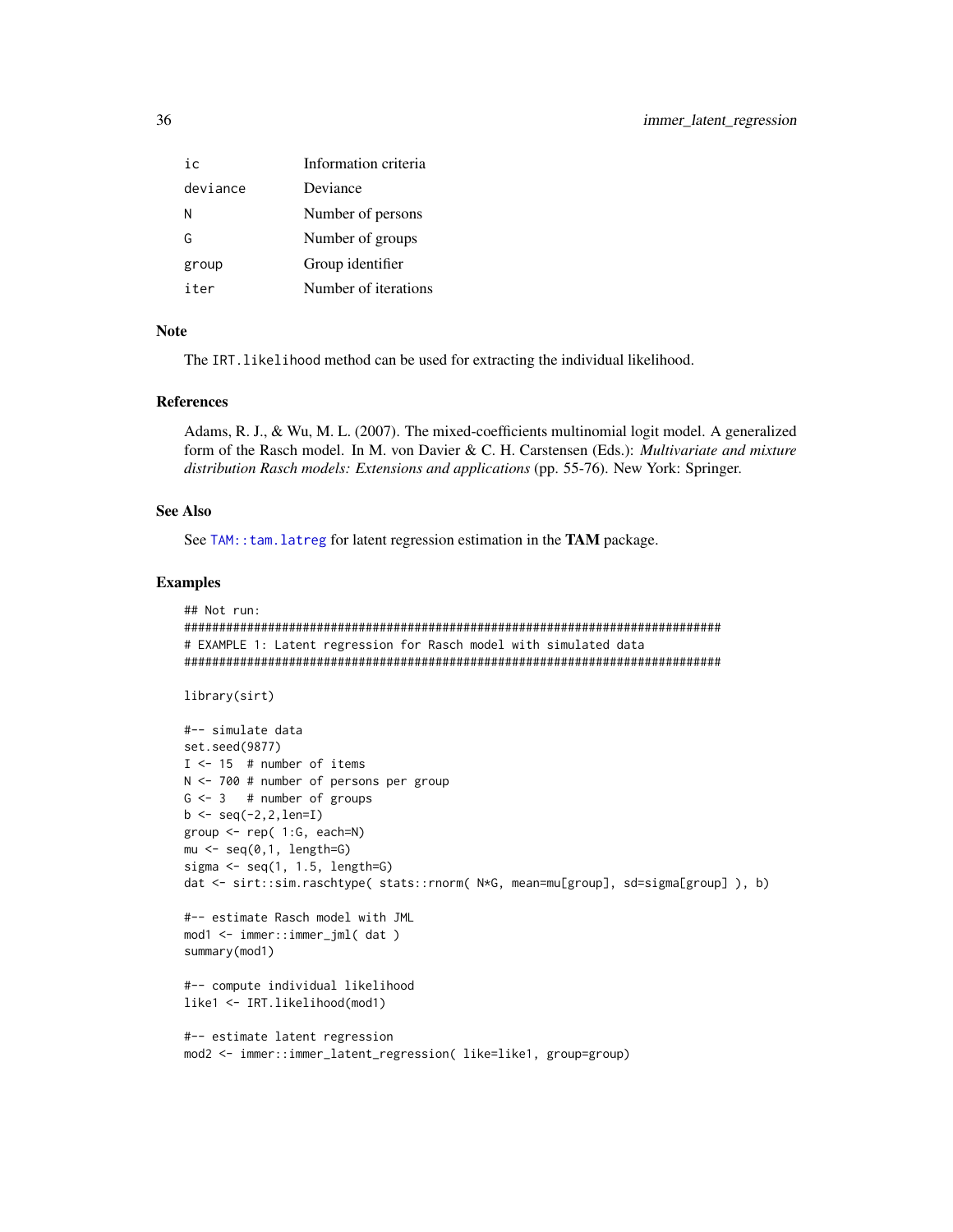## <span id="page-36-0"></span>immer\_opcat 37

summary(mod2)

## End(Not run)

## immer\_opcat *Estimation of Integer Item Discriminations*

## Description

Estimates integer item discriminations like in the one-parameter logistic model (OPLM; Verhelst & Glas, 1995). See Verhelst, Verstralen and Eggen (1991) for computational details.

## Usage

immer\_opcat(a, hmean, min=1, max=10, maxiter=200)

#### Arguments

|         | Vector of estimated item discriminations |
|---------|------------------------------------------|
| hmean   | Prespecified harmonic mean               |
| min     | Minimum integer item discrimination      |
| max     | Maximum integer item discrimination      |
| maxiter | Maximum number of iterations             |

## Value

Vector containing integer item discriminations

#### References

Verhelst, N. D. &, Glas, C. A. W. (1995). The one-parameter logistic model. In G. H. Fischer & I. W. Molenaar (Eds.). *Rasch Models* (pp. 215–238). New York: Springer.

Verhelst, N. D., Verstralen, H. H. F. M., & Eggen, T. H. J. M. (1991). *Finding starting values for the item parameters and suitable discrimination indices in the one-parameter logistic model*. CITO Measurement and Research Department Reports, 91-10.

## See Also

See [immer\\_cml](#page-13-1) for using immer\_opcat to estimate the one-parameter logistic model.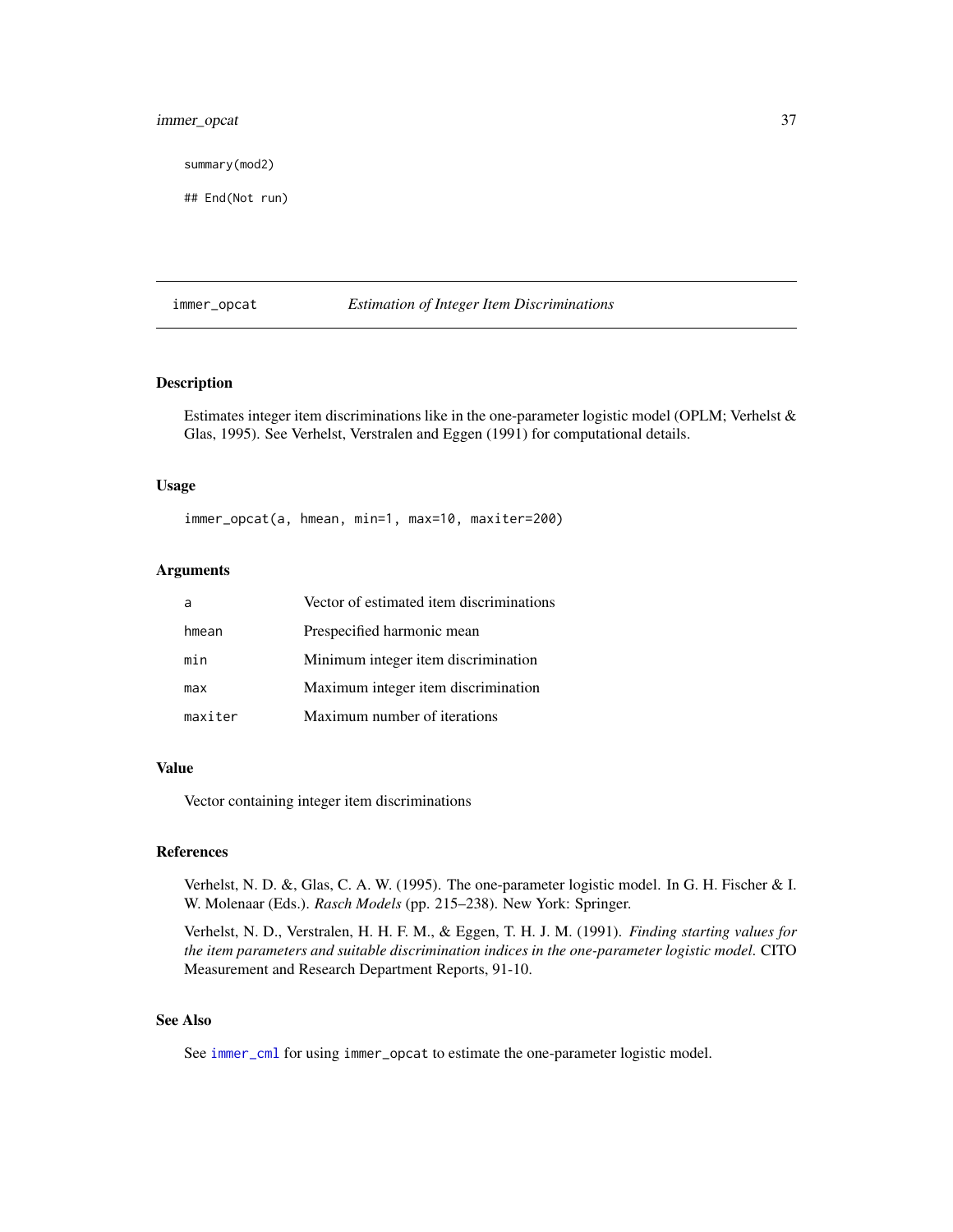## **Examples**

```
# EXAMPLE 1: Estimating integer item discriminations for dichotomous data
library(sirt)
data(data.read, package="sirt")
dat <- data.read
I \leftarrow \text{ncol}(\text{dat})#--- estimate 2PL model
mod <- sirt::rasch.mml2( dat, est.a=1:I, mmliter=30)
summary(mod)
a <- mod$item$a
                  # extract (non-integer) item discriminations
#--- estimate integer item discriminations under different conditions
a1 \leq immer::immer_opcat( a, hmean=3, min=1, max=6 )table(a1)a2 \leq immer::immer_opcat( a, hmean=2, min=1, max=3 )a3 \leq immer::immer\_opcat( a, hmean=1.5, min=1, max=2)#--- compare results
cbind(a, a1, a2, a3)
```
immer\_proc\_data Processing Datasets and Creating Design Matrices for Rating Data

#### **Description**

The function immer\_proc\_data processes datasets containing rating data into a dataset into a long format of pseudoitems (item  $\times$  raters).

The function immer\_create\_design\_matrix\_formula creates a design matrix for a processed dataset and a provided formula.

### **Usage**

```
immer_proc_data(dat, pid=NULL, rater=NULL, weights=NULL, maxK=NULL)
```
immer\_create\_design\_matrix\_formula(itemtable, formulaA)

#### **Arguments**

| dat     | Datasets with integer item responses           |
|---------|------------------------------------------------|
| pid     | Vector with person identifiers                 |
| rater   | Vector with rater identifiers                  |
| weights | Vector with sampling weights                   |
| maxK    | Optional vector with maximum category per item |

<span id="page-37-0"></span>38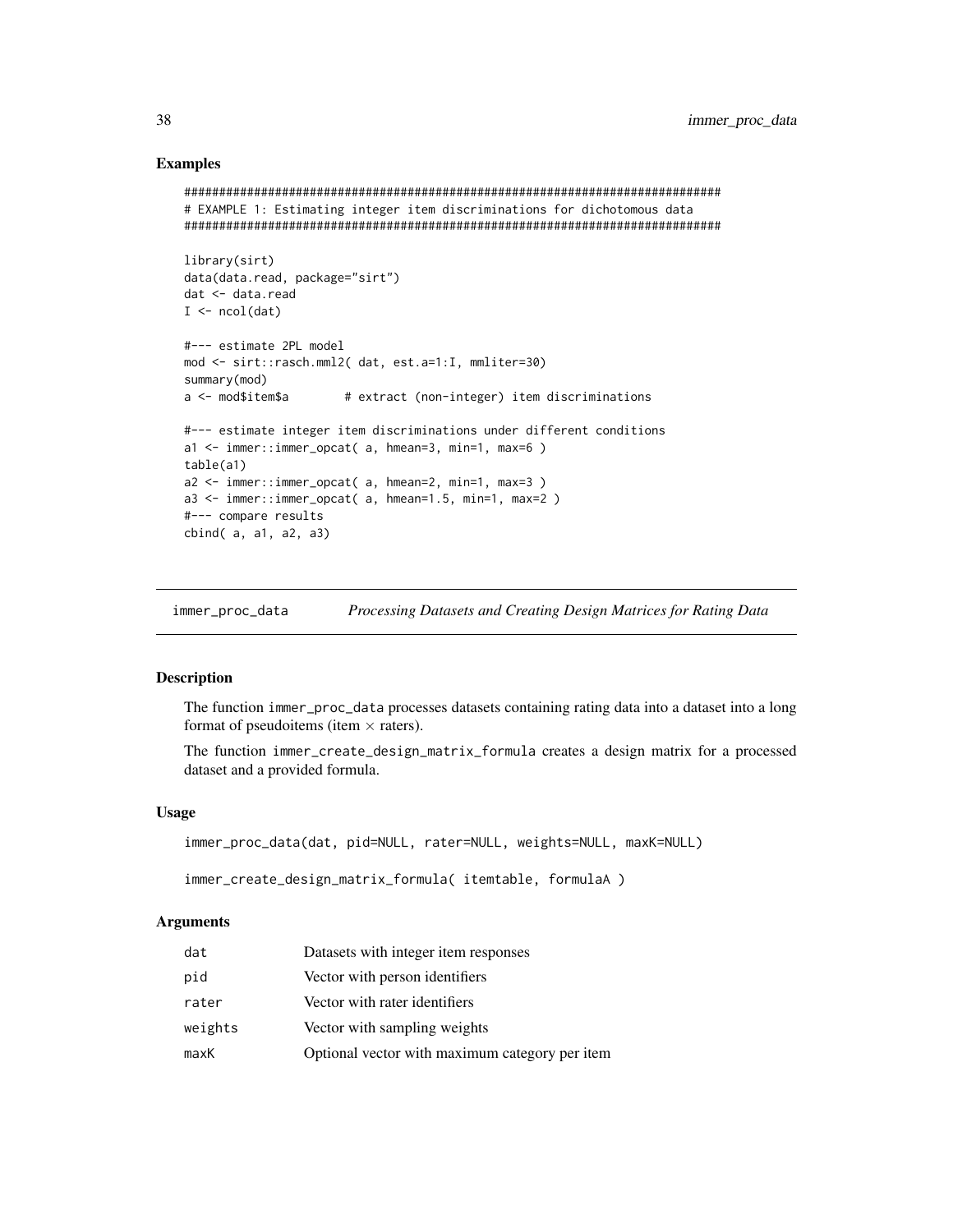| itemtable | Processed item table. The table must include the column item (an integer                                                                                      |
|-----------|---------------------------------------------------------------------------------------------------------------------------------------------------------------|
|           | item identifier) and maxK (maximum number of categories per item). Optional                                                                                   |
|           | columns are rater (an integer rater identifier), item_name and rater_name.                                                                                    |
| formulaA  | An R formula. The facets item, step and rater are treated as numeric. How-<br>ever, numeric transformation can be applied for the step parameter by using the |
|           | arguments item_num, step_num or rater_num in formulaA.                                                                                                        |

#### **Value**

The output of immer\_proc\_data is a list with several entries (selection)

| dat2          | Dataset containing pseudoitems                                   |
|---------------|------------------------------------------------------------------|
| dat2.resp     | Dataset containing response indicators for pseudoitems           |
| dat2.NA       | Dataset containing pseudoitems and missing responses coded as NA |
| dat           | Original dataset                                                 |
| person.index  | Person identifiers                                               |
| rater.index   | Rater identifiers                                                |
| <b>VV</b>     | Number of items                                                  |
| N             | Number of persons                                                |
| <b>RR</b>     | Number of raters                                                 |
| dat2.ind.resp | Array containing indicators of pseudoitems and categories        |
| ND.           | Number of person-rater interactions                              |
| itemtable     | Information about processed data                                 |

The output of immer\_create\_design\_matrix\_formula is a list with several entries (selection) Adesign matrix itemtable2Processed item table

```
# EXAMPLE 1: Processing rating data
data(data.immer01a, package="immer")
dat <- data.immer01a
res <- immer::immer_proc_data( dat=dat[, paste0("k", 1:5)], pid=dat$idstud,
      rater=dat$rater)
str(res, max.level=1)
## Not run:
# EXAMPLE 2: Creating several design matrices for rating data
data(data.ratings1, package="sirt")
dat <- data.ratings1
```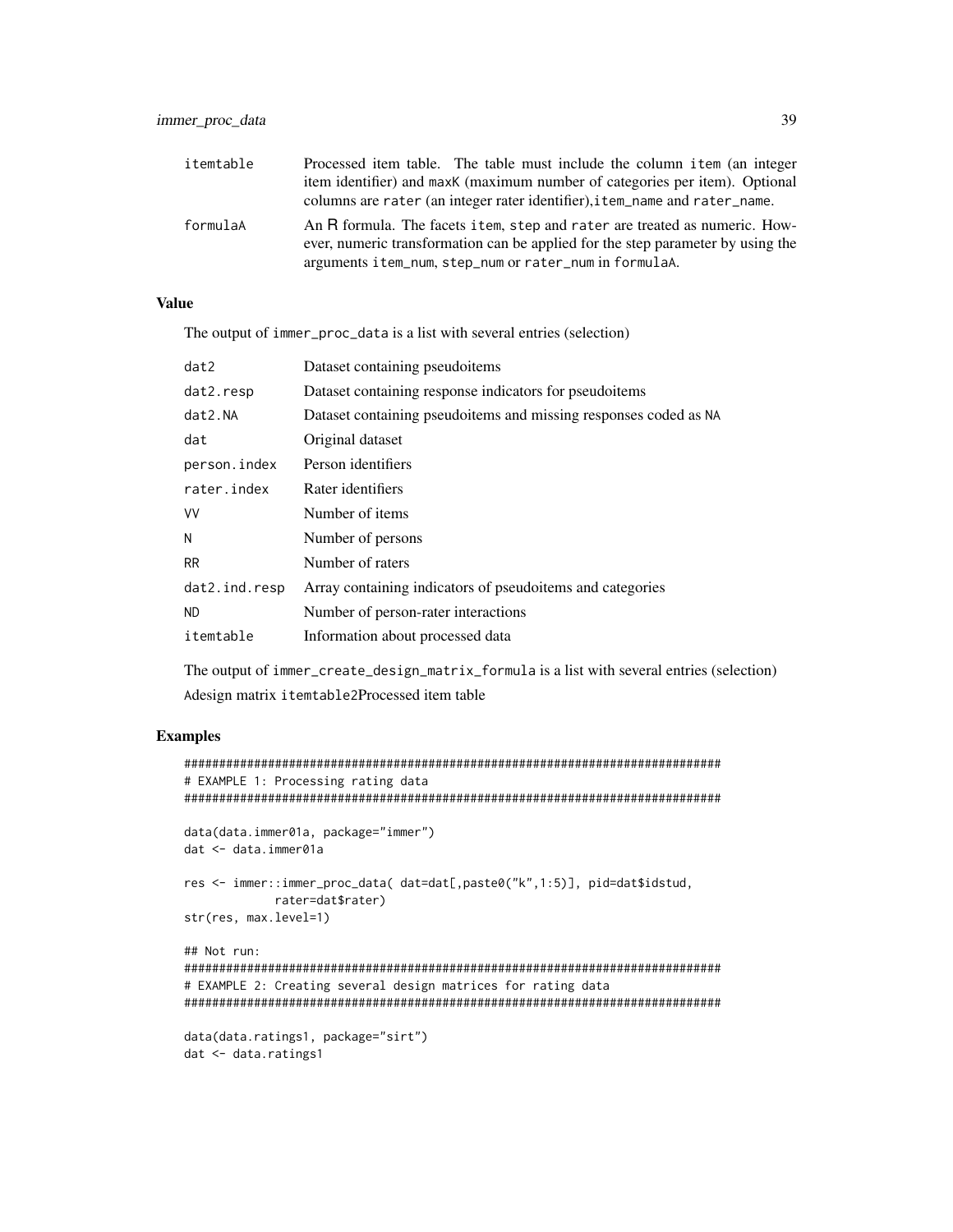```
resp < - \text{dat}[, -c(1,2)]#- redefine the second and third item such that the maximum category score is 2
for (vv in c(2,3)){
    resp[ resp[, vv] >=2, vv] < -2}
#--- process data
res0 <- immer::immer_proc_data( dat=resp, pid=dat$idstud, rater=dat$rater)
#--- rating scale model
des1 <- immer::immer_create_design_matrix_formula( itemtable=res0$itemtable,
                formulaA = " item + step )des1$des
#--- partial scale model
des2 <- immer::immer_create_design_matrix_formula( itemtable=res0$itemtable,
                formulaA = ~ item + item:step)des2$des
#--- multi-facets Rasch model
des3 <- immer::immer_create_design_matrix_formula( itemtable=res0$itemtable,
                formulaA=\sim item + item: step + rater )
des3$des
#--- polytomous model with quadratic step effects
des4 <- immer::immer_create_design_matrix_formula( itemtable=res0$itemtable,
                formulaA=~ item + item: I(step_num^2) )
des4$des
## End(Not run)
```
immer\_reshape\_wideformat

Creating a Rating Dataset in Wide Format

#### Description

Converts a rating dataset from a long format into a wide format.

#### **Usage**

```
immer_reshape_wideformat(y, pid, rater, Nmin_ratings=1)
```
## **Arguments**

| у            | Vector or a data frame containing ratings    |
|--------------|----------------------------------------------|
| pid          | Person identifier                            |
| rater        | Rater identifier                             |
| Nmin_ratings | Minimum number of ratings used for selection |

<span id="page-39-0"></span>40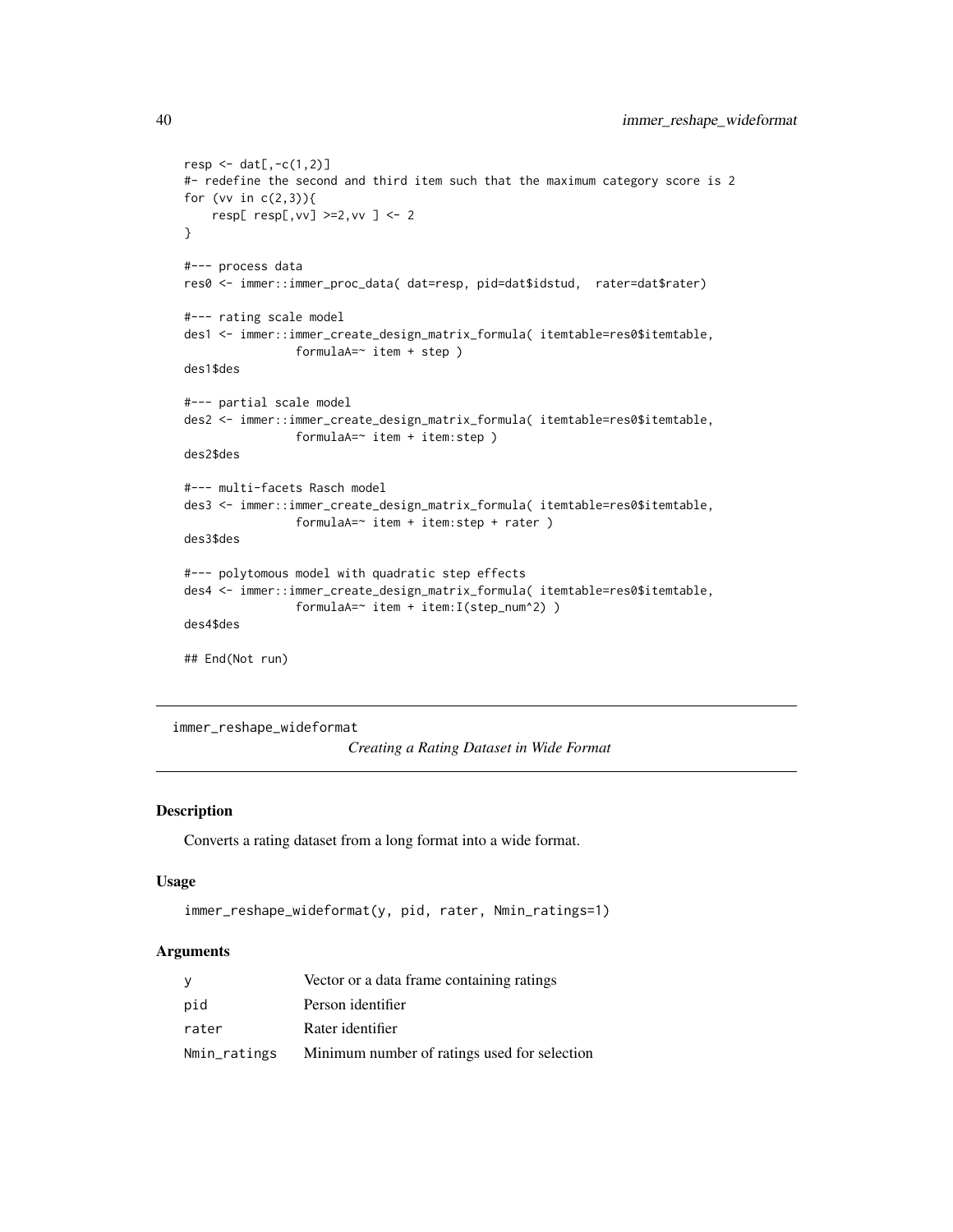## <span id="page-40-0"></span>**Value**

Data frame with ratings. Each row corresponds to a person, and each of the columns (except the first one containing the person identifier) to one rater.

## **Examples**

```
# EXAMPLE 1: Reshaping ratings of one variable into wide format
data(data.immer03)
dat <- data.immer03
# select variable "b" and persons which have at least 10 ratings
dfr <- immer::immer_reshape_wideformat( y=dat$b2, pid=dat$idstud, rater=dat$rater,
             Nmin_ratings=10)
head(dfr)
# EXAMPLE 2: Reshaping ratings of a data frame into wide format
data(data.immer07)
dat <- data.immer07
#*** Dataset 1: Wide format for item I1
dfr1 <- immer::immer_reshape_wideformat( dat$I1, rater=dat$rater, pid=dat$pid)
#*** Dataset 2: Wide format for four items I1, I2, I3 and I4
dfr2 <- immer::immer_reshape_wideformat( dat[, paste0("I",1:4) ],
         rater=dat$rater, pid=dat$pid)
str(dfr2)
```
immer\_unique\_patterns Extracts Unique Item Response Patterns

## **Description**

Extracts unique item response patterns.

## **Usage**

immer\_unique\_patterns(dat, w=rep(1, nrow(dat)))

#### **Arguments**

| dat | Data frame containing integer item responses |
|-----|----------------------------------------------|
| W   | Optional vector of weights                   |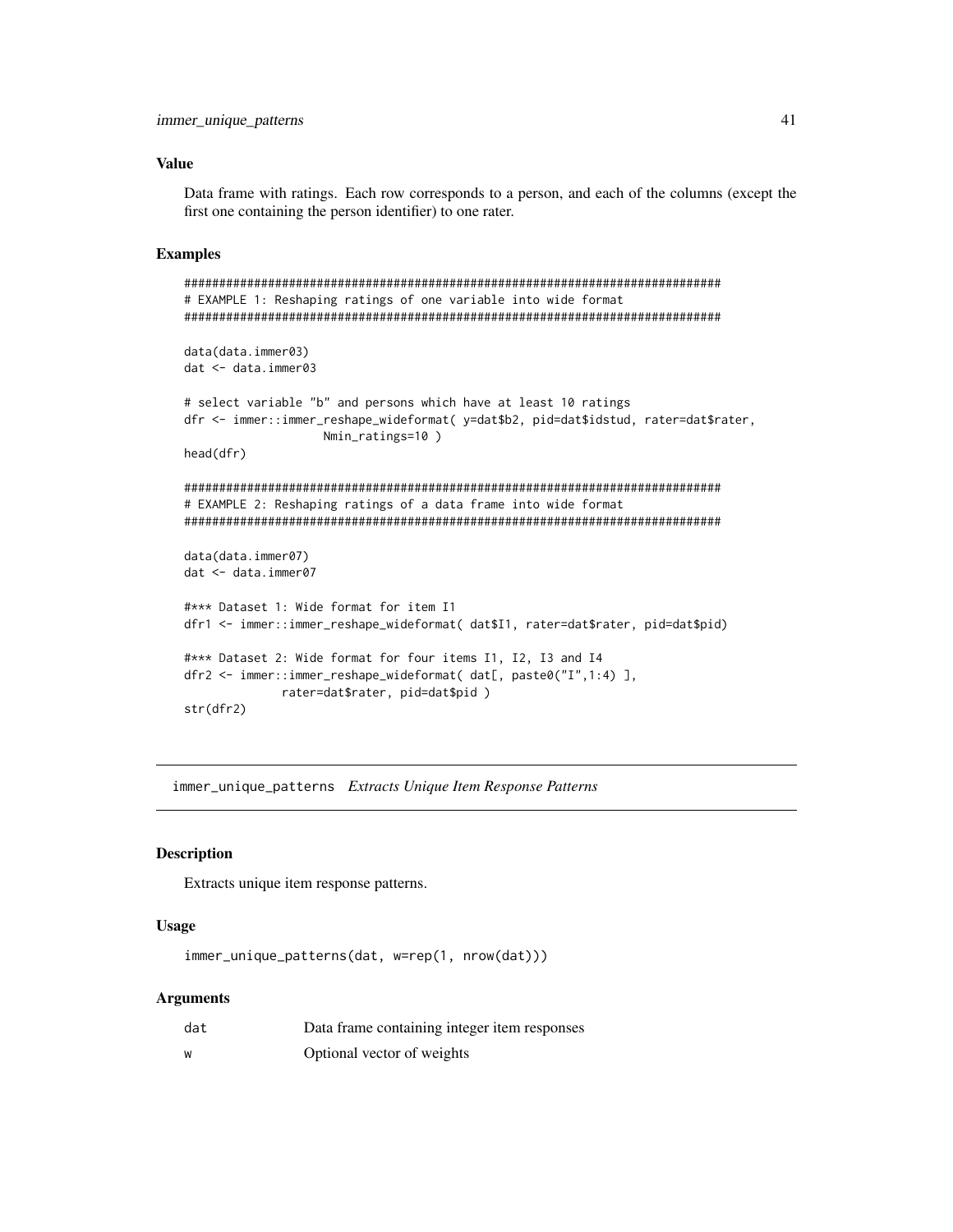## Value

A list with entries

| <b>y</b>           | Data frame with unique item response patterns |
|--------------------|-----------------------------------------------|
| W                  | Vector of frequency weights                   |
| $V_{\rm -}$ string | Item response pattern coded as a string       |

## See Also

See [mirt::expand.table](#page-0-0) for back-converting unique item response patterns into a data frame with item responses.

## Examples

```
#############################################################################
# EXAMPLE 1: Unique item response patterns data.read
#############################################################################
data( data.read, package="sirt")
dat <- data.read
# extract item response patterns
res <- immer::immer_unique_patterns( dat)
## Not run:
# back-conversion with expand.table
dat2 <- mirt::expand.table( cbind( res$y, res$w ) )
# check correctness
colMeans(dat)
colMeans(dat2)
## End(Not run)
```
lc2\_agreement *A Latent Class Model for Agreement of Two Raters*

#### Description

Estimates a latent class model for agreement of two raters (Schuster & Smith, 2006). See Details for the description of the model.

## Usage

```
lc2_agreement(y, w=rep(1, nrow(y)), type="homo", method="BFGS", ...)
## S3 method for class 'lc2_agreement'
summary(object, digits=3,...)
```
<span id="page-41-0"></span>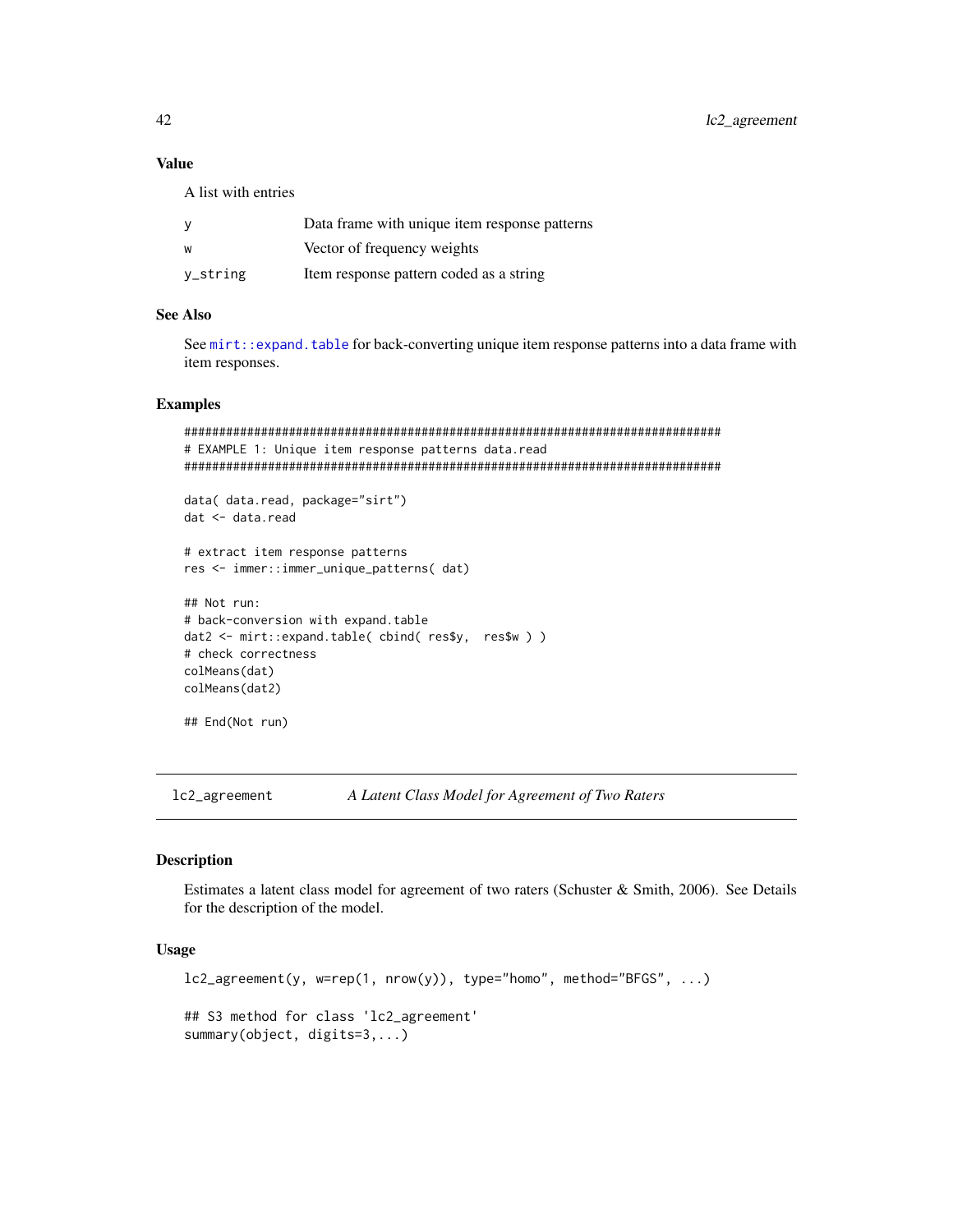## <span id="page-42-0"></span>lc2\_agreement 43

```
## S3 method for class 'lc2_agreement'
logLik(object, ...)
## S3 method for class 'lc2_agreement'
anova(object, ...)
```
#### Arguments

| V        | A data frame containing the values of two raters in columns                            |
|----------|----------------------------------------------------------------------------------------|
| W        | Optional vector of weights                                                             |
| type     | Type of model specification. Can be "unif", "equal", "homo" or "hete". See<br>Details. |
| method   | Optimization method used in stats::optim                                               |
| $\ddots$ | Further arguments passed to stats::optim                                               |
| object   | Object of class 12_agreement                                                           |
| digits   | Number of digits for rounding                                                          |

## Details

The latent class model for two raters decomposes a portion of ratings which conform to true agreement and another portion of ratings which conform to a random rating of a category. Let  $X_r$  denote the rating of rater r, then for  $i \neq j$ , it is assumed that

$$
P(X_1 = i, X_2 = j) = \phi_{1i}\phi_{2j}(1 - \gamma)
$$

For  $i = j$  it is assumed that

$$
P(X_1 = i, X_2 = i) = \tau_i \gamma + \phi_{1i} \phi_{2i} (1 - \gamma)
$$

where  $\gamma$  denotes the proportion of true ratings.

All  $\tau_i$  and  $\phi_{ri}$  parameters are estimated using type="hete". If the  $\phi$  parameters are assumed as invariant across the two raters (i.e.  $\phi_{1i} = \phi_{2i} = \phi_i$ ), then type="homo" must be specified. The constraint  $\tau_i = \phi_i$  is imposed by type="equal". All  $\phi_i$  parameters are set equal to each other using type="unif".

#### Value

model\_output Output of the fitted model saturated\_output Output of the saturated model

|              | $\sim$ 0.00 0.00 0.000 0.000 0.000 0.000 0.000 0.000 0.000 0.000 0.000 0.000 0.000 0.000 0.000 0.000 0.000 0.000 0.000 0.000 0.000 0.000 0.000 0.000 0.000 0.000 0.000 0.000 0.000 0.000 0.000 0.000 0.000 0.000 0.000 0.000 0. |
|--------------|---------------------------------------------------------------------------------------------------------------------------------------------------------------------------------------------------------------------------------|
| LRT_output   | Output of the likelihood ratio test of model fit.                                                                                                                                                                               |
| partable     | Parameter table                                                                                                                                                                                                                 |
| parmsummary  | Parameter summary                                                                                                                                                                                                               |
| agree_true   | True agreement index shich is the $\gamma$ parameter                                                                                                                                                                            |
| agree_chance | Agreement by chance                                                                                                                                                                                                             |
| rel_agree    | Conditional reliability of agreement                                                                                                                                                                                            |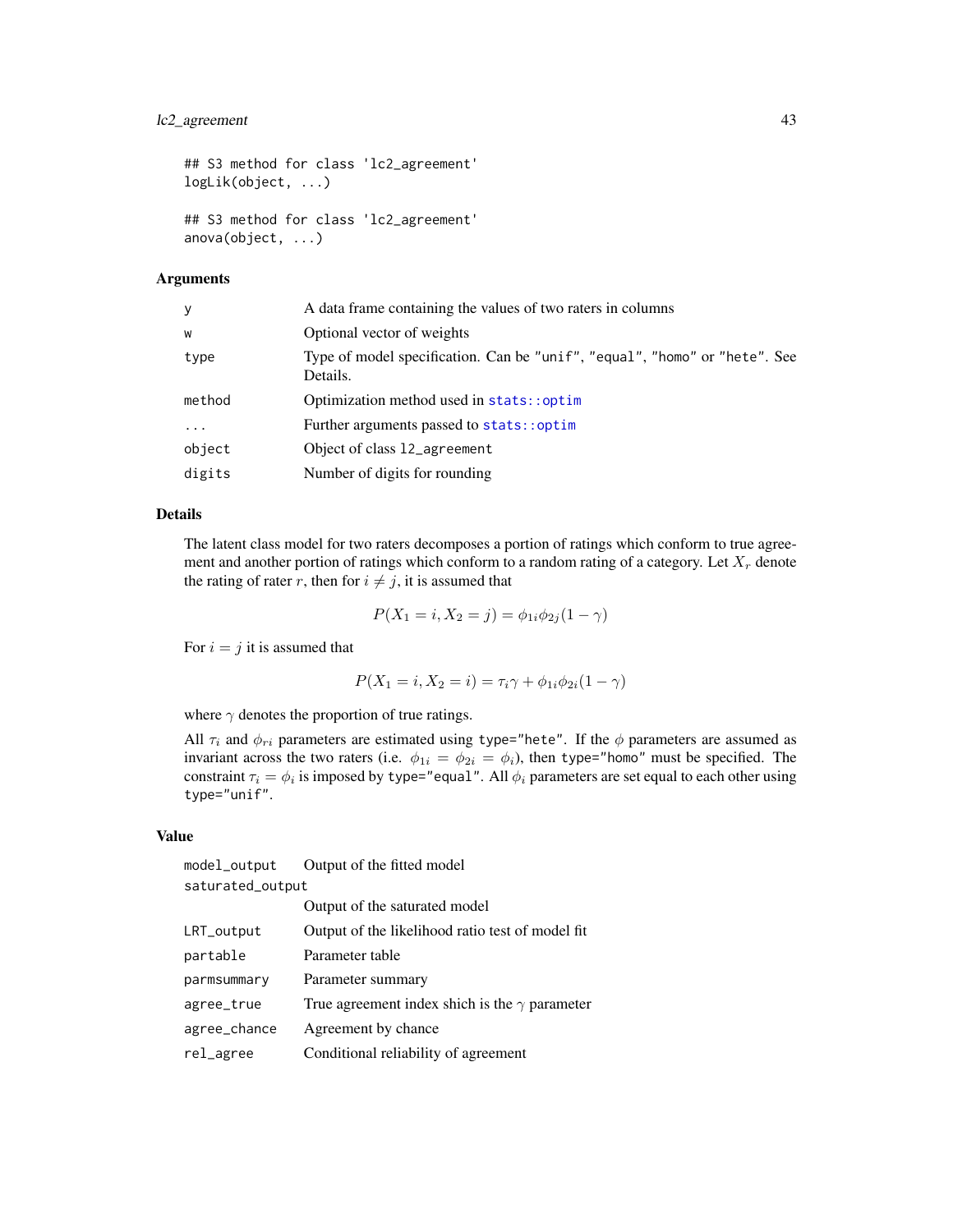| optim_output | Output of optime from the fitted model |
|--------------|----------------------------------------|
| nobs         | Number of observations                 |
| type         | Model type                             |
| ic           | Information criteria                   |
| loglike      | Log-likelihood                         |
| npars        | Number of parameters                   |
| v            | Used dataset                           |
| W            | Used weights                           |

#### **References**

Schuster, C., & Smith, D. A. (2006). Estimating with a latent class model the reliability of nominal judgments upon which two raters agree. Educational and Psychological Measurement, 66(5), 739-747.

```
# EXAMPLE 1: Dataset in Schuster and Smith (2006)
data(data.immer08)
dat <- data.immer08
# select ratings and frequency weights
y \leftarrow \text{dat}[, 1:2]w \leftarrow dat[, 3]#*** Model 1: Uniform distribution phi parameters
mod1 <- immer::lc2_agreement( y=y, w=w, type="unif")
summary(mod1)
#*** Model 2: Equal phi and tau parameters
mod2 <- immer::lc2_agreement( y=y, w=w, type="equal")
summary(mod2)
## Not run:
#*** Model 3: Homogeneous rater model
mod3 <- immer::lc2_agreement( y=y, w=w, type="homo")
summary(mod3)
#*** Model 4: Heterogeneous rater model
mod4 <- immer::lc2_agreement( y=y, w=w, type="hete")
summary(mod4)
#--- some model comparisons
anova(mod3, mod4)
IRT.compareModels(mod1,mod2,mod3,mod4)
## End(Not run)
```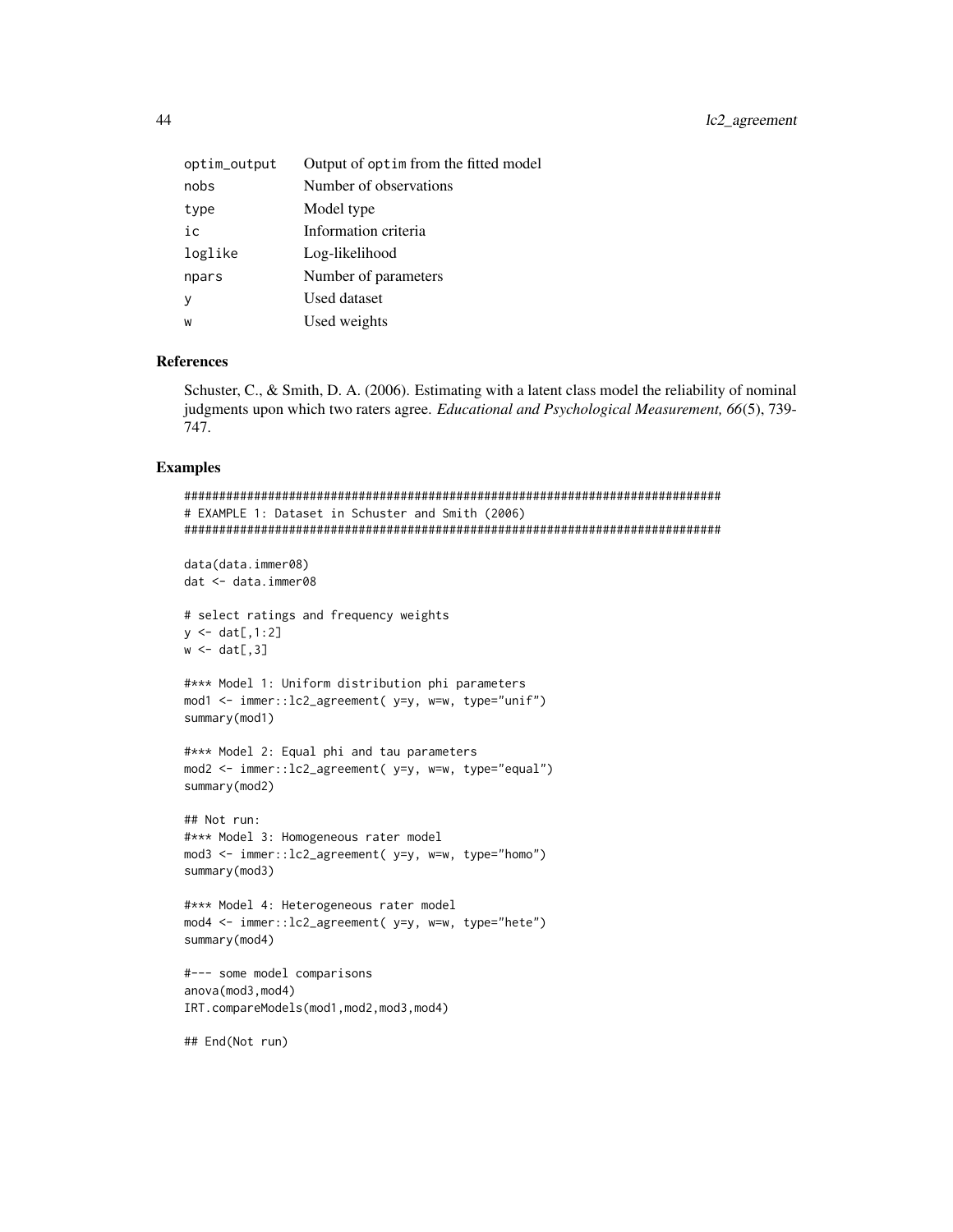<span id="page-44-0"></span>

## Description

Converts probabilities into logits

## Usage

```
probs2logits(probs)
```
logits2probs(y)

## Arguments

| probs | Vector containing probabilities |
|-------|---------------------------------|
|       | Vector containing logits        |

## Value

A vector with logits or probabilities

```
#############################################################################
# EXAMPLE 1: Probability-logit-conversions: a toy example
#############################################################################
```

```
# define vector of probabilities
probs <- c( .3, .25, .25, .2)
sum(probs)
```

```
# convert probabilities into logits
y <- immer::probs2logits( probs )
# retransform logits into probabilities
immer::logits2probs(y)
```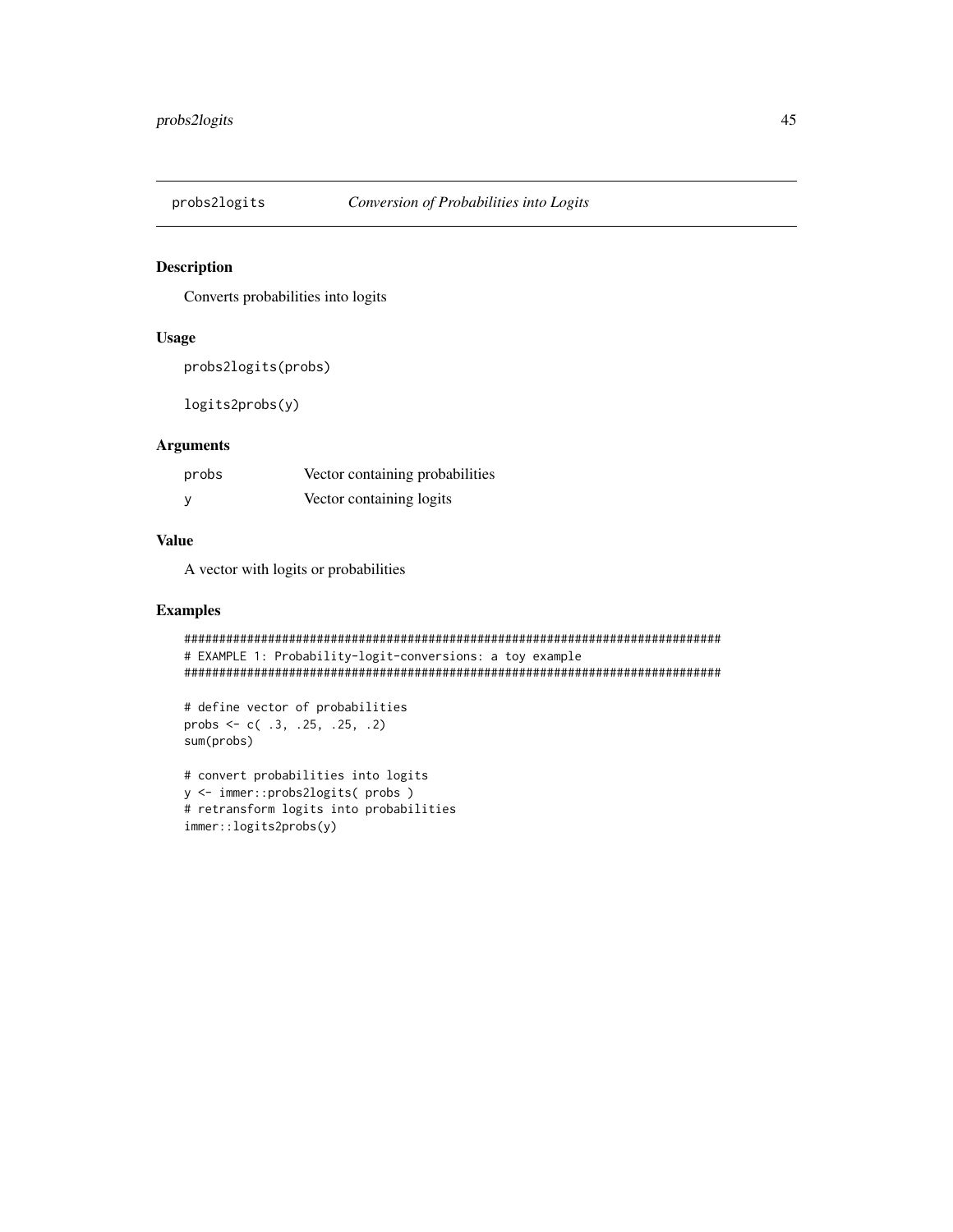# <span id="page-45-0"></span>**Index**

∗ package immer-package, [2](#page-1-0) anova.immer\_cml *(*immer\_cml*)*, [14](#page-13-0) anova.immer\_hrm *(*immer\_hrm*)*, [24](#page-23-0) anova.immer\_latent\_regression *(*immer\_latent\_regression*)*, [34](#page-33-0) anova.lc2\_agreement *(*lc2\_agreement*)*, [42](#page-41-0) coef.immer\_ccml *(*immer\_ccml*)*, [11](#page-10-0) coef.immer\_cml *(*immer\_cml*)*, [14](#page-13-0) coef.immer\_latent\_regression *(*immer\_latent\_regression*)*, [34](#page-33-0) data.immer, [4](#page-3-0) data.immer01a *(*data.immer*)*, [4](#page-3-0) data.immer01b *(*data.immer*)*, [4](#page-3-0) data.immer02 *(*data.immer*)*, [4](#page-3-0) data.immer03 *(*data.immer*)*, [4](#page-3-0) data.immer04a *(*data.immer*)*, [4](#page-3-0) data.immer04b *(*data.immer*)*, [4](#page-3-0) data.immer05 *(*data.immer*)*, [4](#page-3-0) data.immer06 *(*data.immer*)*, [4](#page-3-0) data.immer07 *(*data.immer*)*, [4](#page-3-0) data.immer08 *(*data.immer*)*, [4](#page-3-0) data.immer09 *(*data.immer*)*, [4](#page-3-0) data.immer10 *(*data.immer*)*, [4](#page-3-0) data.immer11 *(*data.immer*)*, [4](#page-3-0) data.immer12 *(*data.immer*)*, [4](#page-3-0) data.ptam, [8](#page-7-0) data.ptam1 *(*data.ptam*)*, [8](#page-7-0) data.ptam2 *(*data.ptam*)*, [8](#page-7-0) data.ptam3 *(*data.ptam*)*, [8](#page-7-0) data.ptam4 *(*data.ptam*)*, [8](#page-7-0) data.ptam4long *(*data.ptam*)*, [8](#page-7-0) data.ptam4wide *(*data.ptam*)*, [8](#page-7-0) eRm::LLTM, *[16](#page-15-0)*

eRm::LPCM, *[3](#page-2-0)*, *[16](#page-15-0)* eRm::PCM, *[16](#page-15-0)*

eRm::RM, *[16](#page-15-0)*

immer *(*immer-package*)*, [2](#page-1-0) immer-package, [2](#page-1-0) immer\_agree2, [10](#page-9-0) immer\_ccml, *[2](#page-1-0)*, [11](#page-10-0) immer\_cml, *[2](#page-1-0)*, [14,](#page-13-0) *[37](#page-36-0)* immer\_create\_design\_matrix\_formula *(*immer\_proc\_data*)*, [38](#page-37-0) immer\_FACETS, *[3](#page-2-0)*, [21,](#page-20-0) *[30](#page-29-0)* immer\_hrm, *[2](#page-1-0)*, [24,](#page-23-0) *[29](#page-28-0)* immer\_hrm\_simulate, *[2](#page-1-0)*, *[26](#page-25-0)*, [29](#page-28-0) immer\_install, *[22](#page-21-0)*, [30](#page-29-0) immer\_jml, *[2](#page-1-0)*, [31](#page-30-0) immer\_latent\_regression, [34](#page-33-0) immer\_opcat, [37](#page-36-0) immer\_proc\_data, [38](#page-37-0) immer\_reshape\_wideformat, [40](#page-39-0) immer\_unique\_patterns, [41](#page-40-0) IRT.likelihood.immer\_hrm *(*immer\_hrm*)*, [24](#page-23-0) IRT.likelihood.immer\_jml *(*immer\_jml*)*, [31](#page-30-0) IRT.posterior.immer\_hrm *(*immer\_hrm*)*, [24](#page-23-0) lc2\_agreement, [42](#page-41-0) logits2probs *(*probs2logits*)*, [45](#page-44-0) logLik.immer\_cml *(*immer\_cml*)*, [14](#page-13-0) logLik.immer\_hrm *(*immer\_hrm*)*, [24](#page-23-0) logLik.immer\_jml *(*immer\_jml*)*, [31](#page-30-0) logLik.immer\_latent\_regression *(*immer\_latent\_regression*)*, [34](#page-33-0) logLik.lc2\_agreement *(*lc2\_agreement*)*, [42](#page-41-0) mirt::expand.table, *[42](#page-41-0)* plot.immer\_hrm *(*immer\_hrm*)*, [24](#page-23-0) probs2logits, [45](#page-44-0) psychotools::elementary\_symmetric\_functions, *[15,](#page-14-0) [16](#page-15-0)* psychotools::pcmodel, *[3](#page-2-0)*, *[16](#page-15-0)*

psychotools::raschmodel, *[16](#page-15-0)*